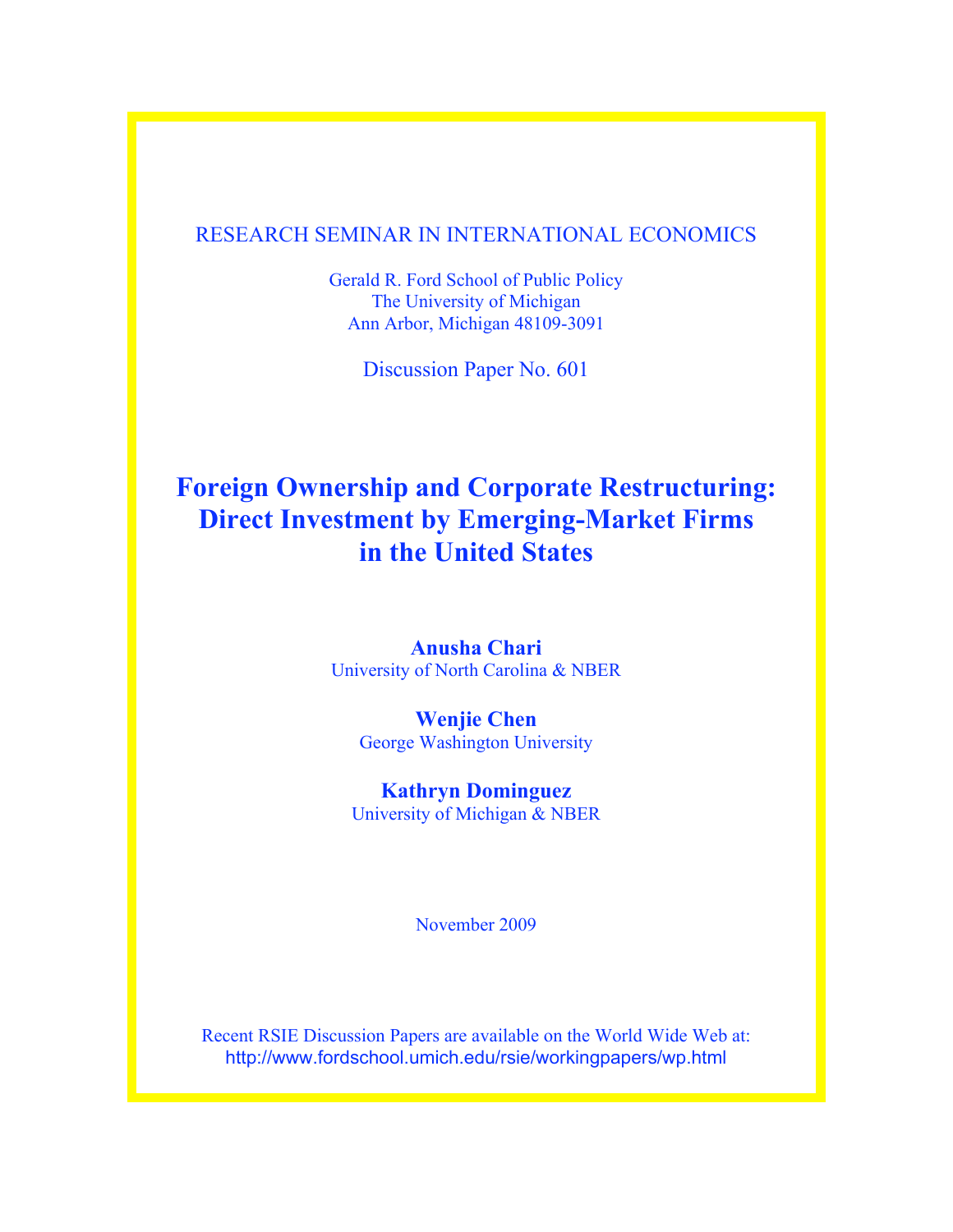## **Foreign Ownership and Corporate Restructuring: Direct Investment by Emerging-Market Firms in the United States**

Anusha Chari\* University of North Carolina at Chapel Hill and NBER

> Wenjie Chen\*\* George Washington University

Kathryn M.E. Dominguez\*\*\* University of Michigan and NBER

Revised: November 2009

#### **Abstract**

This paper examines the recent upsurge in foreign direct investment by emerging-market firms into the United States. Traditionally, direct investment flowed from developed to developing countries, bringing with it superior technology, organizational capital, and access to international capital markets, yet increasingly there is a trend towards "capital flowing uphill" with emerging market investors acquiring a broad range of assets in developed countries. Using transaction-specific information and firm-level accounting data we evaluate the operating performance of publicly traded U.S. firms that have been acquired by firms from emerging markets over the period 1980-2007. Our empirical methodology uses a difference-in-differences approach combined with propensity score matching to create an appropriate control group of non-acquired firms. The results suggest that emerging country acquirers tend to choose U.S. targets that are larger in size (measured as sales, total assets and employment), relative to matched non-acquired U.S. firms before the acquisition year. In the years following the acquisition, sales and employment decline while profitability rises, suggesting significant restructuring of the target firms.

Key words: foreign direct investment, capital flows, emerging markets, acquisitions, firm performance,

JEL Classification: F21, F37, G34

\*Department of Economics, Gardner Hall, University of North Carolina at Chapel Hill, Chapel Hill NC 27576 email: [achari@unc.edu,](mailto:achari@unc.edu) phone: 919-966-5346.

\*\*International Business Department, George Washington University, School of Business, 2201 G Street, NW, Funger Hall, Suite 401, Washington, D.C. 20052, email: [chenw@gwu.edu,](mailto:chenw@gwu.edu) phone: 202.994.7130.

We thank Patricia Dechow, Jeff Smith, Jim Levinsohn, James Hines, Paolo Pasquariello, Matias Busso, Taryn Dinkelman, Dean Yang, Nirvikar Singh, Aart Kraay and participants in the UM Development seminar, the UM IPC lunch group, the NIPFP conference at the Indian Ministry of Finance, the Australian Treasury, the Reserve Bank of Australia, FRBSF, UC Berkeley, the Bank of Canada, the World Bank, and North Carolina State University for helpful comments and advice. We are grateful to the International Policy Center at the Ford School of Public Policy for financial support.

<sup>\*\*\*</sup> Corresponding Author: Professor of Public Policy and Economics, Gerald R. Ford School of Public Policy and Department of Economics, University of Michigan, 735 South State Street, Ann Arbor, MI 48109-3091, email: [kathrynd@umich.edu,](mailto:kathrynd@umich.edu) phone: 734-764-9498.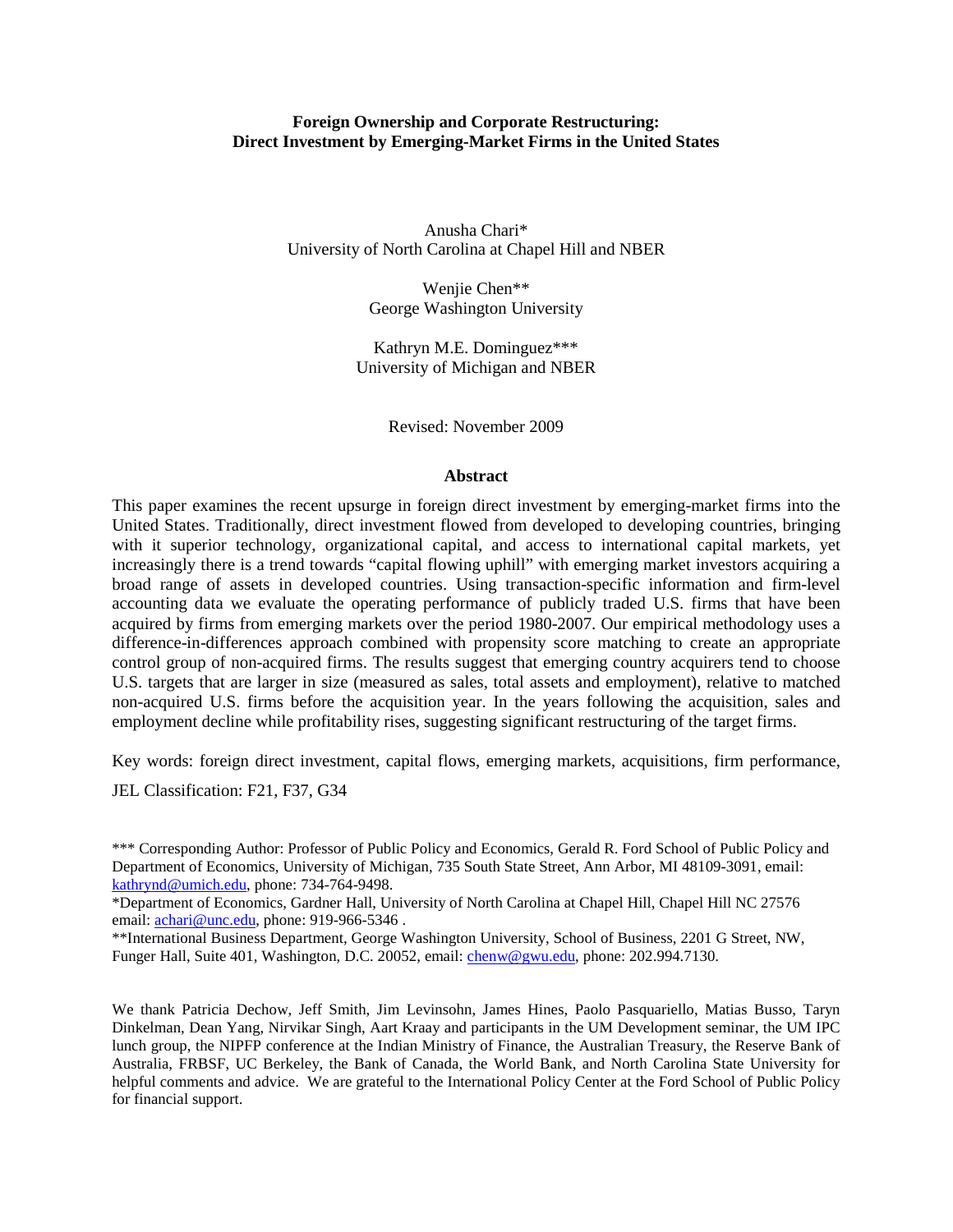# **1. Introduction**

This paper examines the recent upsurge in foreign direct investment by emerging-market firms into the United States. Traditionally, foreign investment flowed from developed to developing countries, bringing with it superior technology, organizational capital, and access to international capital markets, yet increasingly there is a trend towards "capital flowing uphill" with emerging-market investors acquiring a wide variety of assets in the developed world.<sup>[1](#page-2-0)</sup> In particular, the recent spate of cross-border acquisitions by Indian and Chinese companies is the subject of heated debate in policy circles. For example, the acquisition bid by CNOOC, the Chinese state-owned oil company, to takeover Unocal met with considerable resistance in Washington and was ultimately thwarted. Another example of a high profile emerging-market acquisition was the Indian Tata Motors 2008 purchase of Ford's Jaguar and Land Rover divisions. Using transaction-specific acquisition data and firm-level accounting data, this paper studies how U.S. firms that are acquired by firms from emerging markets fare relative to their non-acquired counterparts.

The first hypothesis we examine, based on evidence from developed-market foreign direct investment (FDI) flows to emerging markets, is whether foreign ownership is associated with improvements in firm-profitability or plant-productivity (Caves, 1996, Aitken and Harrision, 1999, Perez-Gonzales, [2](#page-2-1)005, Arnold and Javorcik, 2005, Petkova, 2007). <sup>2,[3](#page-2-2)</sup> Antras,

<span id="page-2-2"></span><span id="page-2-0"></span> $1$  According to estimates by the International Monetary Fund (IMF), the developing economies as a group had a current account surplus of \$640 billion in 2007 (IMF, 2007). Because the financial counterpart to this surplus is a deficit on the financial accounts, it represents the net capital outflow to the industrial economies. Just two years earlier, in 2005, net capital flowed in the other direction (the developing economies as a group reported a gross capital inflow of \$720 billion).

<span id="page-2-1"></span><sup>&</sup>lt;sup>2</sup> Previous studies have focused on the effects of FDI on plant-level productivity measures such as total factor productivity (TFP) or labor productivity (output per worker). Using firm-level financial data, the focus of our paper is on an accounting measure of profitability (ROA) in line with operating performance studies that attempt to identify the sources of gains from acquisitions. The rationale in these studies is that if there are gains from acquisitions they should be eventually reflected in firms' cash flows.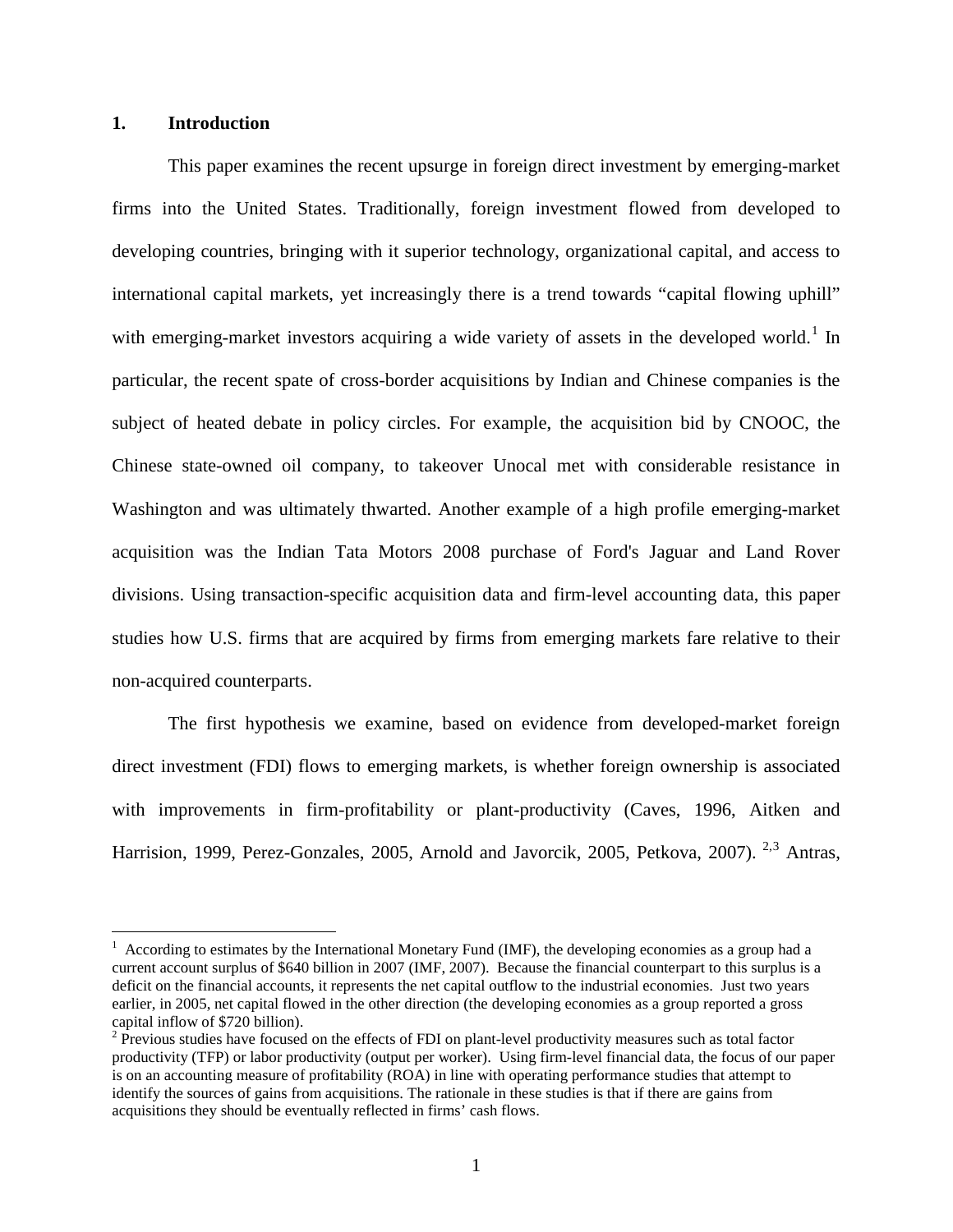Desai, and Foley (2008) document the productivity-improving role of U.S. multinational firms. They find that U.S. multinationals are able to exploit technologies abroad through FDI, especially in countries where monitoring is non-verifiable and financial frictions exist. Fukao et al. (2006) compare domestic to foreign M&A in Japan and find that Japanese target firms that receive foreign investment experience more rapid improvements in productivity and profitability than those that were acquired by domestic firms. $4$ 

In the case of recent emerging-market acquisitions, while the role of sovereign wealth funds and the build-up of U.S. dollar reserves in emerging-markets are seen as motivations for acquisitions in developed-markets, we recognize that the productivity-improving role of technology transfers from emerging to developed markets is not obvious, especially in light of the vast differences in capital-labor and output-labor ratios between these two sets of markets (as shown in Figure 1). In this context it is worth noting that Forbes (2008) finds evidence that foreigners hold greater shares of their investment portfolios in the United States if they have less developed financial markets, suggesting that our focus on FDI by emerging market firms may provide insights into the implications of broader investment trends into the U.S. $^5$  $^5$ 

The second hypothesis from traditional theories of FDI that we examine relies on comparative input costs as the motivating rationale for investment flows from developed to emerging markets. Whereas industrial country acquirers often seek lower labor costs in emerging-markets, we hypothesize that emerging-market acquirers may relocate (or in-source) manufacturing activity while keeping existing distribution networks in the host country of the

<sup>&</sup>lt;sup>3</sup> FDI includes "Greenfield" investment in new assets in a foreign country, and acquisition of pre-existing foreign assets (also termed "Brownfield" investment).<br><sup>4</sup> Akben-Selcuk (2008) studies a similar issue using data on Turkish firms.

<span id="page-3-0"></span>

<span id="page-3-1"></span> $<sup>5</sup>$  Other common motivations for overseas expansions by emerging-market firms include: 1) entering new markets,</sup> 2) obtaining natural resources, and 3) acquiring advanced technology and related brand equity (see Wells (1983) and reports by Citigroup (2005) and Boston Consulting Group (2005)). For example, Lenovo's 2004 purchase of IBM's personal computer business, involved entry into the U.S. market, acquisition of technology, and of an established brand. CNOOC's bid for Unocal, points to emerging market demand for natural resources.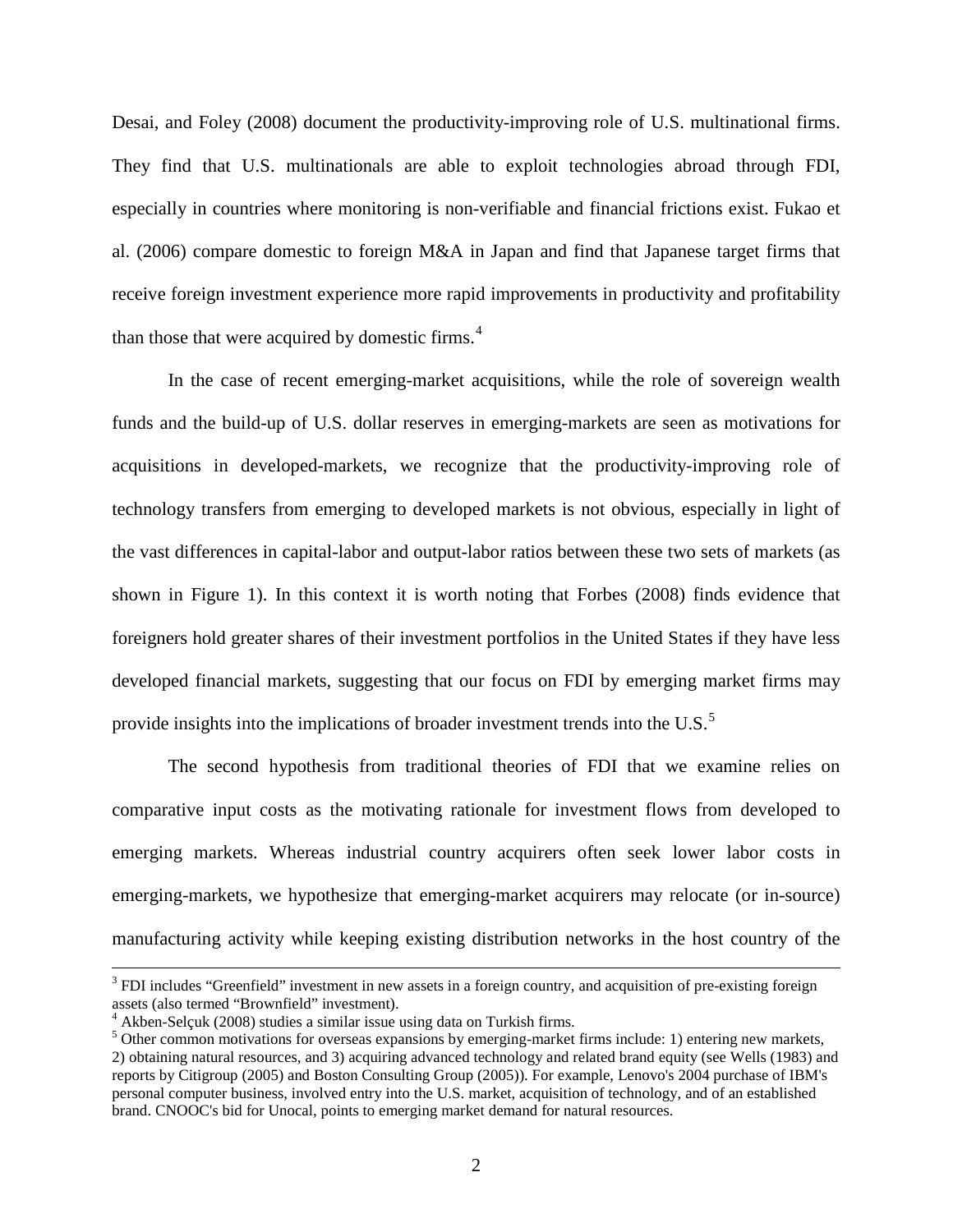acquired business. The idea here is that emerging-market firms come from environments where labor costs are low and they may be in the position to in-source jobs by exploiting the low wages in their home countries by downsizing labor-intensive activities in the U.S. following the acquisition.

The transaction-specific data on cross-border Mergers and Acquisitions (M&As) used in this paper come from the Thomson Financial SDC Platinum database that records all M&As involving U.S. firms that were announced between January 1, 1980 and July 1, 2007. We focus on publicly traded U.S. targets both because open financial markets in the U.S. have led to a substantial number of cross-border M&As, and because public U.S. firms are required to disclose detailed accounting data. The work that follows complements the existing literature on postacquisition firm performance. The focus on acquisitions made by emerging country firms allows us to test the general applicability of theories of FDI flows for firms in apparently capital scarce markets.

To evaluate the impact of emerging-country acquisitions on U.S. firm performance and restructuring we examine both stock market and accounting measures. The stock market measure, abnormal announcement returns, provides a forward-looking estimate of expected shareholder value creation. After the acquisition has taken place accounting measures of performance such as profitability, investment, sales and employment allow us to evaluate the changes in the of U.S. targets.

The first empirical challenge we face in estimating post-acquisition outcome variables is one of causality versus selection. Are emerging-market firms simply picking certain types of acquisition targets or do foreign acquisitions change target-firm performance? There is some evidence in the literature on how acquirers select targets. In particular, the Froot and Stein (1991)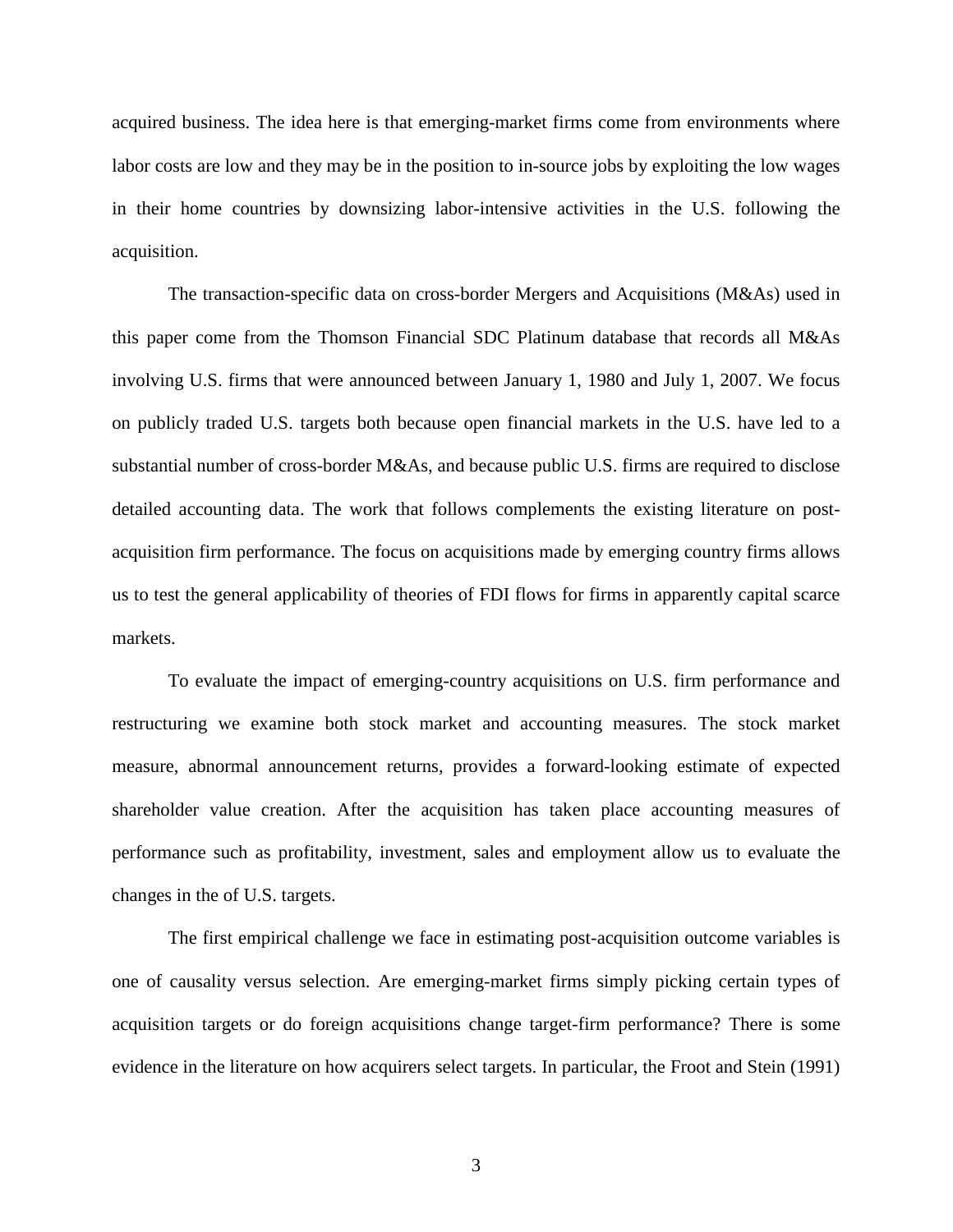model shows that asymmetric information could lead foreign firms to buy U.S. firms in times when the value of the U.S. dollar is low relative to the foreign currency. They provide empirical evidence of a negative relationship between the value of the dollar and FDI flows into the U.S. using aggregate FDI data, and this relationship is also explored in Chen (2008b) using more detailed firm-level data. Harris and Ravenscraft (1990) find evidence that foreign firms prefer technology-intensive industries, Rossi and Volpin (2004) find that targets are typically from countries with poorer investor protection than their acquirers' countries, and Haskel, Pereira and Slaughter (2007) describe how U.S. states differ in their incentive packages and taxes with regards to foreign acquirers.<sup>[6](#page-5-0)</sup> We also find evidence of selection in that emerging-country firms tend to acquire public U.S. targets with relatively high levels of sales, employment and total assets.

Crucial to any comparison between pre-and post-acquisition operating performance of target firms is therefore the issue of selecting an appropriate expected performance benchmark in the absence of the acquisition (Andrade et. al., 2001). The fact is that some firms get acquired while others do not. Ideally, one would like to compare the performance of a firm that receives foreign investment to the performance of the firm's identical twin with no foreign investment.

Methodologically, an alternative design of the control group could involve the comparison of the post-acquisition performance of firms acquired by emerging-markets with those acquired by either other U.S. firms or other developed-market firms. For instance, Chen (2008a) explores the question of whether, given that a firm is acquired, the country of origin of the acquirer matters (so that the control group is other acquired firms rather than non-acquired firms). Chen finds that compared to domestic acquisitions, U.S. target firms acquired by foreign

<span id="page-5-0"></span> $6$  At the Federal level there were few legal restrictions on FDI into the United States during the time period studied here, although more stringent laws were recently put into place in order to restrict FDI that threatens U.S. "national security"; these restrictions came into effect in 2007. See:<http://www.ustreas.gov/offices/international-affairs/cfius/>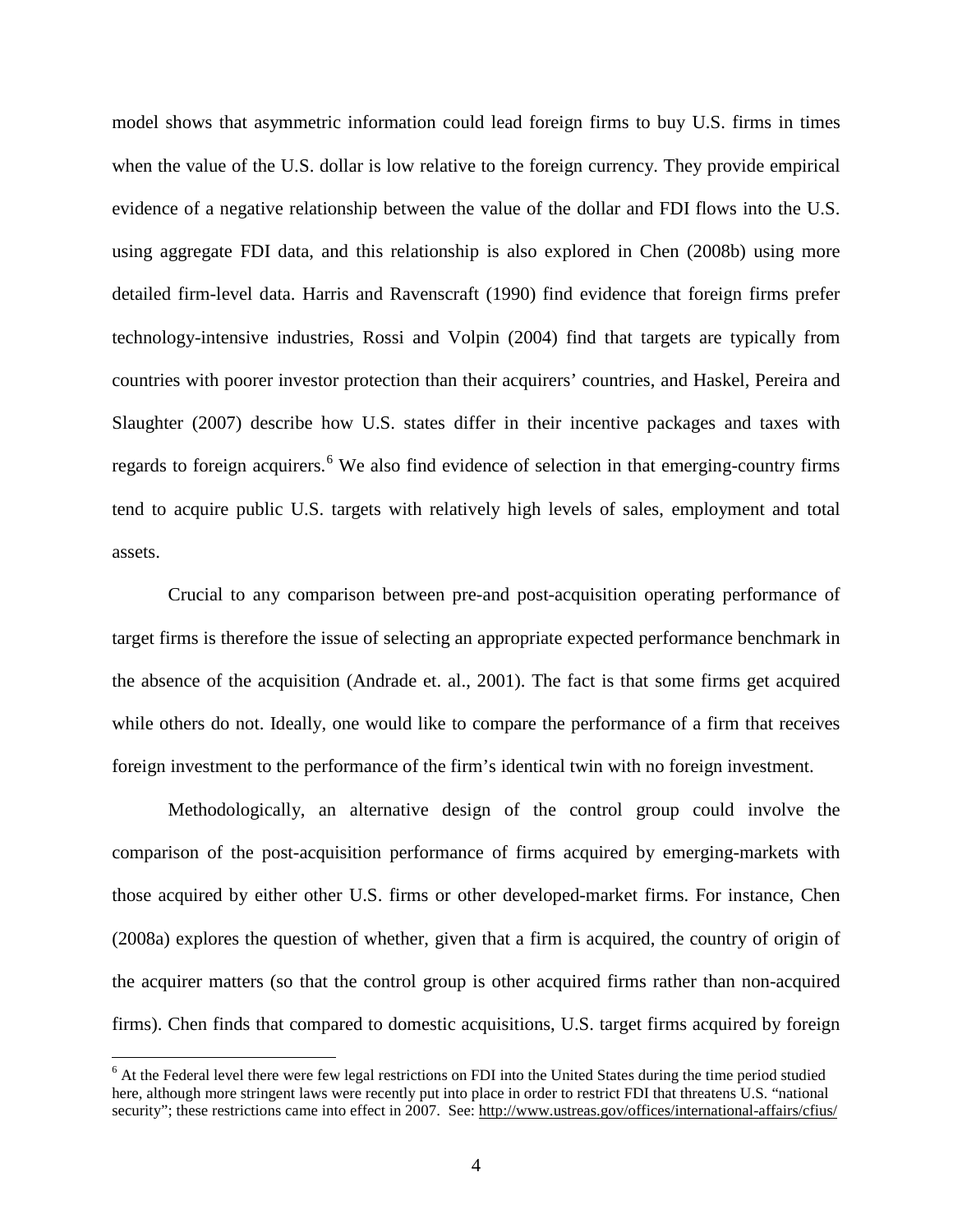firms (either from emerging markets or from industrialized countries) experience higher return on assets. However, these performance improvements stem from channels that differ depending on the type of foreign acquirer. Emerging market acquisitions lead to reductions in sales and employment, whereas acquisitions by industrial country firms increase sales and employment in U.S. targets. The results of this study reflect similar patterns in performance improvements and restructuring processes within the U.S. targets that are acquired by emerging market firms.

In this paper we ask the counterfactual question: what would have happened to those firms that did, in fact, receive foreign ownership, if they had not received it? While this exact counterfactual is not typically observable, propensity score matching, which involves selecting a "control" group of non-acquired firms closely matched to the "treatment" group of acquired firms, is one way to create sets of such twins artificially. Propensity score matching can then be combined with difference-in-differences estimates to eliminate time-invariant and unobservable differences between the acquired and non-acquired firms.

The methodology used here is widely used in the labor economics literature to evaluate the impact of social programs or schooling, on individual earnings or other measures of performance (Ashenfelter, 1978, Angrist and Krueger, 2000, Dahejia and Wahba, 2002). The use of these methods is, however, relatively recent in corporate finance (see Petkova, 2007, Bartram, Brown and Stulz, 2009, for examples)

In order to measure the profitability of U.S. target firms after they are acquired, we focus on the accounting measure of operating income before depreciation, amortization and taxes (OIBD). In order to control for the relative size of the target firm, we scale OIBD by total assets, thus focusing on return on assets (ROA). We also track changes in other aspects of target-firm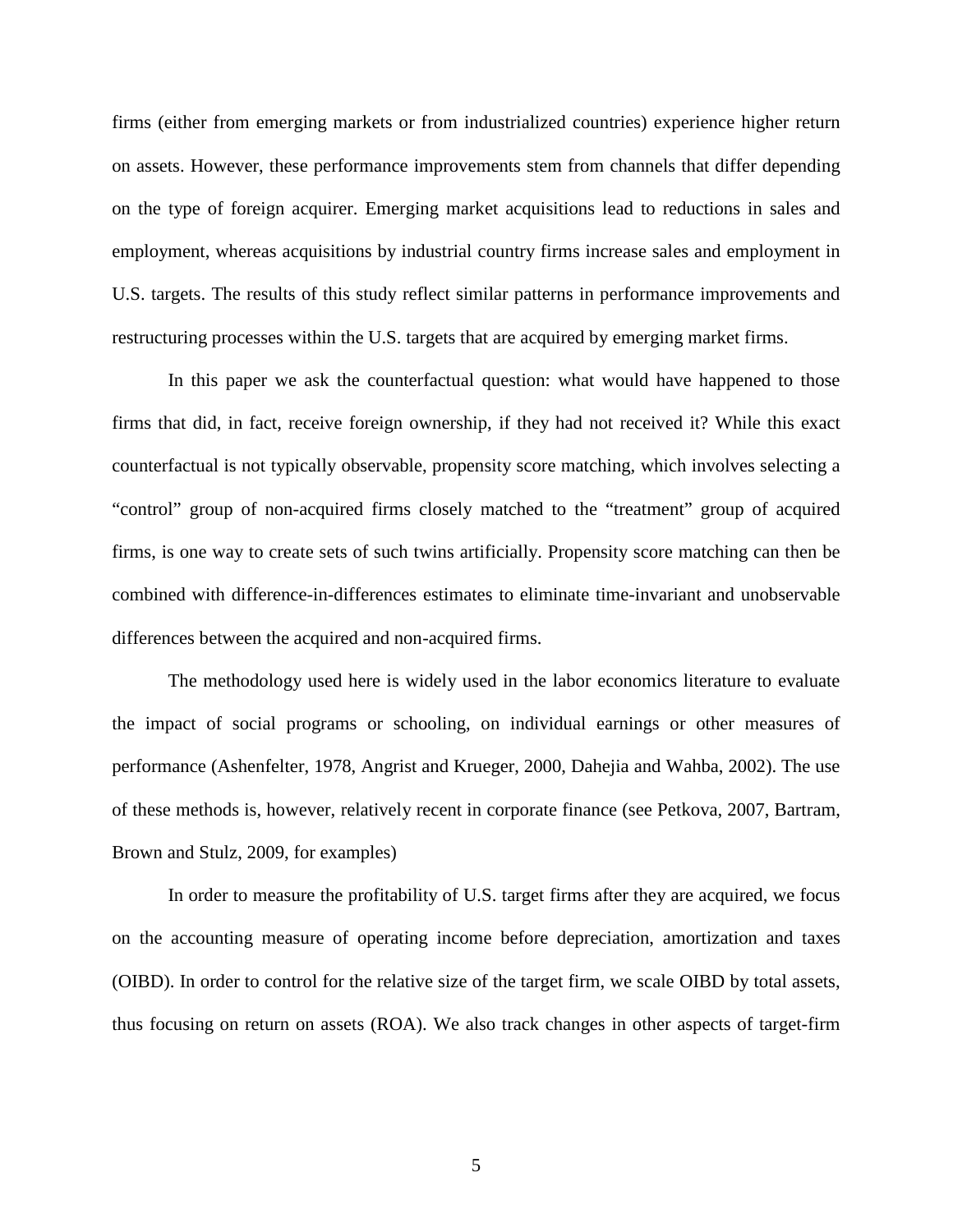operations, such as property, plant and equipment, employment, and sales following the acquisition.

We find that the stock price response of target firms is positive and significant around the time of acquisition announcement. Average cumulative returns on the target stock price within a three-day window around the announcement date of the acquisition increase by 8%. This return remains significant and positive when we extend the window to ten and twenty-one business days.

Correspondingly, we find that after acquisition the profitability of acquired targets improves. The target firm's return on assets increases by 7% in the five years following acquisition. Further, there is strong evidence that acquiring firms undertake significant restructuring of target firms. Relative measures of employment, sales and plant, property and equipment (PP&E) in the target firms decrease in the years after acquisition. Increasing profitability is consistent with the hypothesis that foreign ownership is associated with improvements in plant productivity (Aitken and Harrision, 1999, Perez-Gonzales, 2005, Arnold and Javorcik, 2005, Petkova, 2007).

In addition, the pattern of increasing profitability (income/assets) and declining sales is consistent with improvements in firm-efficiency following acquisition. For instance if firms shut down or get rid of unprofitable divisions, sales would go down but profits as a percent of assets would increase. Also, declining employment and net PP&E suggest downsizing of divisions to improve overall profitability as a percent of assets.

The downsizing of employment is consistent with the comparative input cost hypothesis where acquirers from emerging markets may be in a position to exploit the low wages in their home countries by downsizing labor-intensive activities in the U.S. following the acquisition.

6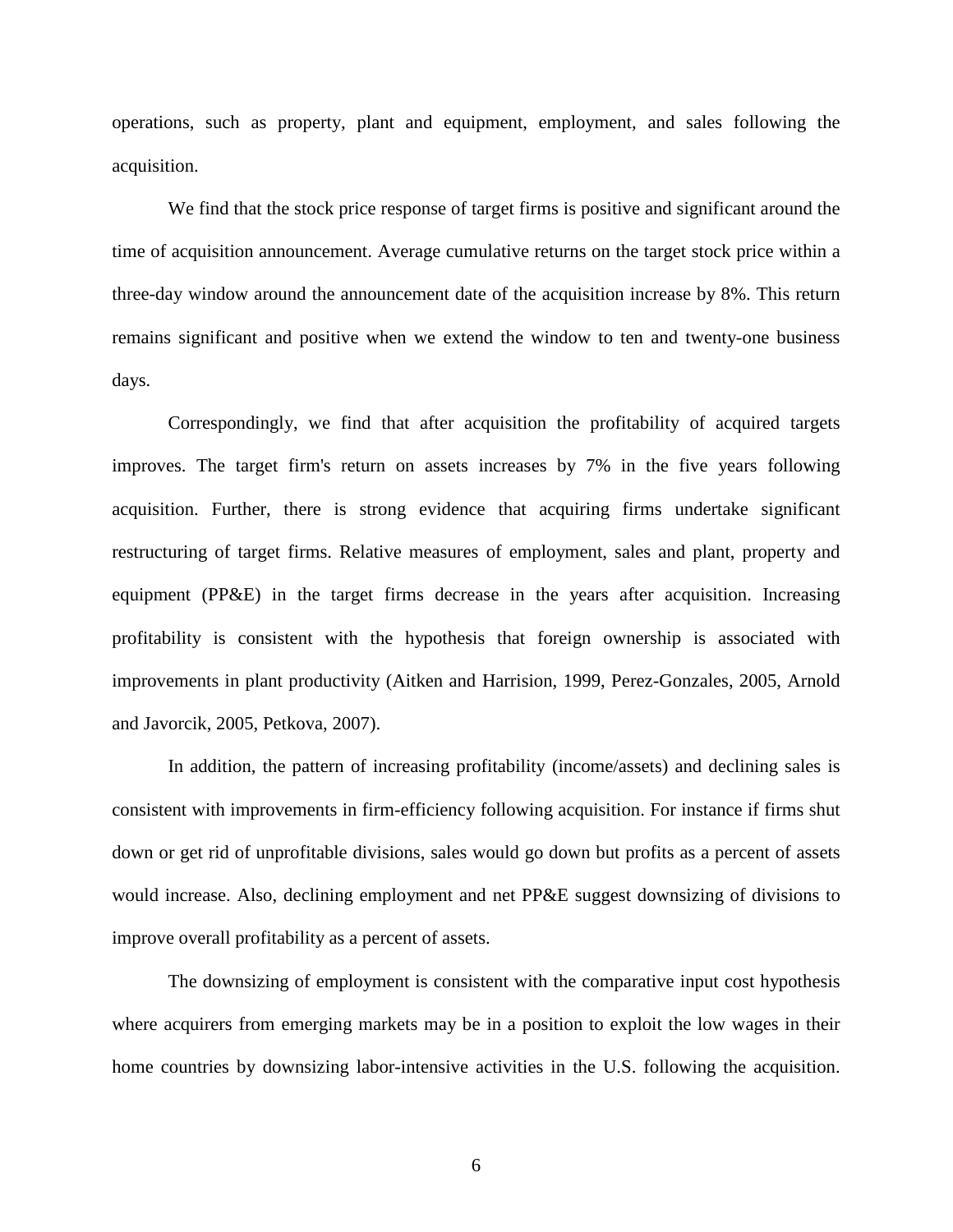The U.S. target experiences declining sales accompanied by improvements in profitability, suggesting more streamlined but efficient operations following restructuring by the emergingmarket acquirer.

The remainder of the paper is structured as follows. Section 2 reviews the existing literature. Section 3 introduces the various datasets employed in the empirical analysis. The details of the difference-in-differences propensity score matching estimator are explained in Section 4. Section 5 presents the empirical results, section 6 presents robustness checks and Section 7 concludes.

# **2. Related Literature**

A large empirical literature compares the productivity of foreign-owned versus domesticowned firms. Doms and Jensen (1995) find that foreign-owned companies in the U.S. are more productive than domestic-owned ones, but are on average less productive than U.S.-owned multinational companies. A number of studies have investigated the causal link between foreign ownership and plant performance, where the target firm is usually situated in an emerging market while the acquirer firm is from a developed market.

Aitkin and Harrison (1999) conclude from a sample of Venezuelan firms that foreign ownership is correlated with productivity improvements. Using detailed plant-level information from Mexico, Perez-Gonzales (2005) finds that multinational control leads to large improvements in total factor productivity, particularly in industries that rely on technological innovations from their parent companies. Arnold and Javorcik (2005) use plant-level data from Indonesia and find that foreign ownership leads to significant improvements in productivity in the year of acquisition as well as in subsequent years. Petkova (2008) conducts a similar study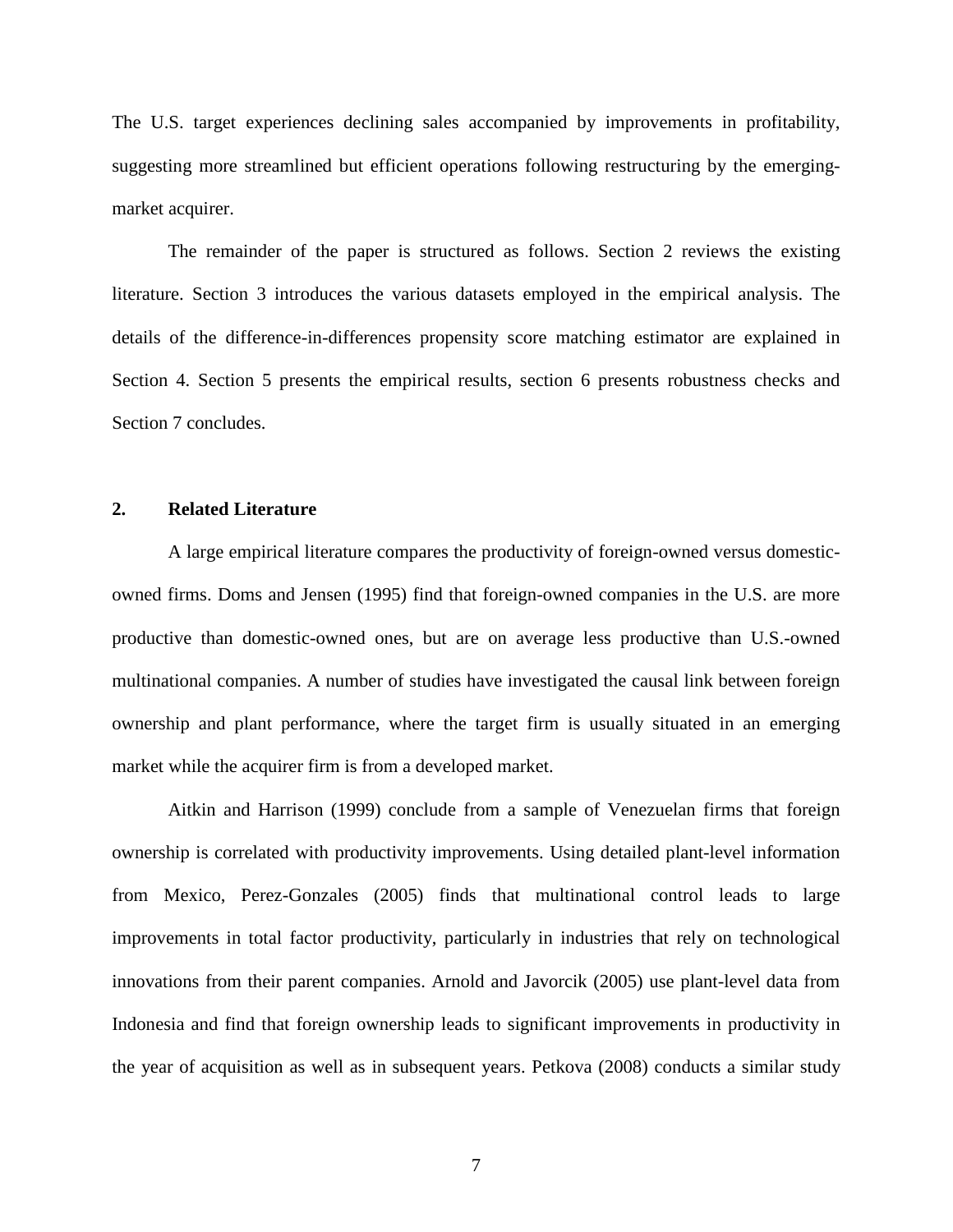using Indian plant level data and concludes that foreign owned plants experience improvements in productivity three years following foreign investment.

In the developed-market context, a series of papers concentrating on acquisition targets in the United Kingdom, Girma et al. (Girma, 2005; Girma et al., 2006, 2007) document improvements in growth rates of firm performance following foreign acquisitions. These studies, however, do not specifically differentiate between emerging and developed country acquirers. Antkiewicz and Whalley (2006) highlight several case studies of recent completed and failed attempts by Chinese companies to acquire firms in the OECD. They suggest that the recent wave of Chinese outbound M&A is driven by the necessity to acquire access to resources, new technology and distribution networks in the target country.

Our study is also related to studies analyzing the effects of foreign and domestic M&As on firm stock market outcomes. Harris and Ravenscraft (1991) examine the effects of inbound U.S. FDI on shareholder wealth over the period 1970-1987 and find that target firm wealth gains are significantly higher in cross-border takeovers than in domestic acquisitions. While they do not focus on the country of origin of the acquiring firms, over their sample period, there were very few emerging-market acquisitions of U.S. firms.<sup>[7](#page-9-0)</sup>

Healy, Palepu and Ruback (1992) analyze the operating performance for the combined firm in domestic acquisitions relative to the industry median and show that the operating cash flows of merged firms actually drop from their pre-merger level on average, but that the nonmerging firms in the same industry drop considerably more. Thus, the post-merger combined operating performance improves relative to the industry benchmark. Andrade et. al (2001) use an annual cross sections methodology similar in spirit to Fama and Macbeth (1973) and find that

<span id="page-9-0"></span><sup>&</sup>lt;sup>7</sup> Edward and Krugman (1995) provide a comprehensive empirical analysis of the growth of inward U.S. FDI from other industrial countries, focusing on economic and national security implications.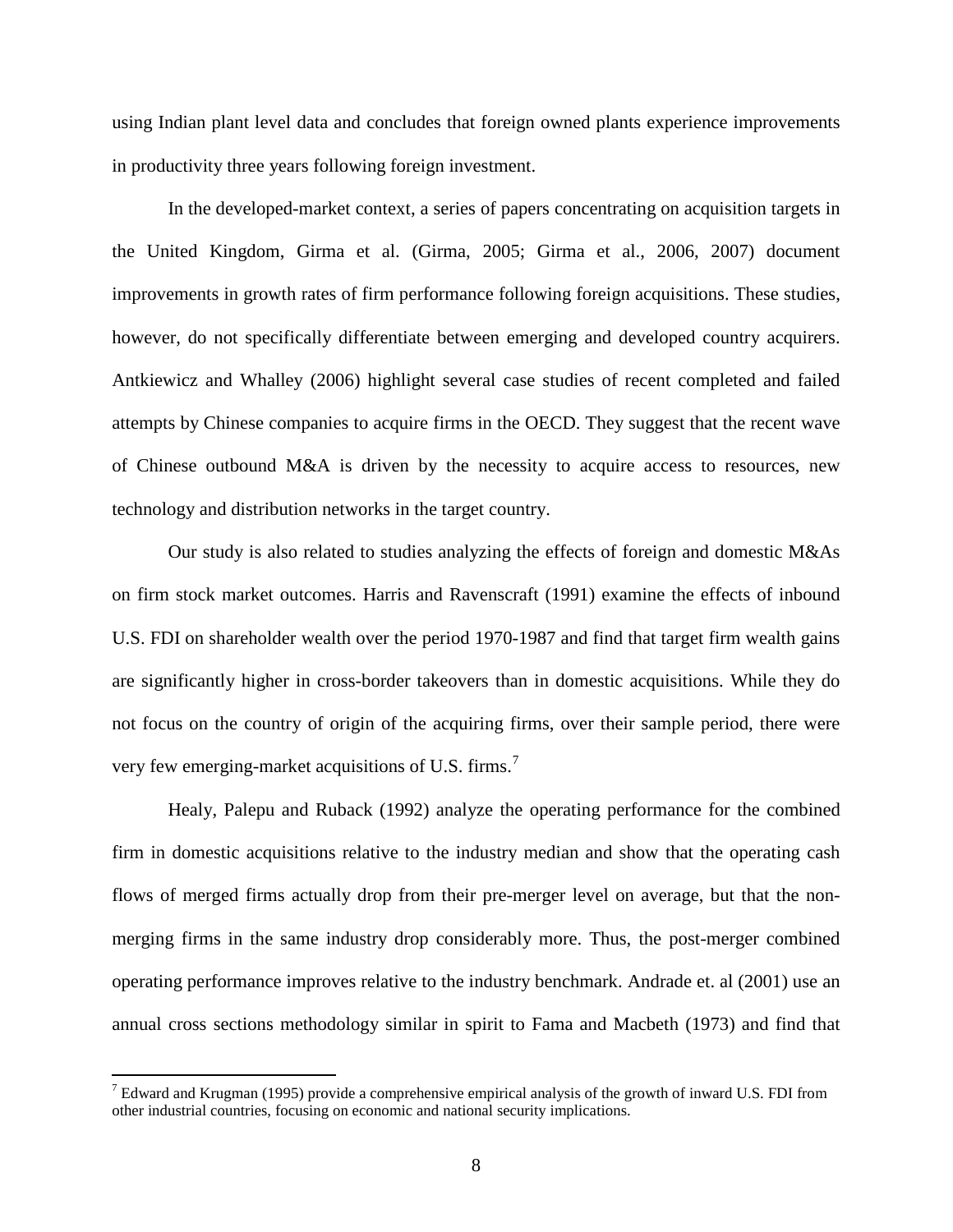post-merger operating margins (cash flow to sales) improve, on average, relative to industry benchmarks. Using propensity score matching, we find that the return on assets for acquired firms increases significantly relative to the matched control group of non-acquired firms.

# **3. Data Description**

Our data sample contains all M&As involving U.S. firms initiated by firms in emerging markets that were announced between January 1, 1980 and July 1, 2007 reported by SDC Platinum, a database from Thomson Financial. The data include all public and private M&A transactions involving at least 5% ownership<sup>[8](#page-10-0)</sup> of a target firm in the U.S.<sup>[9](#page-10-1)</sup> SDC collates information from over 200 English and foreign language news sources, SEC filings and the filings from its international counterparts, trade publications, news wire reports, and proprietary surveys of investment banks, law firms, and other advisory firms.

For each transaction, the SDC database provides the date on which the transaction was first announced as well as the date on which the transaction became effective. The database provides characteristics of the target and acquiring firms including: name, nation, industry sector, and primary North American Industry Classification System (NAICS). The database also includes transaction-specific information on percent of shares acquired, the percent of shares owned before and after the transaction is completed, the percent of shares sought by the acquiring firm, and the method of payment.

Over the sample period, SDC covered 7,996 completed M&A transactions between a foreign acquirer and a U.S. target. Out of that total number, 2,368 M&A transactions (30%) were

<span id="page-10-0"></span><sup>&</sup>lt;sup>8</sup> The IMF and the OECD define FDI using a 10% threshold, though a broader definition of FDI is ownership of an amount of shares or voting power that allows participation in the management or control of the target firm.<br><sup>9</sup> See Appendix A for a full list of the markets included in the database.

<span id="page-10-1"></span>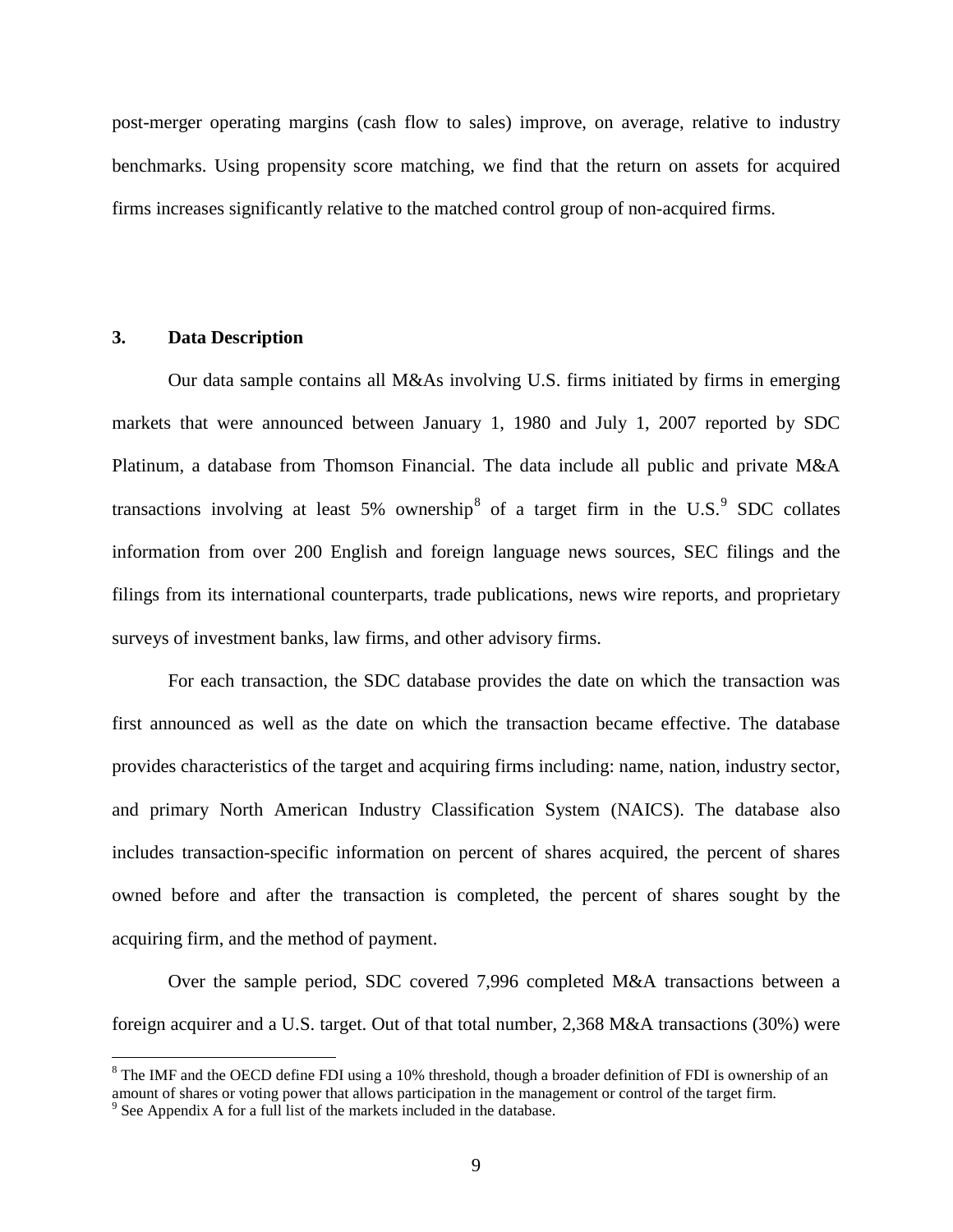conducted between foreign firms and publicly traded U.S. targets. The focus of the analysis in the paper is on the subsample of 480 outbound M&A transactions by emerging country firms and U.S. target firms that remain publicly traded after acquisition. Furthermore, we eliminate countries that are tax havens, e.g. Bahamas, Bermudas<sup>[10](#page-11-0)</sup>, etc. which leaves us with a sample of 259 M&A transactions. Among the remaining deals, 81 transactions involve multiple acquisitions of the same target. We only include the first of multiple acquisitions in our dataset as we are interested in what happens to a U.S. target when it is first acquired by an emergingmarket firm. This trims our sample to 214 transactions. Where information is available, these observations cover M&A transactions that result in a change in majority control in the target firm as well as acquisitions of minority shares. Most of our observations include information on the method of payment, the value of the transaction, and the NAICS codes of the respective acquirer and target firms.

Data on the U.S. target firms come from Compustat and the Center for Research in Securities Prices (CRSP). Compustat reports financial statement data and CRSP contains stock return information. Information provided in SDC on our target firms allows matching across these databases. During this process, we lose observations because some of the target firms are renamed after acquisition or are delisted. The availability of data in Compustat varies significantly by year and by variable. For example, the employment variable is only reported on a voluntary basis in Compustat. Out of the original 214 transactions between emerging country acquirers and public U.S. targets in the SDC dataset, roughly 120 firms (56%) have accounting performance variables reported in Compustat over the five years post-acquisition and 175 firms (81%) have usable stock returns data in CRSP.

<span id="page-11-0"></span> $10$  See Appendix A for a list of tax-haven markets as defined by the OECD (2008).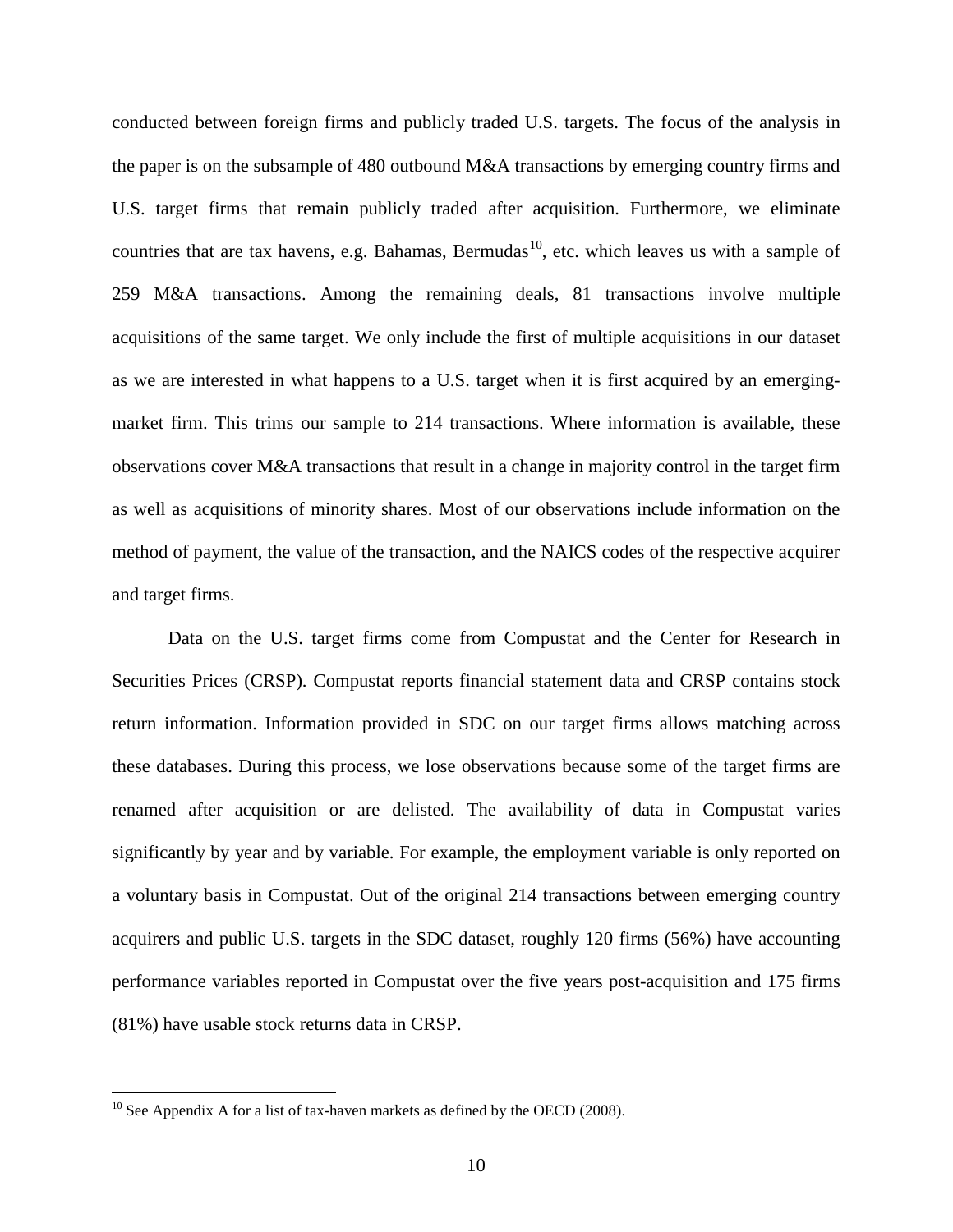Table 1 presents information by country of origin on the number and value of acquisitions of U.S. firms. The top five emerging market countries whose firms acquired U.S. targets over the period 1980-2007 are: Hong Kong, Singapore, Mexico, South Korea, and Taiwan. Figure 2 displays the number of publicly traded U.S. firms that were acquired by emerging country firms by year; acquisitions occurred in each of the years in our sample. In about half of all M&As reported in SDC information is available on the value of the deal. Figure 3 presents this information together with the number of deals and the industry in which the target firm is located. In the figure the surface area of each bubble shows the total value of deals within each one-digit industry sector, while the location of the bubble is determined by the average value and the total number of deals within an industrial sector. The figure indicates that in about half of all transactions the target firm is in the manufacturing sector and the average value of acquisitions in the manufacturing sector is much larger than the value of acquisitions in other industries.

Table 2 displays the top 20 deals by acquisition value between emerging country firms and public U.S. targets. About half of the top twenty M&A transactions are horizontal, meaning that the acquirer and the target are in the same industry. In our full sample about one sixth of the deals involve horizontal M&As and about one third of the deals involve an acquisition of 50 percent or more of the target. Finally, Table 3 provides average accounting information (OIBD, sales and employment) for the target firms sorted by NAICS industry.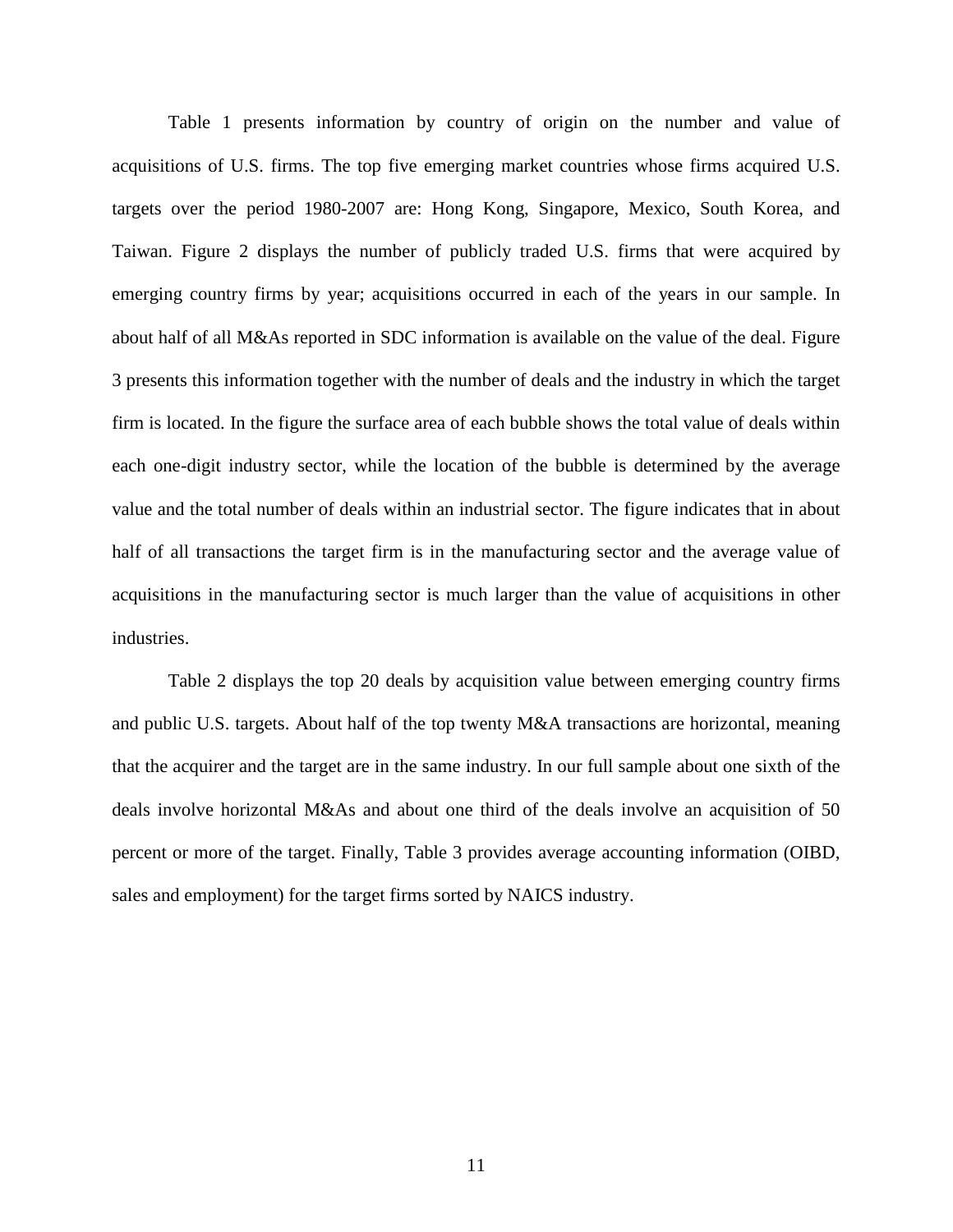# **4. Empirical Strategy**

# *4.1 Difference-in-Differences Matching Estimation*

It seems unlikely that emerging-country firms acquire U.S. firms at random. As discussed in the introduction, ideally, in order to evaluate the impact of foreign ownership we would like to have information on the set of prospective firms from which the target was selected. In other words, we would like to compare the performance of a firm that receives foreign investment to the performance of the firm's identical twin (or multiple) with no foreign investment $^{11}$  $^{11}$  $^{11}$ . While this sort of twin or "runner-up" firm is not generally observable, we use propensity score matching techniques to identify a control group of non-acquired U.S. firms that closely match the U.S. targets.<sup>[12](#page-13-1)</sup> A firm is "selected" into the control group if it is sufficiently similar to the acquired firms on the basis of the key determinants of the acquisition decision. In other words, our goal is to find a set of control firms that are a priori equally likely to be acquired by an emerging-market firm as those firms which ultimately are acquired. One of the main advantages of the method is that it allows matching without parametric assumptions or imposing a particular model specification, ex ante.

Let  $A_{i,t} \in \{0,1\}$  be a dummy variable indicating whether a U.S. firm is acquired by an emerging-market firm at time *t* and let  $y_{i,t+u}^1$  denote target-firm performance outcome variables *u* periods after the acquisition takes place, where  $u \ge 0$ . The outcome variable for the matched

<span id="page-13-0"></span> $11$  Our control group consists of all U.S. target firms that did not receive investment by emerging market firms. This group includes firms that have received investment by non-emerging market firms or other U.S. domestic firms, as well as firms that never received outside investment throughout our sample period.

<span id="page-13-1"></span><sup>&</sup>lt;sup>12</sup> Greenstone, Hornbeck and Moretti (2008) are able to identify "runners-up" directly in a different context, measuring agglomeration spillovers from the opening of a new manufacturing plant, using publicly available information on "losing counties". Since this sort of data on "potential runner-up targets" is not available, we construct the control group econometrically.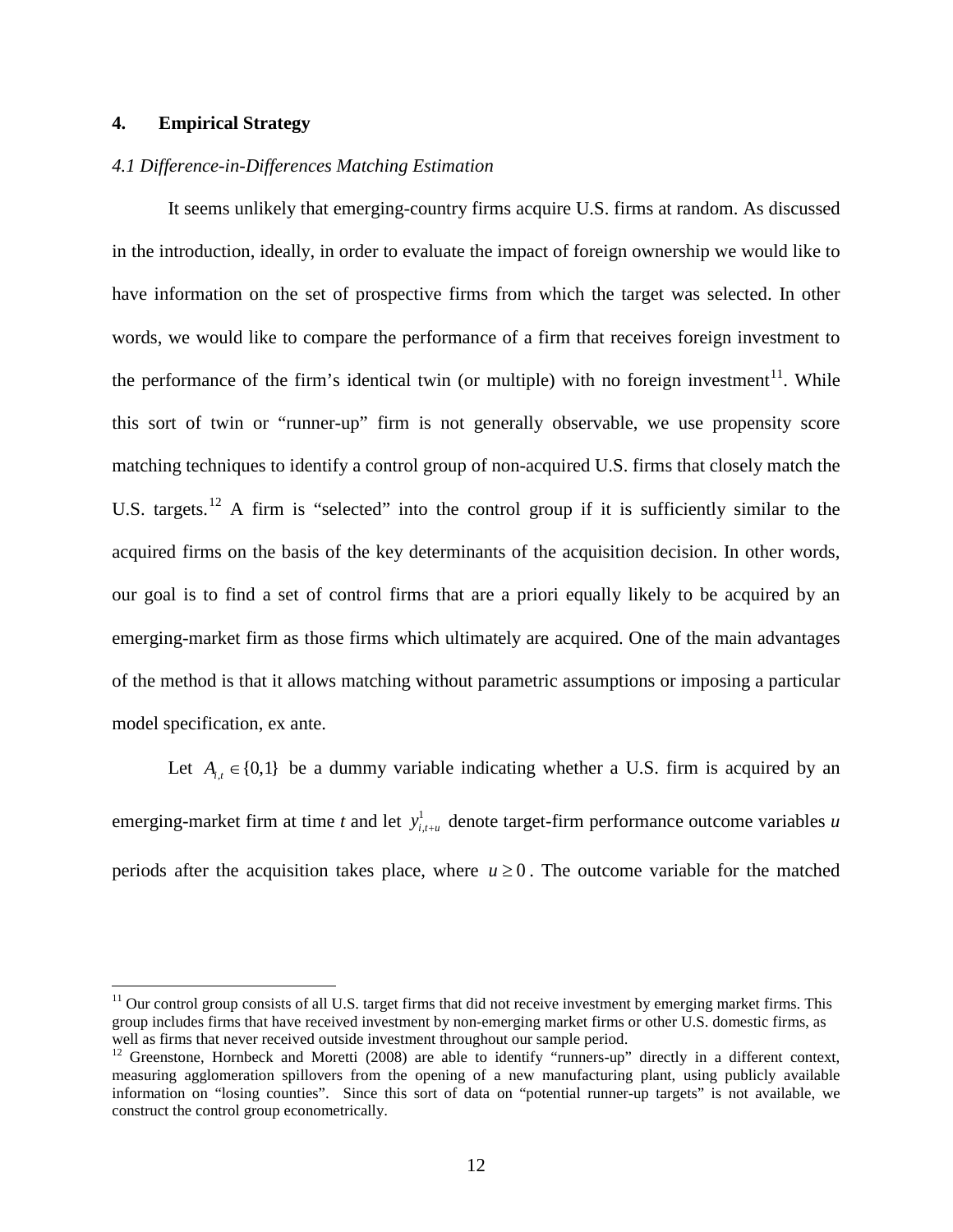non-acquired U.S. firms is given by  $y_{i,t+u}^0$ . For a given U.S. firm, we will only observe performance outcome variables in one of the two states; foreign acquisition ( $y_{i,t+u}^1$ ), or not

 $(y_{i,t+u}^0)$ . The average effect of an emerging-market firm acquisition of a U.S. target is the following:

$$
E[y_{i,t+u}^{1} - y_{i,t+u}^{0} | A = 1]
$$
  
=  $E[y_{i,t+u}^{1} | A = 1] - E[y_{i,t+u}^{0} | A = 0 - \{E[y_{i,t+u}^{0} | A = 1] - E[y_{i,t+u}^{0} | A = 0 \}$ 

The term in the first line is the average treatment effect on the treated (ATET), and the term in braces in the second line is a "selection'' term, which is zero if the assignment to the treatment and control groups is random. Our assumption is that firms have observable characteristics, **X**, that make them attractive targets. Our approach is to match acquired and nonacquired firms on the basis of these **X**s and then calculate the treatment differential (the effect of being acquired) on each of the outcome variables of interest. The average of the differential over all acquired firms and all **X**s measures the average effect of foreign acquisition. Formally, Angrist and Krueger (2000) show that effect of the treatment on the treated is given by:

$$
E[y_{i,t+u}^1 - y_{i,t+u}^0 | A = 1] = E\left\{E[y_{i,t+u}^1 | X, A = 1] - E[y_{i,t+u}^0 | X, A = 0] | A = 1\right\}
$$
  
=  $E[\Delta_x | A = 1]$ ,

where  $\Delta_x = E[y_{i,t+u}^1 | X, A = 1] - E[y_{i,t+u}^0 | X, A = 0]$ . The underlying assumption is that all the firms (whether acquired or not) have the same expected performance under domestic ownership. This is referred to as the conditional independence assumption (CIA):  $E[y_{i,t+u}^0 \mid X, A = 1] = E[y_{i,t+u}^0 \mid X, A = 0] = E[y_{i,t+u}^0 \mid X]$ .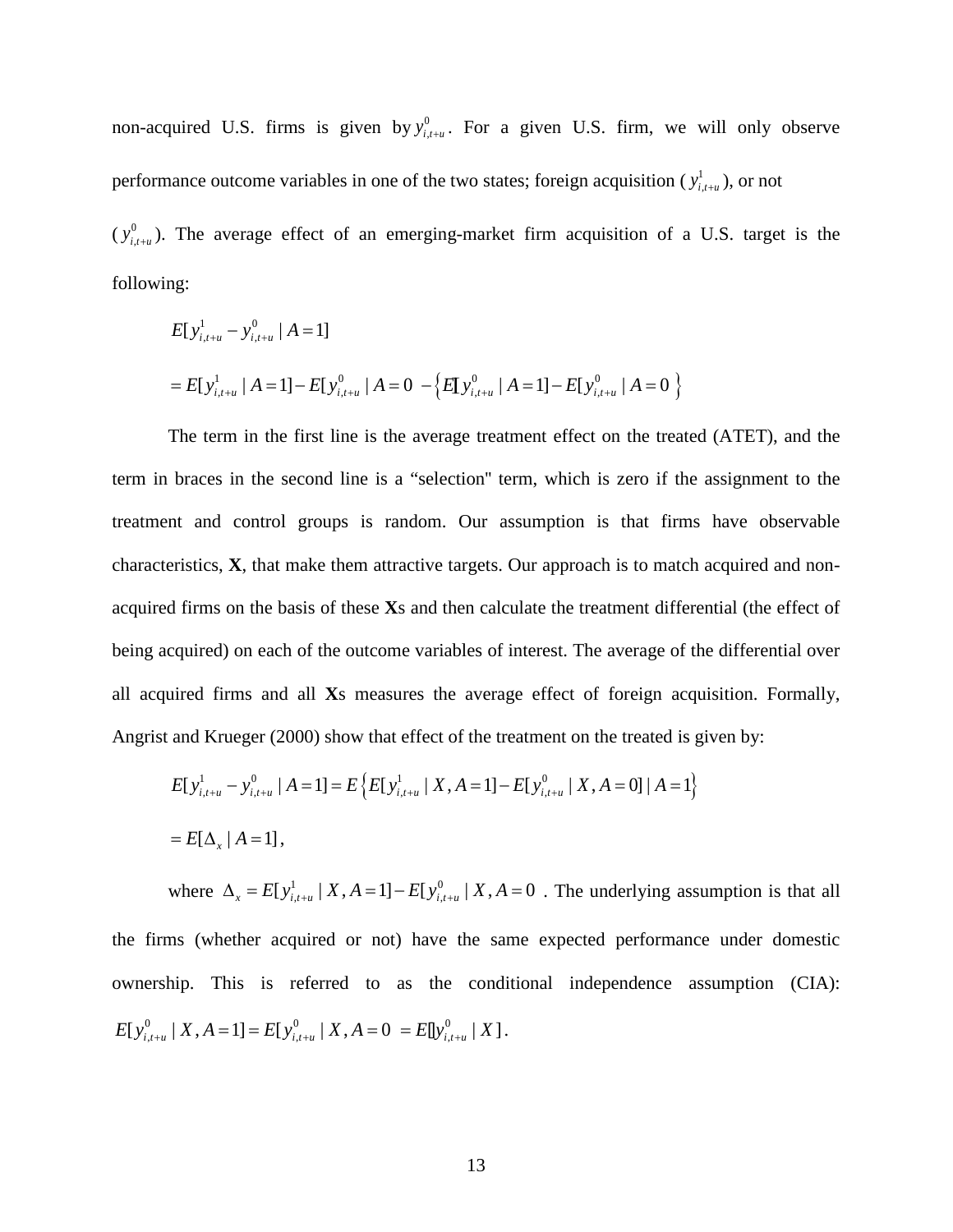For the CIA to be satisfied, the vector **X** should contain all variables that affect both acquisition and performance outcomes. The choice of variables included in **X** is described in more detail below. Another assumption required for matching is that it should not be possible to predict the probability of a foreign acquisition perfectly, i.e.  $0 < Pr(A = 1 | X) < 1$ .

Matching on a vector of variables is difficult because it requires weighting differences in one dimension against another. Rosenbaum and Rubin (1983) provide a solution to this dimensionality problem by matching firms on propensity scores, which in our context is the conditional probability of being acquired by an emerging-county firm given **X**:

$$
P_i = \Pr(A_{i,t} = A(X_{i,t-1})).
$$

This matching technique allows us to take into account differences in observable characteristics across the firms in our database. We then combine matching with difference-indifferences analysis to eliminate the differences between the acquired and control firms that are unobservable and time invariant.

Rather than treating each of our firms linearly and with the same weight, our differencein-differences estimator paired with propensity score matching allows us to include only acquired firms within the common support and picks control firms according to the metric function specific to the matching method. The common support refers to treated firms that do not lie above the maximum or below the minimum propensity score for the matched control group.

In our analysis, after we generate the propensity scores using a probit estimation, we apply propensity score reweighting paired with difference-in-differences. The second step of the estimation procedure allows us to control for other covariates that might also impact a firm's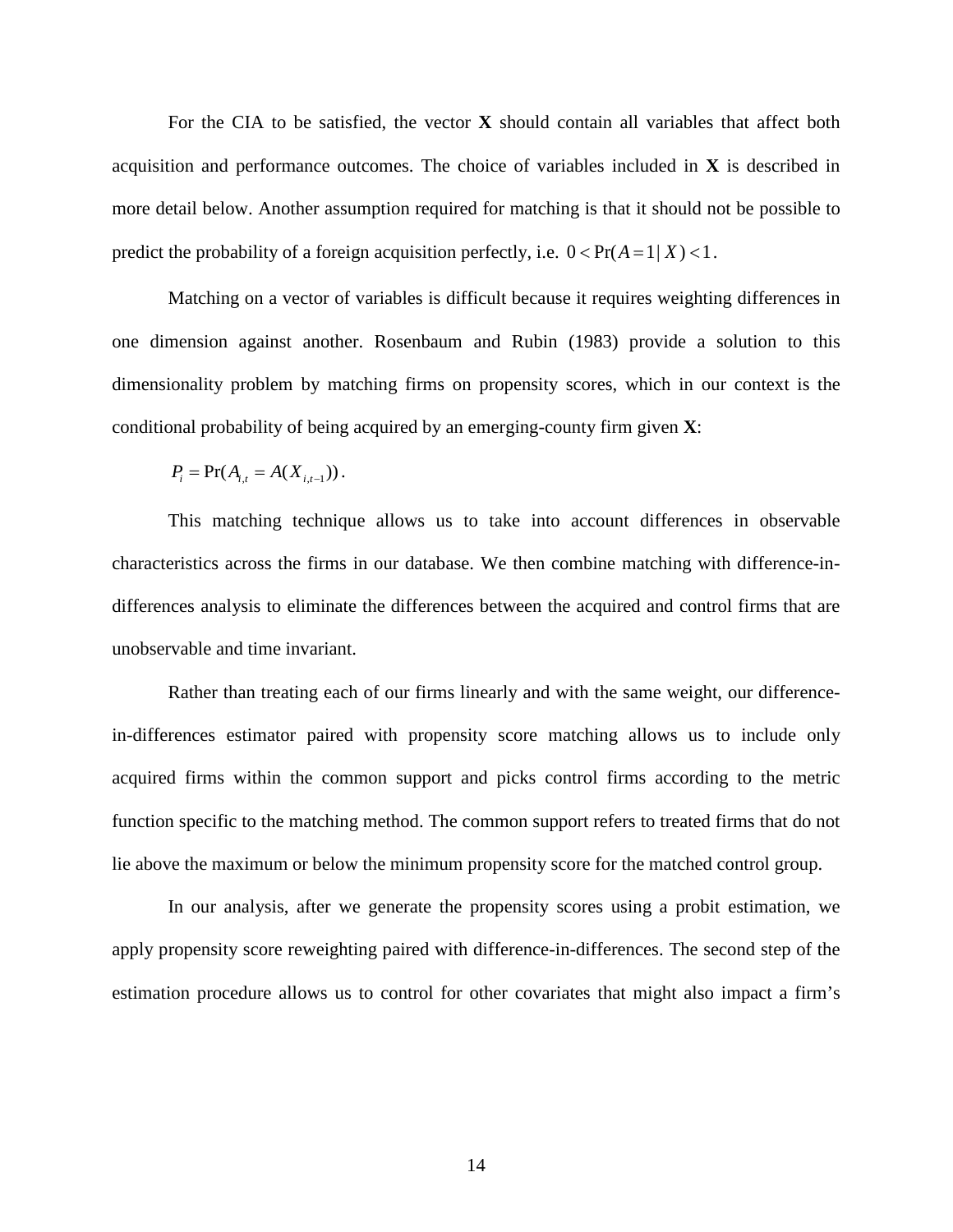performance as well as controlling for industry, year and states fixed effects.<sup>[13](#page-16-0)</sup> The combined propensity score reweighting and difference-in-differences estimator for the average treatment effect on the treated is as follows:

$$
\frac{1}{n}\sum_{i=1}^n \hat{p}(X_i)\left[\frac{y_{t+u}^1 - y_{t'}^1}{\hat{p}(X_i)} - \frac{y_{t+u}^0 - y_{t'}^0}{1 - \hat{p}(X_i)}\right],
$$

where  $\hat{p}(X_i)$  is the predicted probability of U.S. firm being acquired by an emerging market acquirer and  $y_r^1(y_r^0)$  is the performance of a U.S. firm in period *t*' that is acquired at time *t* (1) or not acquired (0).

# *4.2 Evidence of Selection*

In order to examine whether our assumption that firms are not randomly selected for acquisition is justified we check whether firm characteristics prior to acquisition are correlated with subsequent foreign ownership. The test involves a regression of the various accounting performance measures on two dummy variables. The first dummy variable indicates those U.S. firms with foreign ownership in year *t*. The second dummy variable is switched on three years prior to the ownership change, for those U.S. firms that were eventually foreign acquisition targets. We also control for industry, region and year fixed effects in the regression. The estimation results, presented in Table 4, illustrate that future foreign acquisition targets are larger in size, measured by log sales and log total assets, than non-acquired domestic firms up to three years before acquisition.<sup>[14](#page-16-1)</sup> Furthermore, the regression estimates indicate that acquired firms have more employees and higher debt than non-acquired firms. These systematic differences

<span id="page-16-0"></span> $13$  See Ho et al. (2007) for an excellent overview of the benefits of combining propensity score matching with standard parametric methods.

<span id="page-16-1"></span><sup>&</sup>lt;sup>14</sup> Karolyi and Liao (2009) examine cross-border acquisitions by government-controlled acquirers and find that they are more likely to pursue larger targets than corporate acquirers. In our sample 22 of our 214 emerging market country acquirers (10%) are government controlled.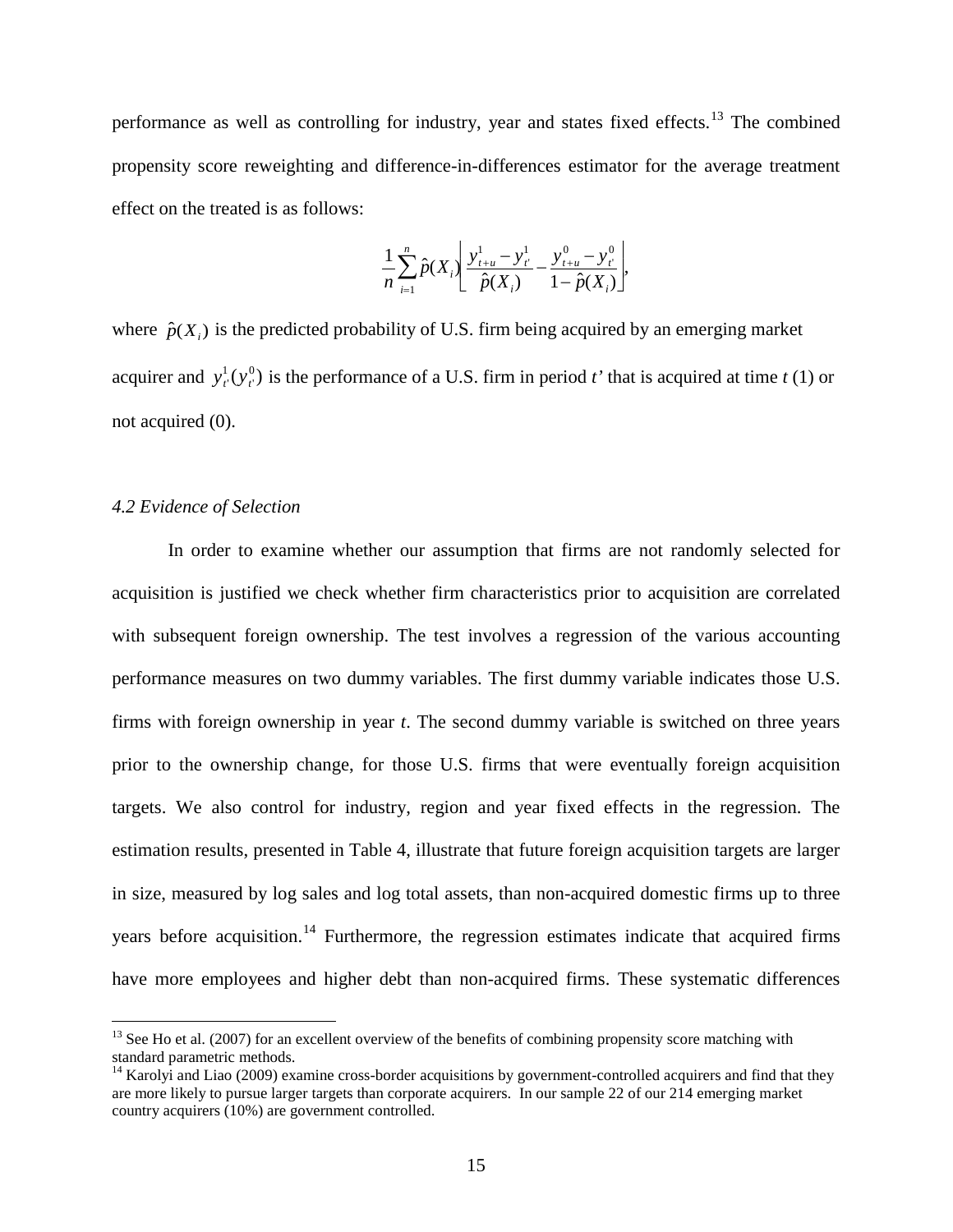indicate that foreign investors do not choose target firms at random. Our analysis of the postacquisition performance of U.S. firms takes this selection into account.

# *4.3 Timing Issues*

Unlike longitudinal matching studies, where treatment occurs uniformly at one point in time, the firms in our data set are targets of acquisition at varying times. This variation in treatment timing poses the challenge of how to assign counterfactual treatment dates to the firms that are not acquired by emerging-market firms. We follow Petkova's (2008) approach of proportional-random acquisition time assignment. We determine the fraction of the total number of acquisitions that occur in each calendar year during our sample period, and then assign the hypothetical treatment year to the firms in the control group in the same proportion as their occurrences in the acquisition group. For example, if one-tenth of all acquisitions occurred in 1995 in our sample of targets, then one-tenth of all firms in the control group receive the hypothetical treatment year 1995. Before assigning the date, we make sure that the control firm's year of incorporation precedes the treatment year and that the firm remains non-acquired throughout the entire span of our data.

#### *4.4 Propensity Score Matching Estimation*

After assigning the hypothetical foreign acquisition dates to the control firms that are not acquired (do not receive treatment) over our sample period, we need to realign the time series data for each firm. More specifically, in the year of acquisition (actual or hypothetical), we set  $t=0$ , in the year following the acquisition  $t=1$ , and in the year prior to the acquisition,  $t=-1$ , etc. The propensity score is the estimated probability of being acquired in period  $t=0$  based on firm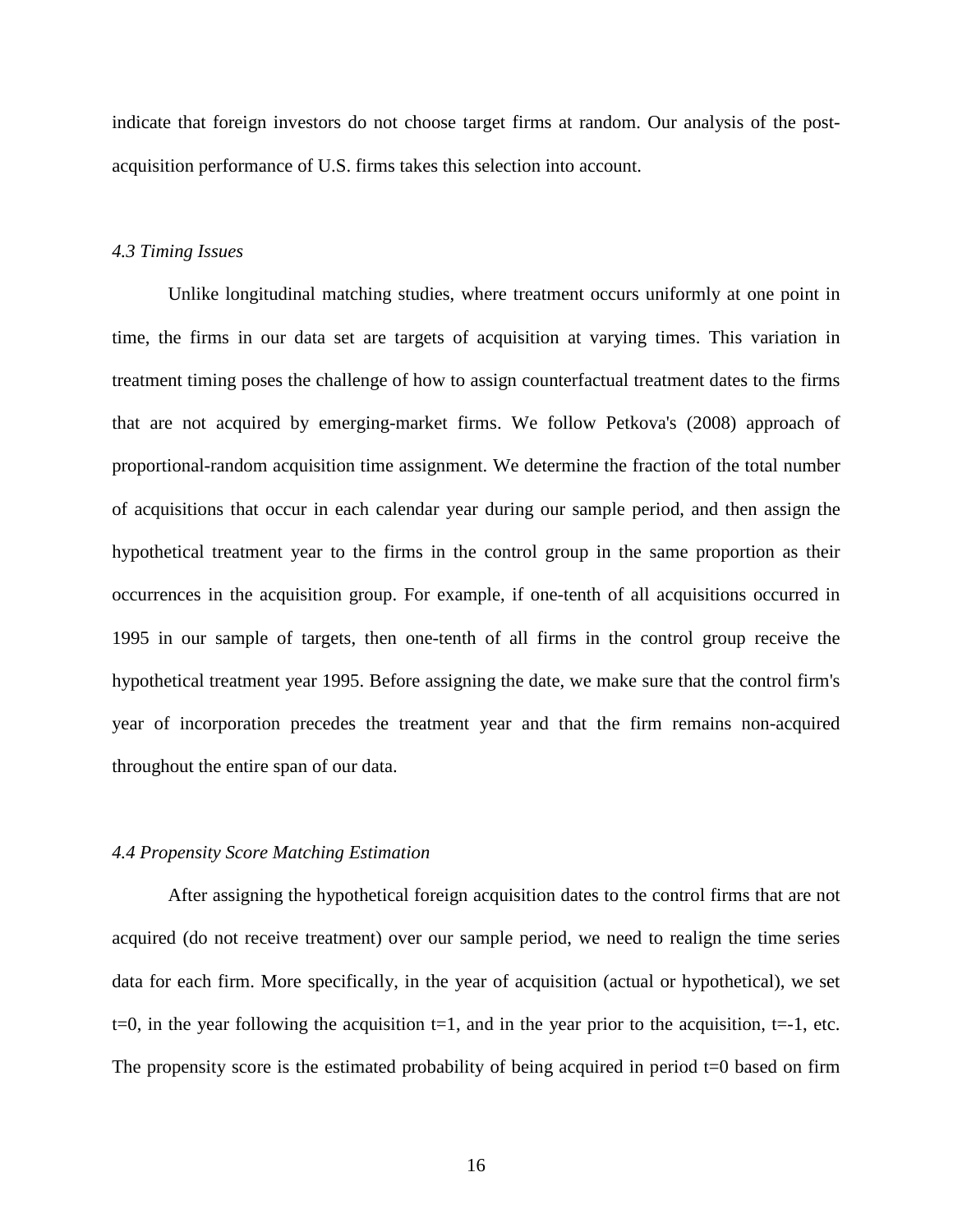characteristics in period  $t=1$ . We estimate this probability using a probit model, where the dummy variable  $A_i$ , equals 1 in the year a firm is the actual target of acquisition and zero otherwise $^{15}$  $^{15}$  $^{15}$ .

# *4.4.1 Choice of Covariates*

We select our control group of non-acquired firms based on a set of observable characteristics that comprise the vector **X**. It is important to select covariates that affect the acquisition decision as well as the operating performance of the firm. Theory, institutional details, and earlier work in this field guide our choice of covariates. The control variables include factors that drive both the acquisition and performance of the firm, such as: age, size (measured by log of total assets, log of sales and log of employment), operating income, debt, cash, net income, and net property, plant, and equipment. In the estimation, the values of each of these variables are from the year prior to the actual or hypothetical acquisition year. In choosing the year preceding the acquisition, there arises a concern of an "Ashenfelter Dip." This term is based on the finding in Ashenfelter (1978) that in job program evaluations, participants tend to experience a temporary decline in earnings prior to enrolling in a program. In this data set of target firms, however, there is no visible decline in target firm accounting performance in the year prior to acquisition. As a robustness check we also use variables in three or five years prior to the acquisition and the results remain unchanged.

The age of a firm indicates the maturity of a potential target. Variables such as total assets and sales convey information about the market size of the target firm as well as its productive capacity. Operating income before depreciation (OIBD) and net income describe the

<span id="page-18-0"></span><sup>&</sup>lt;sup>15</sup>Alternatively, we could also assign zero to a target firm where there has been an acquisition announcement that eventually fell through. Due to the limited number of such cases, however, this analysis was not feasible.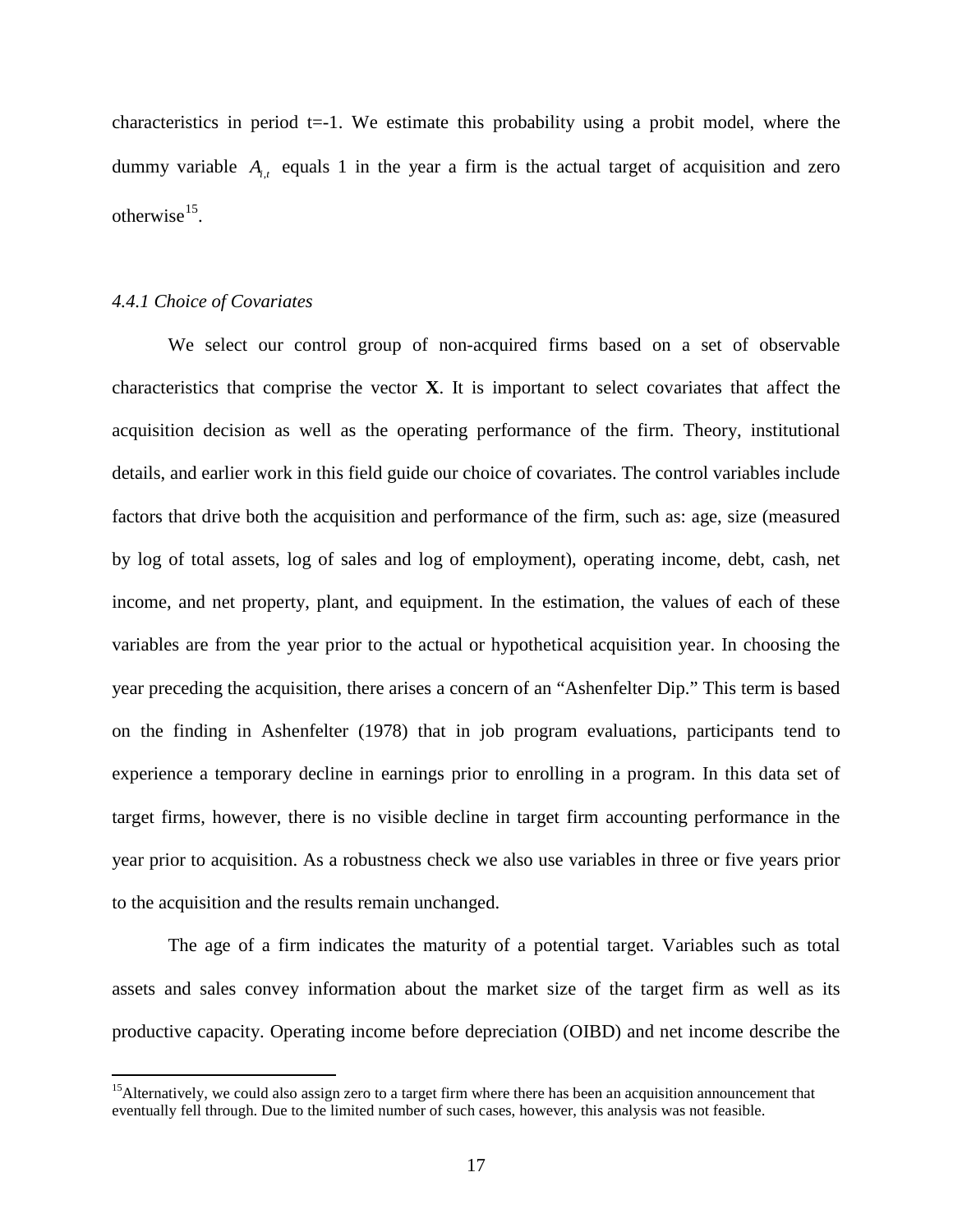profitability of the target firm. Debt and cash variables are financing variables. Property, plant and equipment (PP&E) measures the physical capital stock of a firm.

Lastly, year, region and industry dummies are in the vector of control variables, where industry dummies are based on 2-digit NAIC codes and regional dummies are based on the U.S. state where the target firm is located. Industry dummies are critical variables of acquiring firms' preferences as well as controls for industry specific performance. Year dummies control for business cycle fluctuations that impact both selection and performance of the target firm. State dummies control for the different tax laws where the target firm is located that have an impact on selection and performance. These fixed effects are of particular importance because existing papers in the area of FDI show that foreign firms select their target firms in certain industries and states (Harris and Ravenscraft, 1990, Haskel, Pereira and Slaughter, 2007).

We also use a range of alternative covariates in our estimation including a 4-digit industry market share constructed using all firms in Compustat, and Research and Development (R&D) expenses. The results using these covariates are not significantly different from those we obtain without the addition of these variables, though their inclusion reduces our sample size considerably.[16](#page-19-0)

# **5. Results**

#### *5.1 Preliminary Evidence: Stock Market Reaction to Acquisition Announcements*

If capital markets are semi-strong form efficient with respect to public information, stock prices will quickly adjust following an acquisition announcement, incorporating any expected value changes (Andrade et al, 2001). The two commonly used event windows are the three days

<span id="page-19-0"></span><sup>&</sup>lt;sup>16</sup> Other potential candidates for the covariates, such as firm-level imports and exports, the number of patents held, or major brands owned, are unfortunately not available for most of the firms in our sample..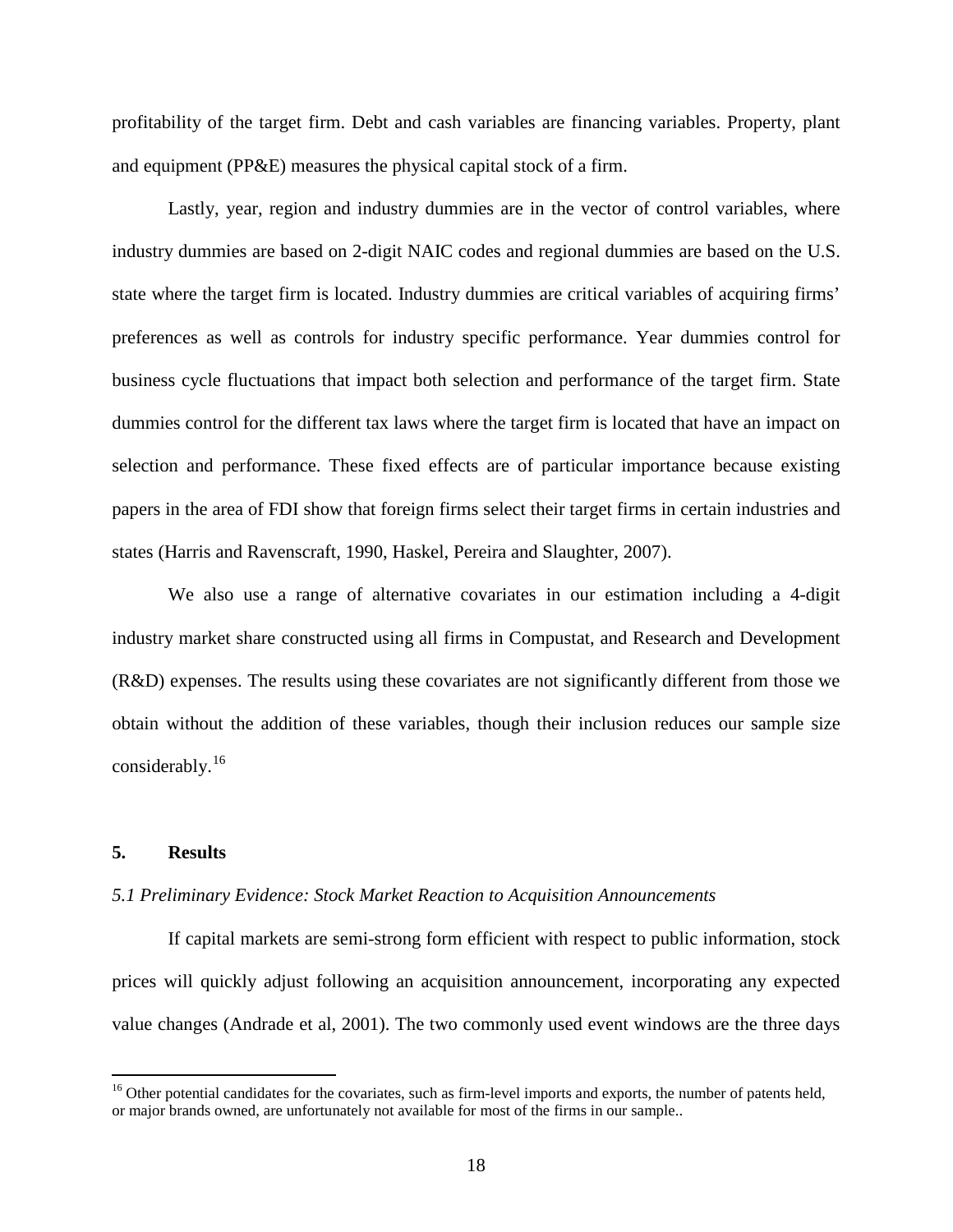immediately surrounding the acquisition announcement, and a longer window beginning several days prior to the announcement and ending at the close of the acquisition. As a first step, we examine the abnormal stock return for the acquired targets around various different windows of time surrounding the announcement of the acquisition.

We calculate the mean cumulative return of the target stock price within a one, three, and twenty day window of the announcement date. We assume that stock prices follow a single factor market model. Our estimation period is 280 days before and up until 30 days preceding the event date. Using a standardized value of the cumulative abnormal return, we test the null hypothesis that the return is equal to zero.<sup>[17](#page-20-0)</sup>

Table 5 displays announcement period abnormal returns for U.S. targets that are acquired by emerging country firms. The announcement period cumulative abnormal return over the three-day window is 8.9% for 175 completed acquisitions. When the event window is expanded to three days prior to the acquisition announcement and ending three days after the announcement, the mean abnormal return is essentially identical. Over an even longer window of twenty days, the mean abnormal return increases to 9.7%. In comparison to domestic U.S. M&As, where target firms' average three-day abnormal return is around 16% for the three-day window and rises to 24% over the longer event window of 20 days (Andrade et al. (2001)), acquisitions of U.S. targets by emerging-country firms tend to have lower abnormal returns.

#### *5.2 Propensity Score Matching Estimates*

Our approach to constructing an appropriate comparison group of non-acquired firms involves a two-step matching process. The first step, a probit regression, estimates the

<span id="page-20-0"></span> $17$  In future work we plan to also compare target firm returns to both their matched control firm returns and their industry average return on the announcement date.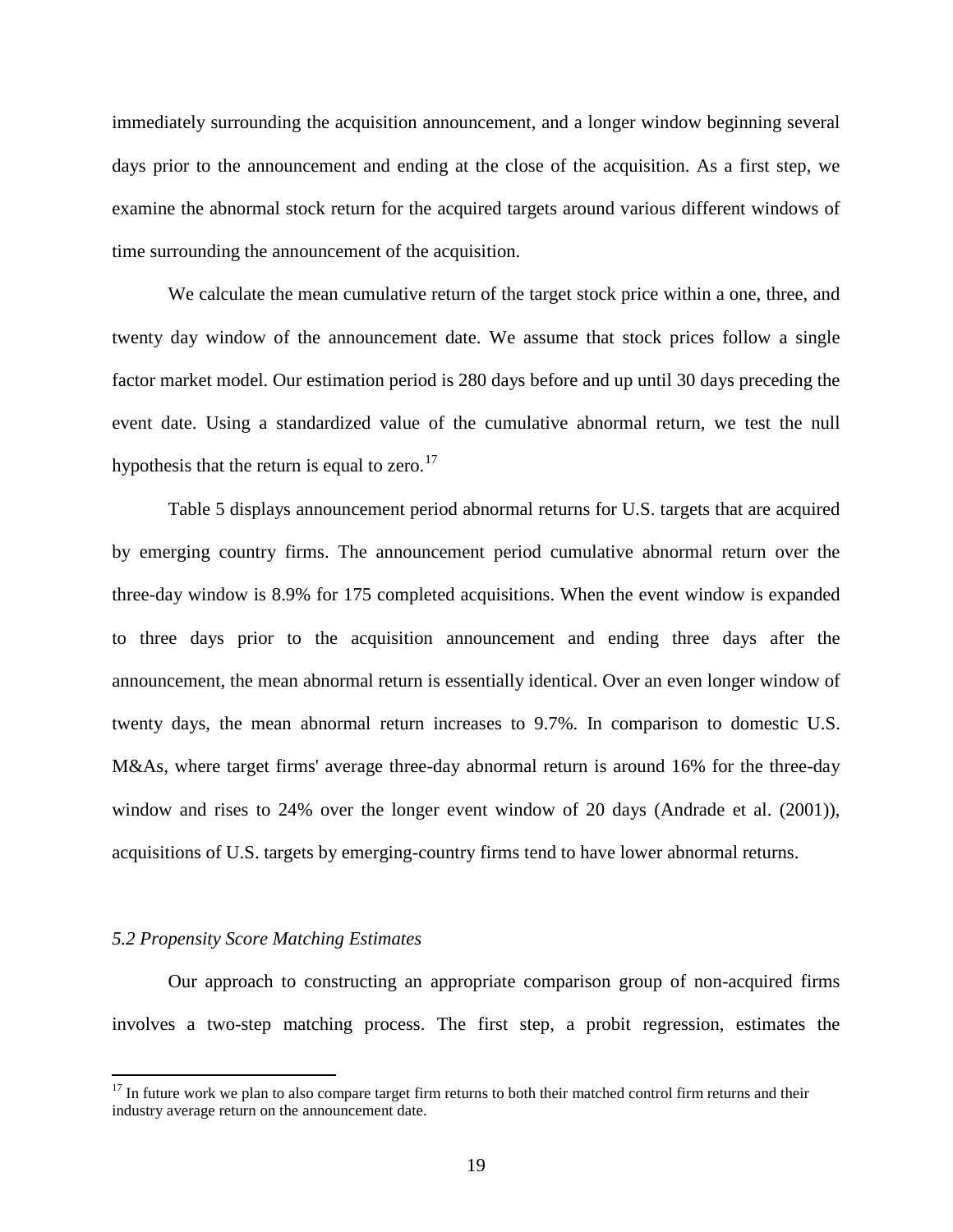probability of foreign acquisition based on past values of various measures of firm performance (age, OIBD, cash, sales, assets, employment, debt, income) as well as state, year and industry fixed effects. The results of the probit indicate that the target firm industry and state as well as the year of the acquisition are important factors in determining the likelihood that a U.S. firm is acquired. In particular, target firms in manufacturing are more likely to be acquired than firms in other industries. This result corroborates findings in previous work that industry and taxes play major roles in acquisition decisions. In terms of financial characteristics, we find that firms with more cash are more likely to be acquired. In our sensitivity checks, we perform tests using subsamples of firms in similar industries to take this heterogeneity into account, and find that the results are robust.

As mentioned in the methodology section, we impose a common support by dropping treatment observations (firms that are acquired) whose propensity score is higher than the maximum or less than the minimum propensity score of the non-acquired (control) firms. The second step involves using the propensity scores as weights to create the control groups and combining it with a difference-in-differences approach. This second step involves running a weighted difference-in-differences regression, using the propensity score as weights. Due to the parametric nature of the second step, we can also include other covariates that explain firm performance as well as control for industry, year, and state fixed effects.

Figure 4 provides an illustration of the effects of our two-step propensity score reweighting approach. The three densities plotted in the figure depict the predicted probability, i.e. propensity score, of acquisition for the acquired firms (red), the non-matched and nonacquired firms (black), and the propensity score reweighted matched non-acquired firms (blue). The matching estimator performs extremely well as evidenced by the proximity between the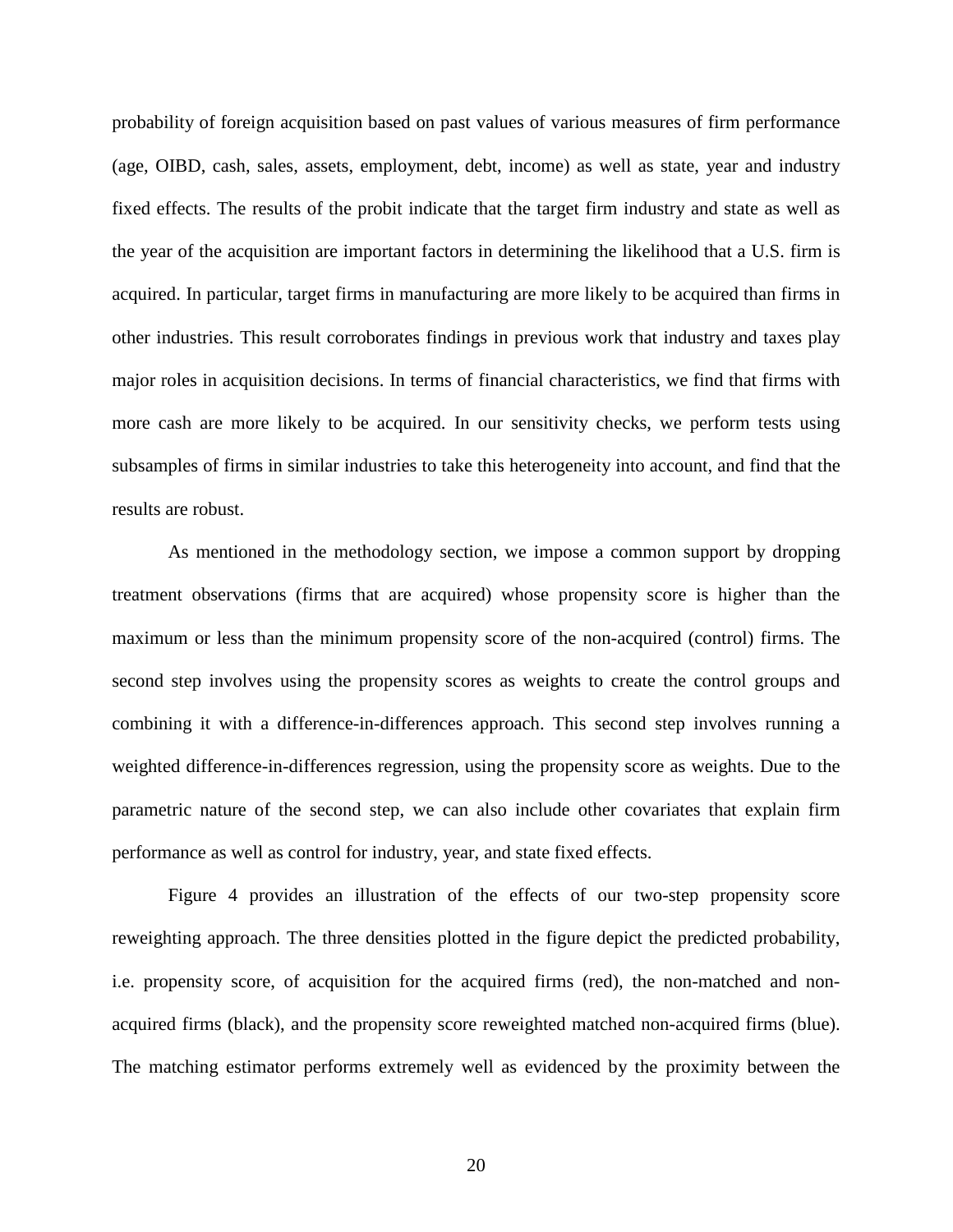density of the acquired firms and that of the reweighted matched non-acquired firms.<sup>[18](#page-22-0)</sup> In terms of our two step procedure, if we did not "select" our control group, this group would include all U.S. firms that are not acquired (the blue line). Our two-step matching involves constructing an appropriate counterfactual for each acquired firm given the set of observable covariates available for the firms. The propensity score provides a summary index of all the covariates combined, so that matching essentially brings the group of control firms closer to the acquired firms on all available dimensions.

The density plot in Figure 3 reveals that among the non-acquired firms a large proportion have almost zero probability of being acquired. A simple difference-in-difference estimator would treat these firms the same as those non-acquired firms that are more likely to be acquired. The propensity score matching estimator, in contrast, assigns more weight to control firms that are similar to the acquired firms in terms of propensity scores. In other words, propensity score matching in this context ensures that our comparisons involve firms that are very similar prior to acquisition. One could argue that this approach reduces the chances of finding differences in post-acquisition performance (given that the firms are so similar prior to acquisition), but it also ensures that our tests will not simply be picking up differences in acquired and non-acquired firm performance that are unrelated to acquisition.

#### *5.2.1 Balancing Tests*

One way to assess the performance of our propensity score matching is to calculate the standardized differences for the covariates in our probit regression. Specifically, for each covariate, we take the average difference between the acquired firms and the matched control

<span id="page-22-0"></span> $18$  We also used alternative matching estimators, including the Mahalanobis distance metric and kernel matching. Results are qualitatively similar to those reported using propensity score reweighting, and are available upon request.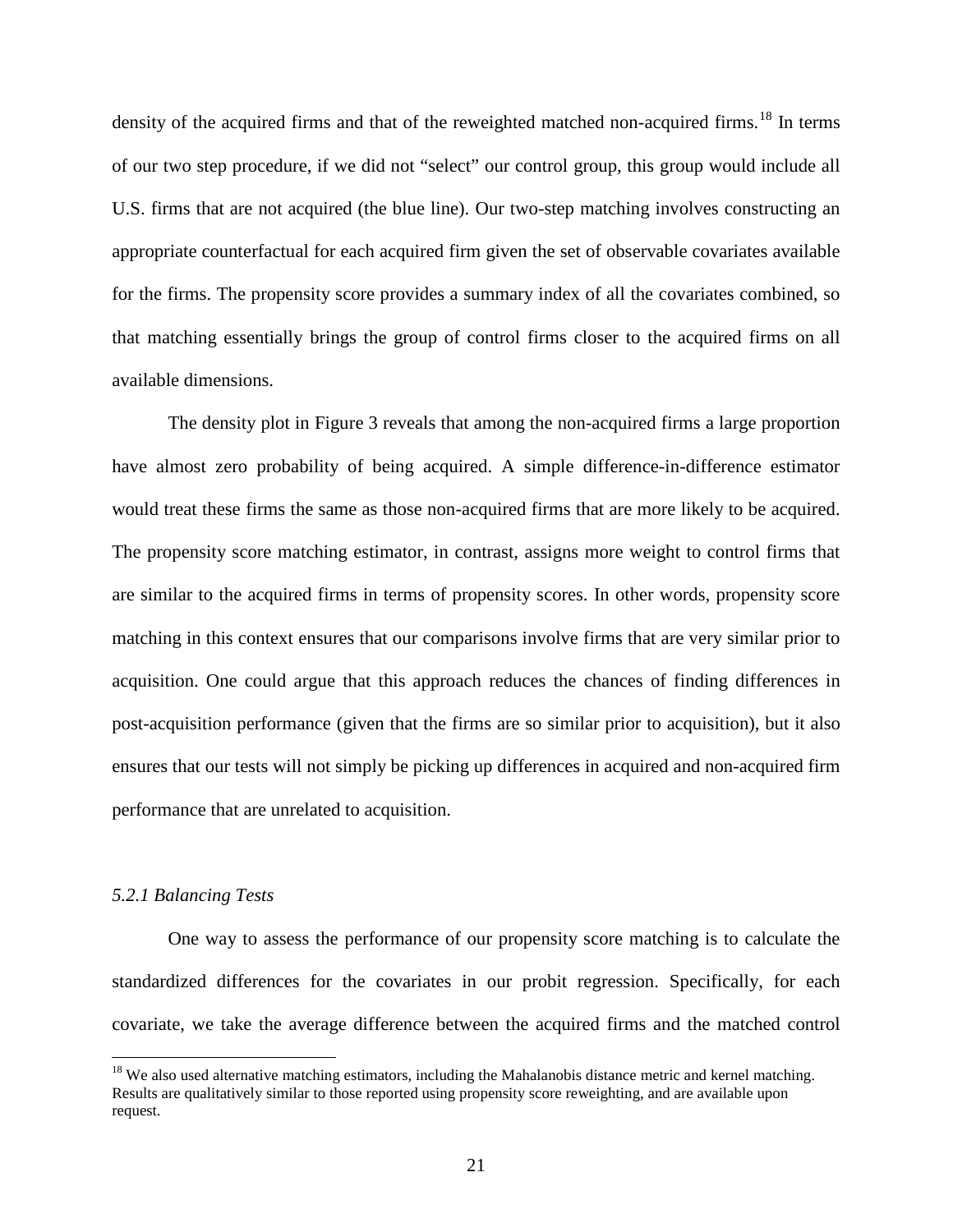firms and normalize it by the pooled standard deviation of the covariate in the acquired and control group samples. Based on Rosenbaum and Rubin (1985), we calculate the following measure:

$$
SDiff(X_{k}) = 100 \frac{\frac{1}{n_{1}} \sum_{i \in \{A_{i} = 1\}} [X_{ki} - \sum_{j \in \{A_{j} = 0\}} W(P_{i}, P_{j}) X_{kj}]}{\sqrt{\frac{\text{var}_{i \in \{A_{i} = 1\}} (X_{ki}) + \text{var}_{j \in \{A_{j} = 0\}} (X_{kj})}{2}} ,
$$

where  $n_1$  is the number of acquired firms and  $n_0$  is the number of non-acquired firms in the control group.

Table 6 shows that our propensity score method does a good job of matching a set of control group firms that were not acquired to the set of firms that were acquired by emergingmarket firms along the dimensions of the observable covariates. The balancing test results indicate that the differences in our matched parameters are all well below 20 indicating that our approach is capable of grouping together relatively similar firms.<sup>[19](#page-23-0)</sup> In particular, the covariates log cash, log sales, log employment, and log of net property, plant and equipment before matching show significant differences in means between acquired and non-acquired firms. After matching, however, the means of the covariates between the two groups are not significantly different.

Consider the firm-size characteristic as measured by log sales in table 6. The first row of coefficients for log sales compares the acquired (treated) firms with the non-acquired (control, unmatched) firms. In other words, the "unmatched control" refers to the set of firms that would

<span id="page-23-0"></span><sup>&</sup>lt;sup>19</sup> A value for the standardized difference between treated and matched control mean values suggested by Rosenbaum and Rubin (1983).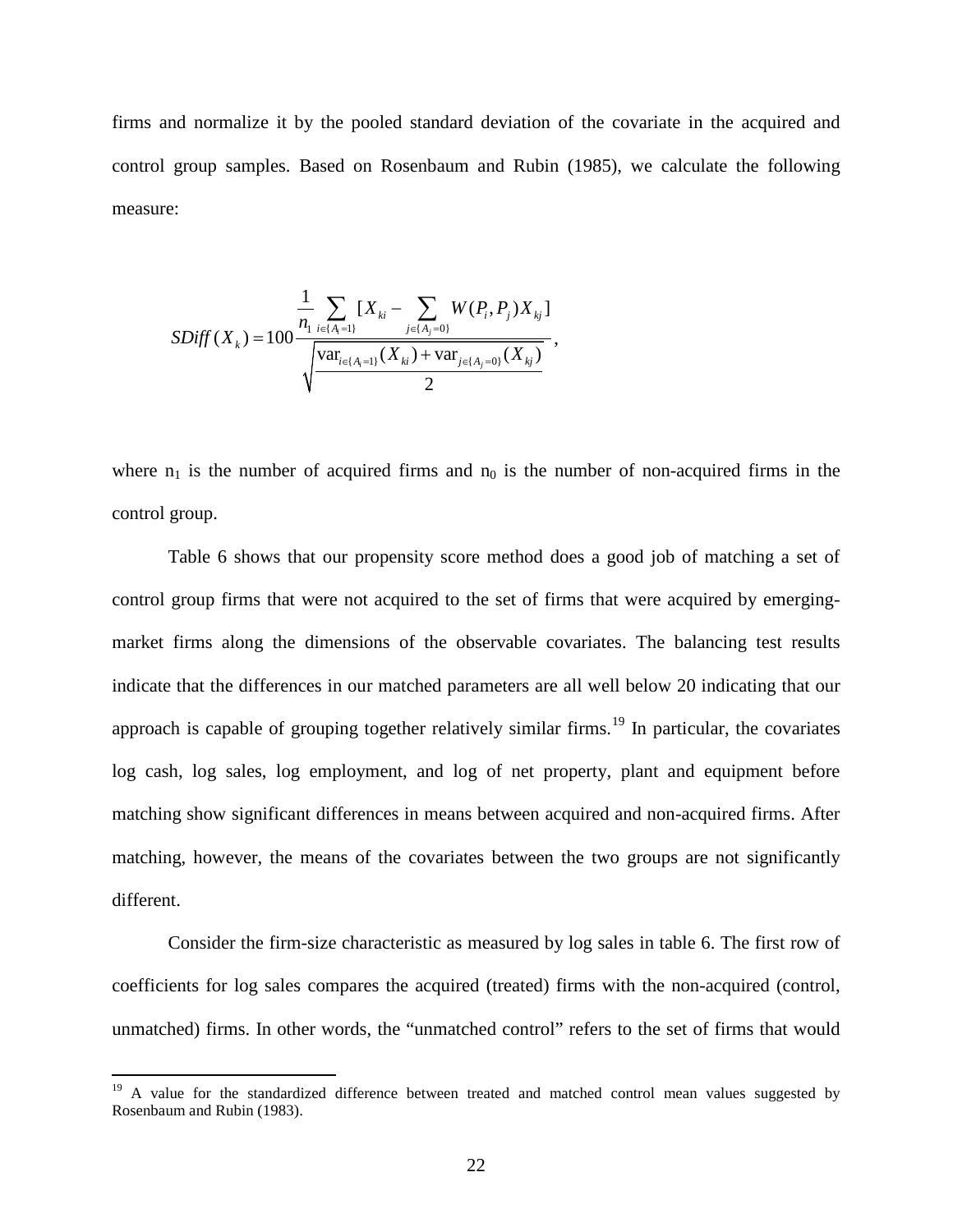have otherwise comprised the control group had we not undertaken propensity score matching. The coefficients for log sales in the first row suggest that the acquired firms are significantly larger, on average, than the unmatched set of control firms. The difference in size is statistically significant as evidenced by the t-statistic and p-values in the final two columns. The second row presents mean log sales numbers for the acquired firms along with the "matched control" firms that were not acquired. In stark contrast, the variation in log size is not significantly different across the treated and control groups when matching takes place. The reduction in bias as a result of propensity score matching along the dimension of log sales is about 98%. The reduction in bias for other observable covariates ranges from 47% for the firm-age variable to 99% for the log assets variable.

#### *5.3 Post-Acquisition Performance and Restructuring*

Tables 7, Panels A-D present our difference-in-differences propensity score reweighting results for various measures of post-acquisition firm performance.  $t = \{0,5\}$  denotes the postacquisition year. The second column presents the matched coefficient estimate. Estimates in bold indicate statistical differences in measured post-acquisition performance for acquired and matched non-acquired firms. Common support refers to the set of firms for whom the propensity score range overlaps across control (non-acquired) and treated (acquired) firms. Off support refers to the number of treated (acquired) firms whose propensity score lay above the maximum value or below the minimum value for the control (non-acquired) firms. Note that changes in post-acquisition performance are calculated relative to year t=-1, prior to the acquisition.

Panel A presents results for OIBD scaled by total assets, or return on assets (ROA). These estimates indicate that the ROA for acquired firms declines significantly compared to the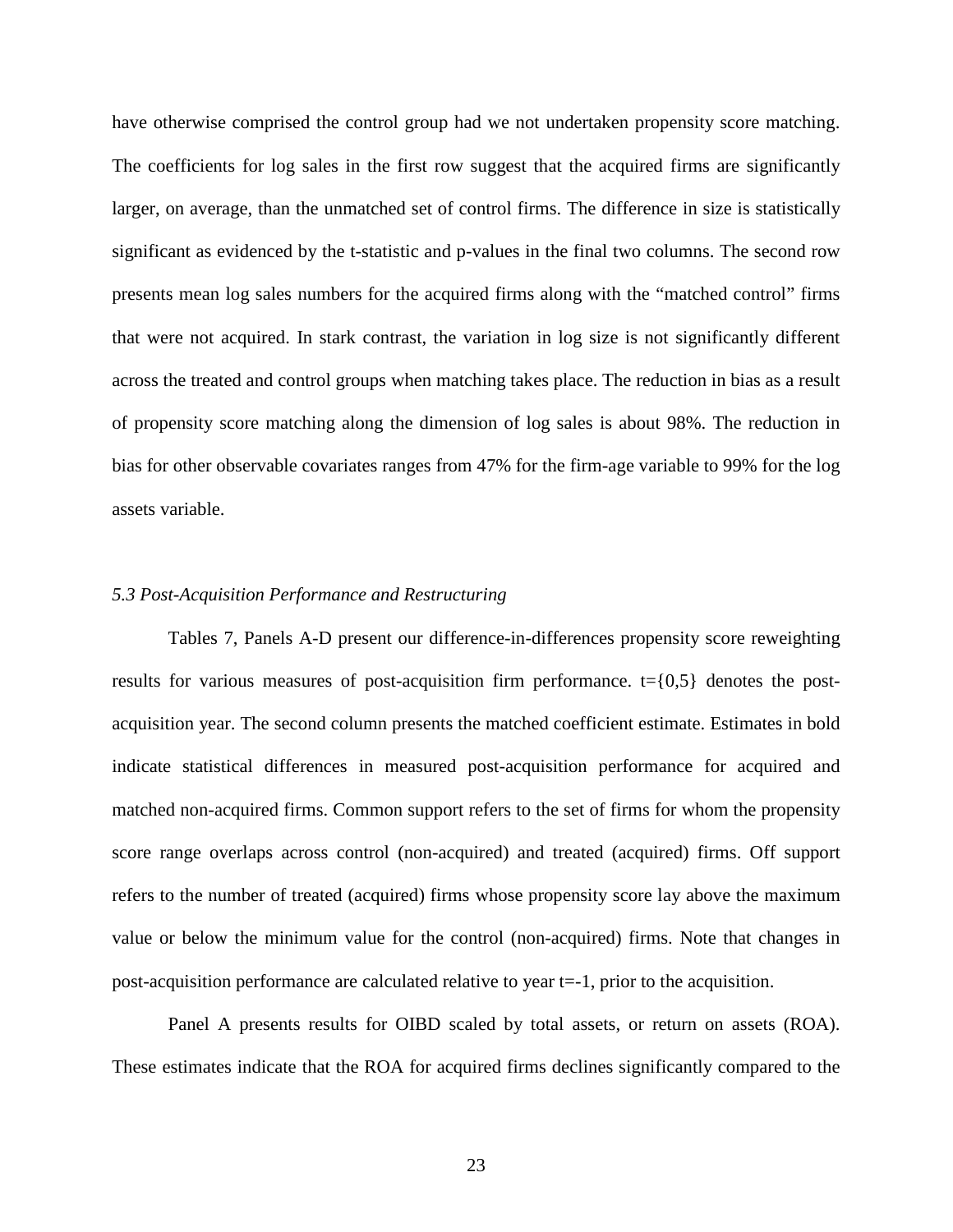firms in the "propensity score matched" control sample in the year of acquisition. It appears that profits start to increase in years 1-4 following the acquisition but the increase is not statistically significant. In the fifth year post-acquisition the ROA increases significantly for acquired firms (relative to the non-acquired firms in our control group). In particular, the ROA increases by 7% in year five for the acquired firms relative to the control sample and also relative to the year prior to the acquisition. The time-series pattern in the ROA numbers is consistent with restructuring in the early years following the acquisition leading to improved profitability in later years. We also conducted an F-test of joint significance that shows that the post-acquisition increase in profitability is jointly significant across the five years following acquisition.

The advantage of our methodology is that we can identify the timing of the profitability improvements. Propensity score matching also requires large samples with substantial overlap between groups of the treated (acquired) and control (matched non-acquired) firms. From Table 7a, we see that the sample size of control firms under "common support" are an order of magnitude higher than the treated group suggesting that our estimates are measured with high precision. Moreover, the numbers under "off-support" suggest that there is substantial overlap in the treated and control samples; there are only two firm-years of treated observations excluded from the estimation. A caveat remains that while propensity score matching attempts to identify matched twins in the control group and difference-in-differences estimation accounts for timeinvariant, unobservable differences across treated and matched firms, hidden bias may remain because matching only controls for observed variables to the extent that they are perfectly measured (Shadish, Cook and Campbell, 2002). Also, to the extent that there are unobservable time-varying differences in firm characteristics across the treated and control samples, we are unable to account for them.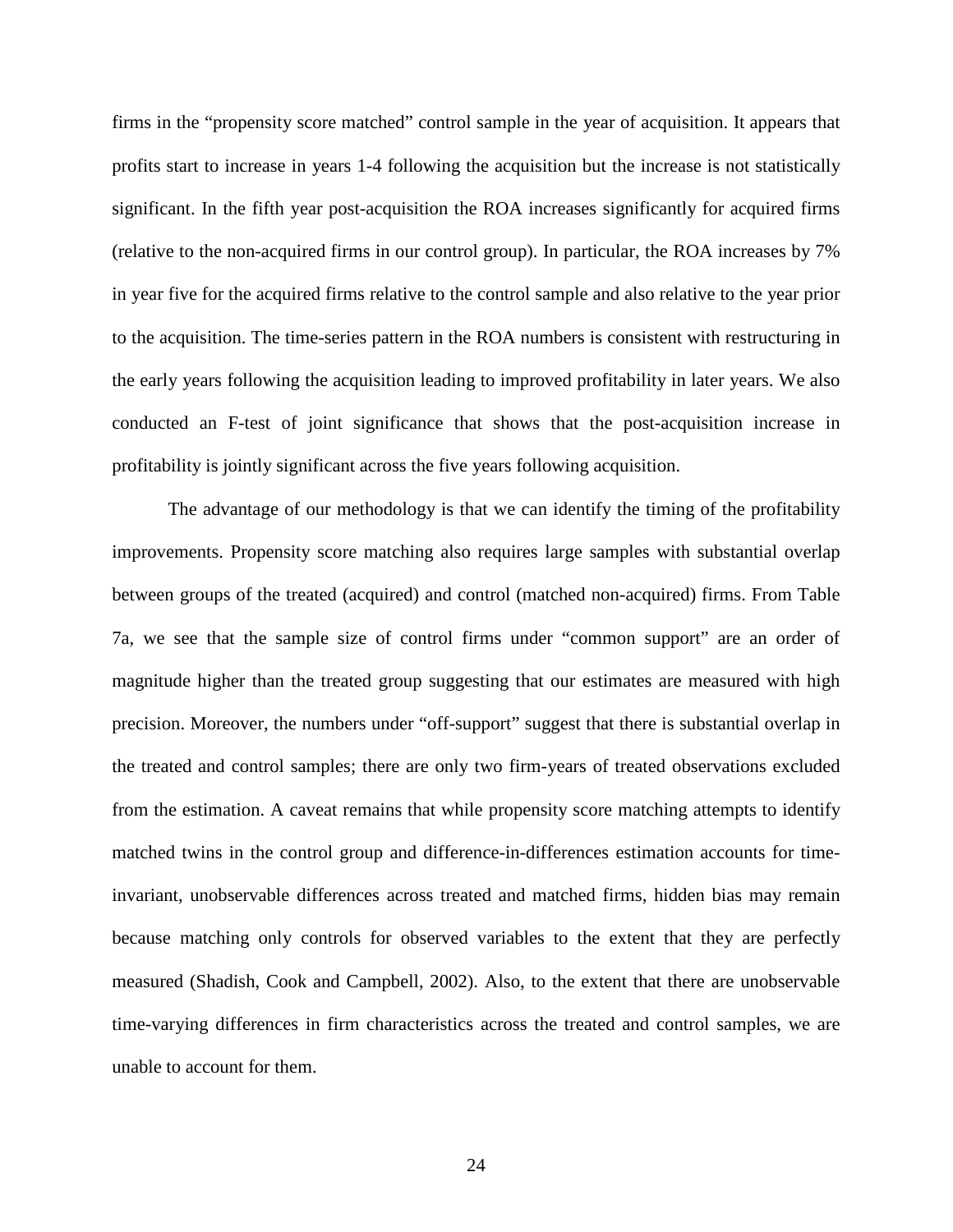The results in Panels B-D in Table 7 indicate that employment, net property, plant, and equipment (PP&E), and sales all decrease significantly for acquired firms (again, relative to matched control non-acquired firms) in the year of and the five years after acquisition. While the decline in net PP&E is significant in all years except for the year of acquisition, the decline in employment and sales appears to persist across the five years following acquisition. Moreover, for all our outcome variables, the results are jointly statistically significant over the entire sample period.

The pattern of increasing profitability (income/assets) and declining sales is consistent with improvements in firm-efficiency following acquisition.<sup>[20](#page-26-0)</sup> For instance if firms shut down or get rid of unprofitable divisions, sales would go down but profits as a percent of assets would increase. Also, declining employment and net PP&E suggest downsizing of divisions to improve overall profitability as a percent of assets.

In sum, we find evidence in support of the two hypotheses we set out to test. First, increasing profitability is consistent with the hypothesis that foreign ownership is associated with improvements in plant productivity. Second, declining sales in the target firms along with the downsizing of employment are consistent with the comparative input cost hypothesis. Acquirers from emerging markets come from environments where labor costs are low and they may be in the position to in-source jobs by exploiting the low wages in their home countries by downsizing labor-intensive activities in the U.S. following the acquisition. The U.S. target experiences

<span id="page-26-0"></span> $20$  Another factor that might impact firm performance is business cycle fluctuations. We devised several ways to control for these effects. The first way is to use the proportional time assignment for the untreated group of firms. Secondly, the year dummies in the probit specification also control for time-specific selection that is related to business cycle fluctuations. In addition, we ran separate tests for particular years in the sample. For example, for all target firms that were acquired in 1995 we only assigned control firms that did not receive acquisition up until 1995 and followed their respective performances. This setup is called dynamic matching, and it focuses on one particular year at a time. The downside to this method is that for several years, there are not enough treated firms for the analysis.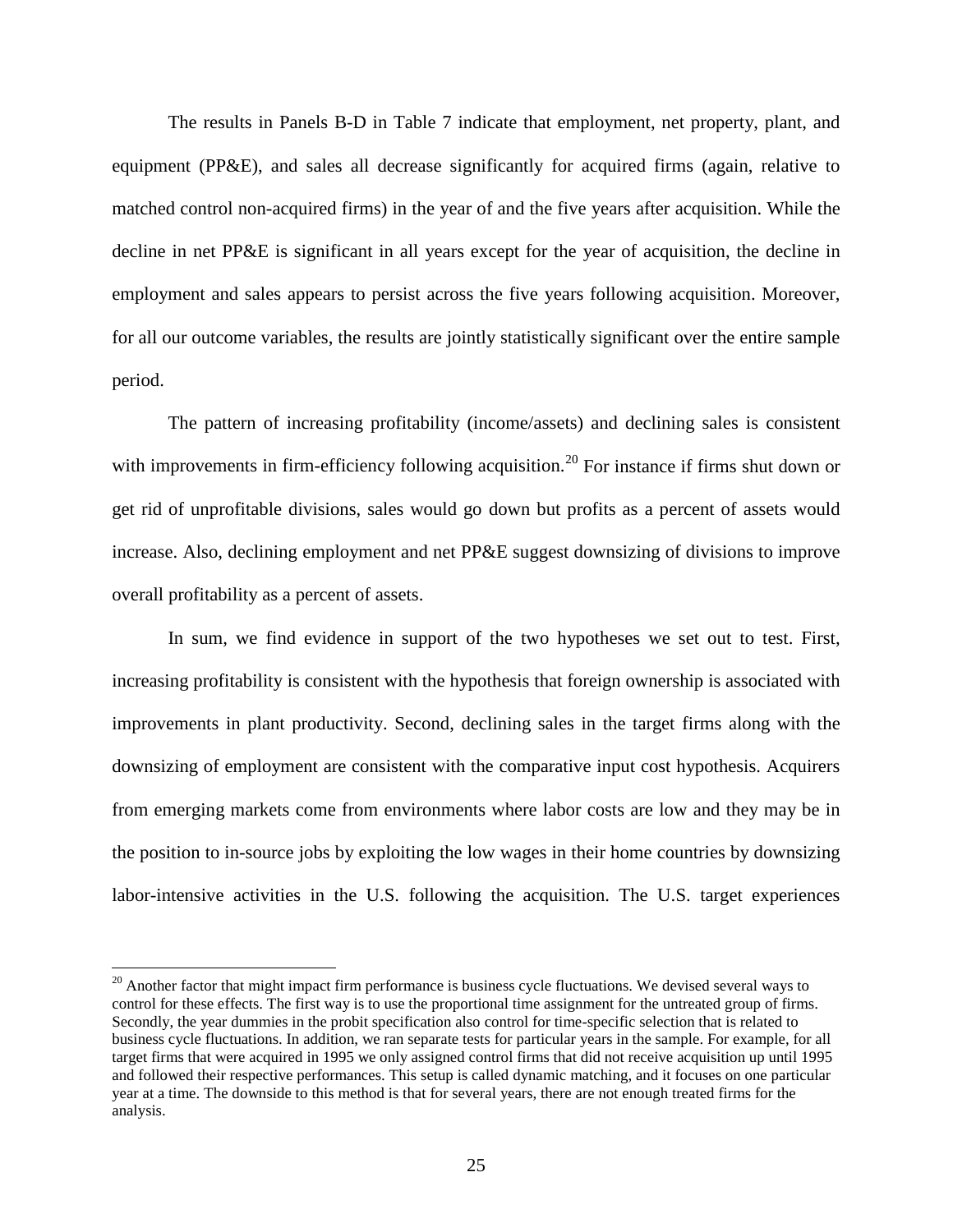improvements in profitability with more streamlined but efficient operations following restructuring by the emerging-market acquirer.

# **6. Robustness Checks**

# *6.1 Simple Difference-in Differences Estimation*

To highlight the importance of constructing an appropriate benchmark for comparison to evaluate post-acquisition performance we report two sets of difference-in-difference estimates that use progressively more sophisticated rules to select the control group. We start with random selection of a comparator for each acquired firm, and next compare acquired firms to their industry mean. We then compare the magnitude of the estimated treatment effects across our three sets of estimators (simple difference-in-differences, industry-based difference-indifferences, and propensity score matching with difference-in-differences). If our propensity score matching approach is superior in fixing the selection problem, we would expect that the estimated treatment effects get smaller as we incorporate more sophisticated matching techniques. $^{21}$  $^{21}$  $^{21}$ 

The simple difference-in-differences estimates essentially compare the post-acquisition performance of targets to the performance of all non-acquired U.S. firms. We include the same covariates as in our probit estimation as control variables in the difference-in-differences estimation. Table 8 (Panels A-D) present the results. The coefficient estimates for our four performance measures, (OIBD/assets, employment, sales, and net property, plant and equipment) are often larger in magnitude and always of the same sign and similarly statistically significant, as compared to the corresponding propensity score matching estimates. Quite apart from the selection issue, we would expect these estimates to differ from those produced using propensity

<span id="page-27-0"></span> $21$  We are grateful to Aart Kraay for suggesting this exercise.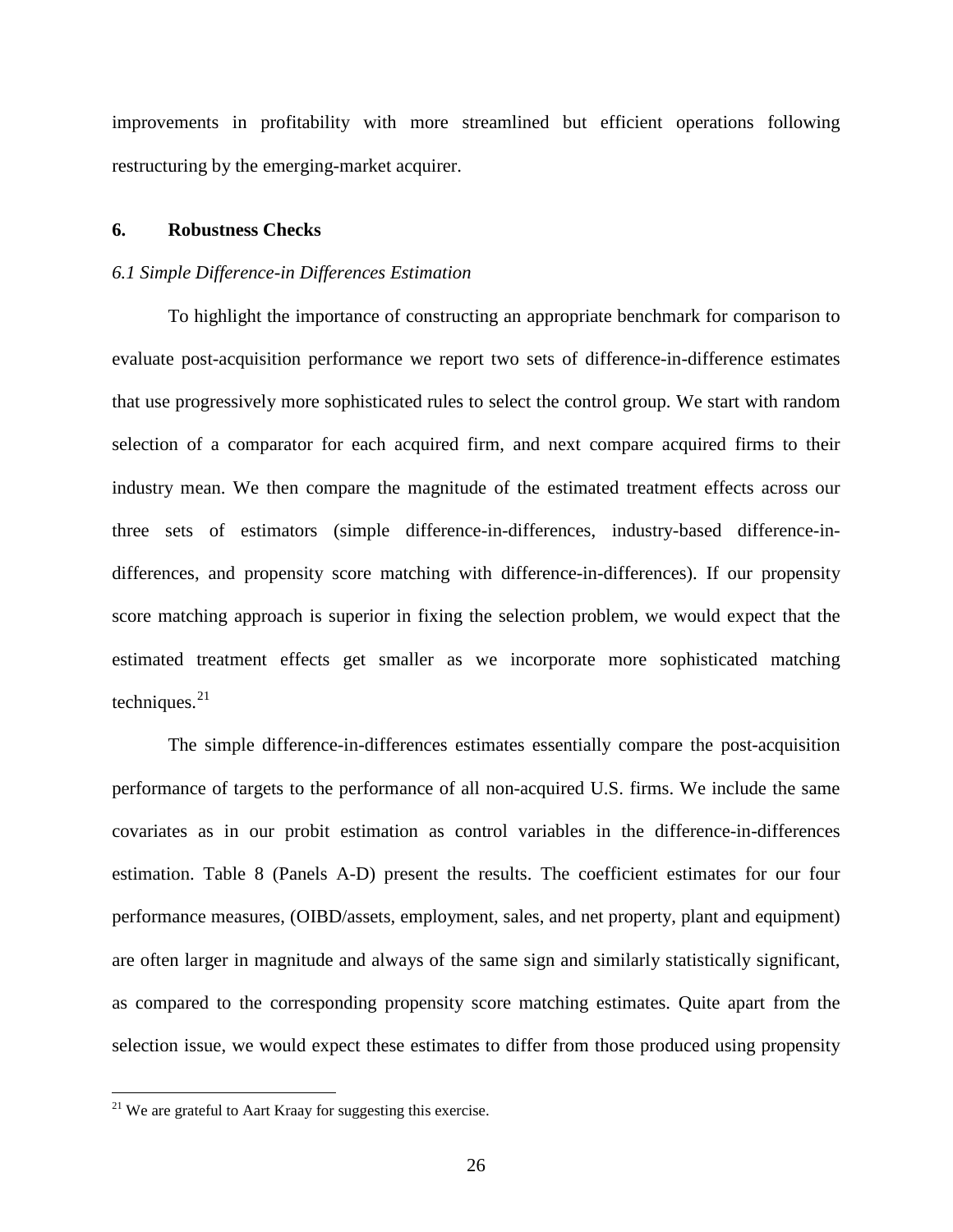score matching for two reasons: 1) the underlying functional form is restricted to be linear in the simple difference-in-differences approach, whereas the propensity score method is semiparametric, and 2) the difference-in-differences approach does not take into account the common support problem, whereas propensity score matching ensures that far lying outliers are excluded.

Our next set of estimates compares the post-acquisition performance of U.S. targets to the performance of all non-acquired firms in the same industry. These estimates can be considered as an intermediate case between simple difference-in-differences and the full-blown propensity score matching approach. Table 9 (Panels A-D) shows the results of simple difference in mean tests on the four performance measures for the acquired firms compared to non-acquired control firms that are in the same 6-digit NAICS industry. The coefficient estimates using this approach are generally smaller than those found using simple difference-in-differences, but larger in magnitude than those reported in table 7 based on the propensity score matching approach. Matching only on industries is essentially a one-dimensional version of matching on an index of various firm characteristics. By using propensity scores, we are able to solve the curse of dimensionality that arises in matching on each characteristic individually. Moreover, propensity score reweighting paired with difference-in-differences allows us to control for time-invariant unobservables as well as other covariates that impact performance including year, state and industry fixed effects.

# *6.2 Additional Tests*

SDC Platinum provides information about acquisitions that are announced but not completed or withdrawn. Using this sample of failed transactions we can examine whether the firms that were potential acquisition targets differ from their non-acquired counterparts. If it is

27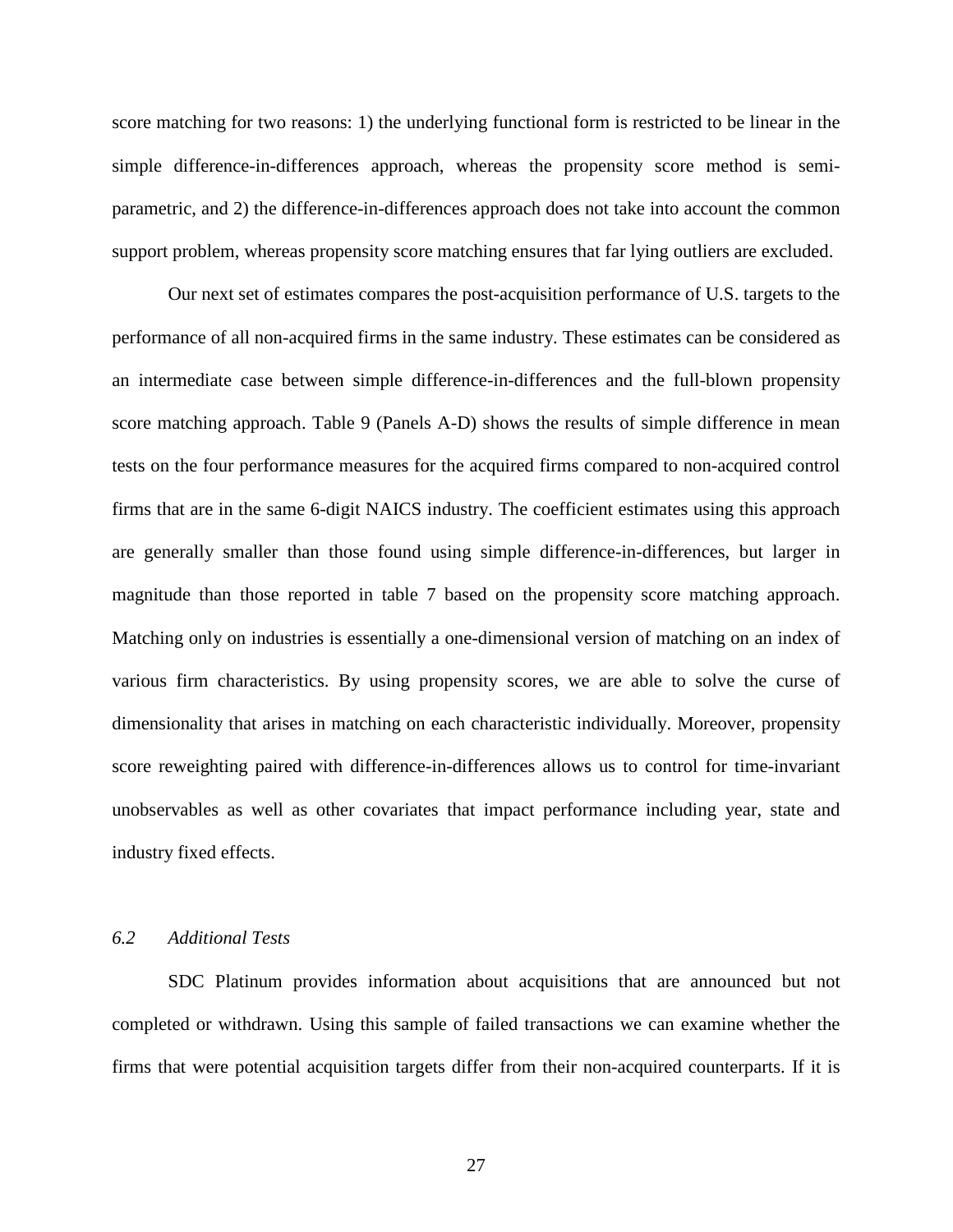foreign ownership that drives the post-acquisition performance of the acquired firms, we expect that following propensity score matching, the firms that were "potential" targets should perform similarly to the firms that are in the matched control sample but not the subject of foreign interest, since the foreign acquisition was never successfully completed. Although it is not possible to test this hypothesis formally given the limited number of failed acquisitions, Table 10 provides suggestive evidence; the eighteen potential targets in our sample experience declines in employment and increases in sales in the year the M&A transaction is announced and are similar to a group of matched non-acquired firms in the years after the failed acquisitions, suggesting that post-acquisition performance of acquired firms is driven by the transfer of ownership to foreign hands. However, given the small number of failed acquisitions in our sample, more formal statistical analysis is not possible.

We also perform a number of additional robustness checks that involve dividing our sample of acquired firms into various subgroups consisting of: 1) majority and minority control acquisitions, 2) acquisitions financed solely by cash, 3) only manufacturing firms, 4) acquiring firms located in East Asia, and lastly, 5) firms not in the same industry as the acquiring firm. The estimates are shown in Table 11 (Panels A-G). The statistical significance of the results varies due to sample sizes. For example, for the group of horizontal acquisitions, in which both acquiring and target firms share the same industry, the sample size is much smaller than that for diversifying acquisitions. Thus, although the magnitudes of the estimates are similar to those of the whole sample, the statistical significance is not. Overall, the robustness checks confirm the results in the main analysis when using the full sample.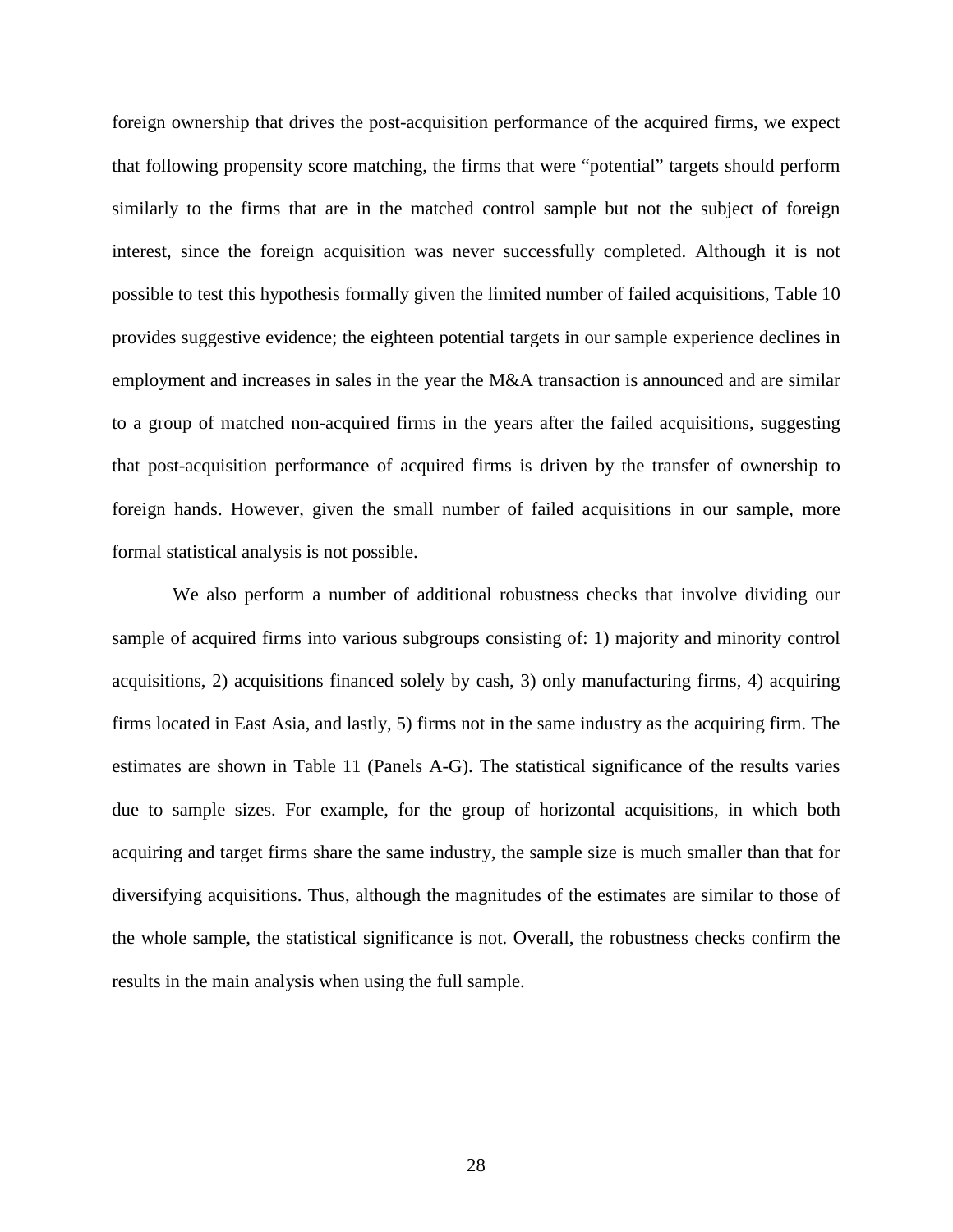# **7. Conclusion**

This paper undertakes a systematic analysis of the performance of U.S. firms that are acquired by firms located in emerging markets. To do so, we examine both stock market and accounting-based measures of firm performance following the announcement of an acquisition of a U.S. firm by an emerging-market firm. In particular, we use transaction-level M&A information along with firm-level financial statement data to examine the post-acquisition operating performance of publicly listed U.S. targets.

Our results suggest that emerging country firms tend to acquire public U.S. targets with relatively high levels of sales, employment and total assets. The selection of acquisition target is therefore non-random. To address the issue of selection, we employ propensity score matching to carefully construct a matched sample of control firms that were not acquired. The matching methodology is combined with difference-in-differences estimation to eliminate time-invariant unobservable firm characteristics.

We find evidence for both the profitability improvement hypothesis and the comparative input cost hypothesis. The stock price response of these U.S. targets is positive and significant around the time of the acquisition announcement. Following the acquisition, the performance of target firms tends to improve. In particular, the return on assets in target firms increases by 7% in the five years following the acquisition. The evidence also suggests that U.S. target firms undergo significant restructuring after acquisition by an emerging-market firm. In particular, employment and capital decrease, suggesting that divisions may be sold off or closed down. This conjecture is also supported by the fact that sales decline after acquisition.

In conclusion, our results indicate that (i) acquisitions by firms from emerging markets influence post-acquisition performance of target firms (sales and employment decline, profits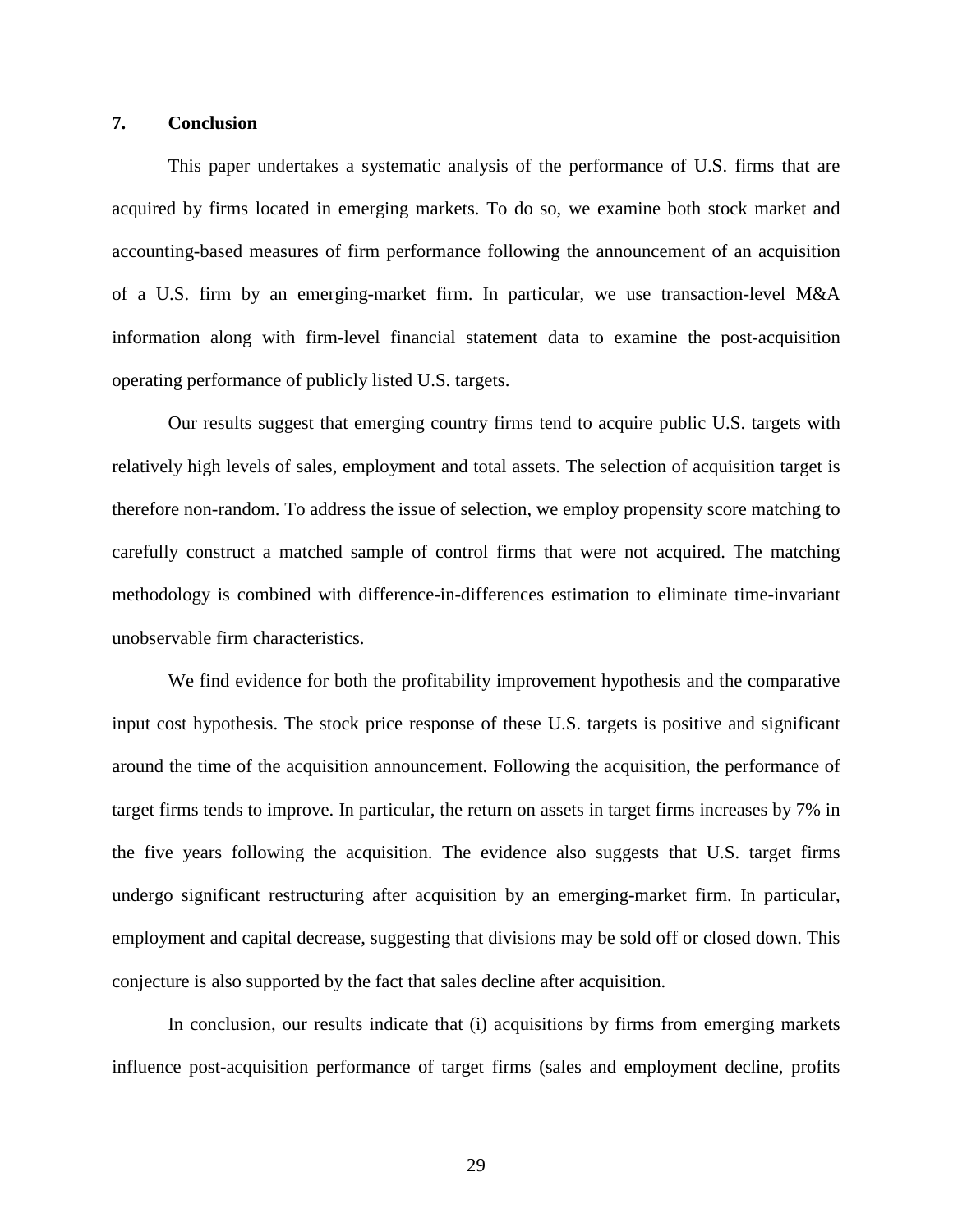rise); and (ii) there is selection along observable characteristics based upon which emerging market firms choose acquisition targets in the U.S. (higher sales, assets, employment). In the paper we attempt to control for (ii) using propensity score matching combined with differencein-differences estimation. There remains the possibility that selection based on time-variant unobservable characteristics (that are orthogonal to the observable characteristics used in our propensity score matching) may be driving our results. However, the evidence presented in the paper suggests that emerging market firm acquisitions impact the performance of U.S. target firms. More generally, the results in the paper serve to illustrate the importance of constructing careful benchmarks from which to evaluate post-acquisition performance and the advantage of propensity score matching in this context.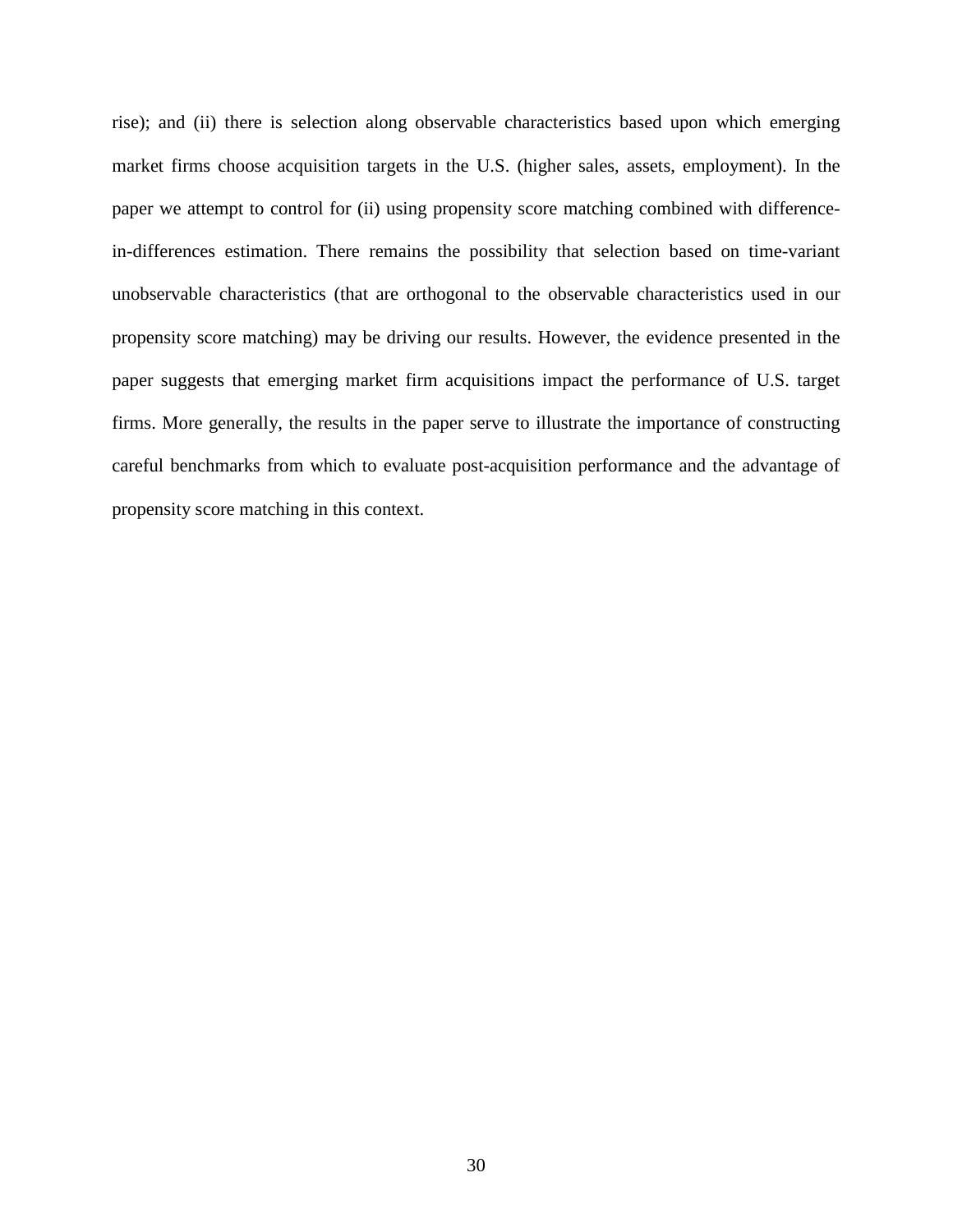# **References**

Akben-Selçuk, Elif, 2008, "The Impact of Cross-Border Mon Target Company Performance: Evidence from Turkey." *Economics Bulletin*, Vol. 13, No. 5 pp 1-9.

Aitken, Brian J. and Ann E. Harrison, 1999. Do Domestic Firms Benefit from Direct Foreign Investment? Evidence from Venezuela. *American Economic Review*, Vol. 89, 605-618.

Andrade, G., Mitchell, M., and Stafford E., 2001. New Evidence and Perspectives on Mergers. *The Journal of Economic Perspectives*, Vol. 15, No. 2, 103-120.

Antras, Pol., Mihir Desai and Fritz Foley, 2008. Multinational Firms, FDI Flows and Imperfect Capital Markets. *Quarterly Journal of Economics*, forthcoming.

Angrist, J. D. and Krueger, A. B. 2000. Empirical Strategies in Labor Economics, in A. Ashenfelter and D. Card eds. Handbook of Labor Economics, vol. 3. Sections 1 and 2.

Antkiewicz, A. and Whalley, J., 2006. Recent Chinese Buyout Activity and the Implications for Global Architecture. *NBER Working Paper* No. W12072.

Arnold, J. M. and Javorcik, B. S. 2005. Gifted Kids or Pushy Parents? Foreign Acquisitions and Plant Performance in Indonesia. *Development Studies Working Paper* No. 197. Centro Studi Luca D'Agliano, March.

Ashenfelter, O. 1978. Estimating the Effect of Training Programs on Earnings. *Review of Economics and Statistics* 60, 1, 47-57.

Bartram, Söhnke, Gregory Brown, René M. Stulz, 2009. Why Do Foreign Firms Have Less Idiosyncratic Risk than U.S. Firms? *NBER Working Paper* No. 14931.

Becker, S. and Ichino, A. 2002. Estimation of average treatment effects based on propensity scores. *The Stata Journal*, Vol.2(4), 358-377.

Chari, A., Ouimet, P. and Tesar, L. 2007. The Value of Control in Emerging Markets, forthcoming, *Review of Financial Studies*.

Chen, Wenjie 2008a. Does the Country of Origin of the Acquiring Firm Impact Performance? mimeo.

Chen, Wenjie 2008b. The Relationship between Exchange Rates and FDI, mimeo.

Citigroup, 2005. Cross-Border Acquisitions: A Value Creation Strategy for Emerging Market Multinational Companies.

Dehejia, R. H., And Wahba, S. 2002. Propensity score matching methods for non-experimental causal studies. *Review of Economics and Statistics* 84, 1, 151–161.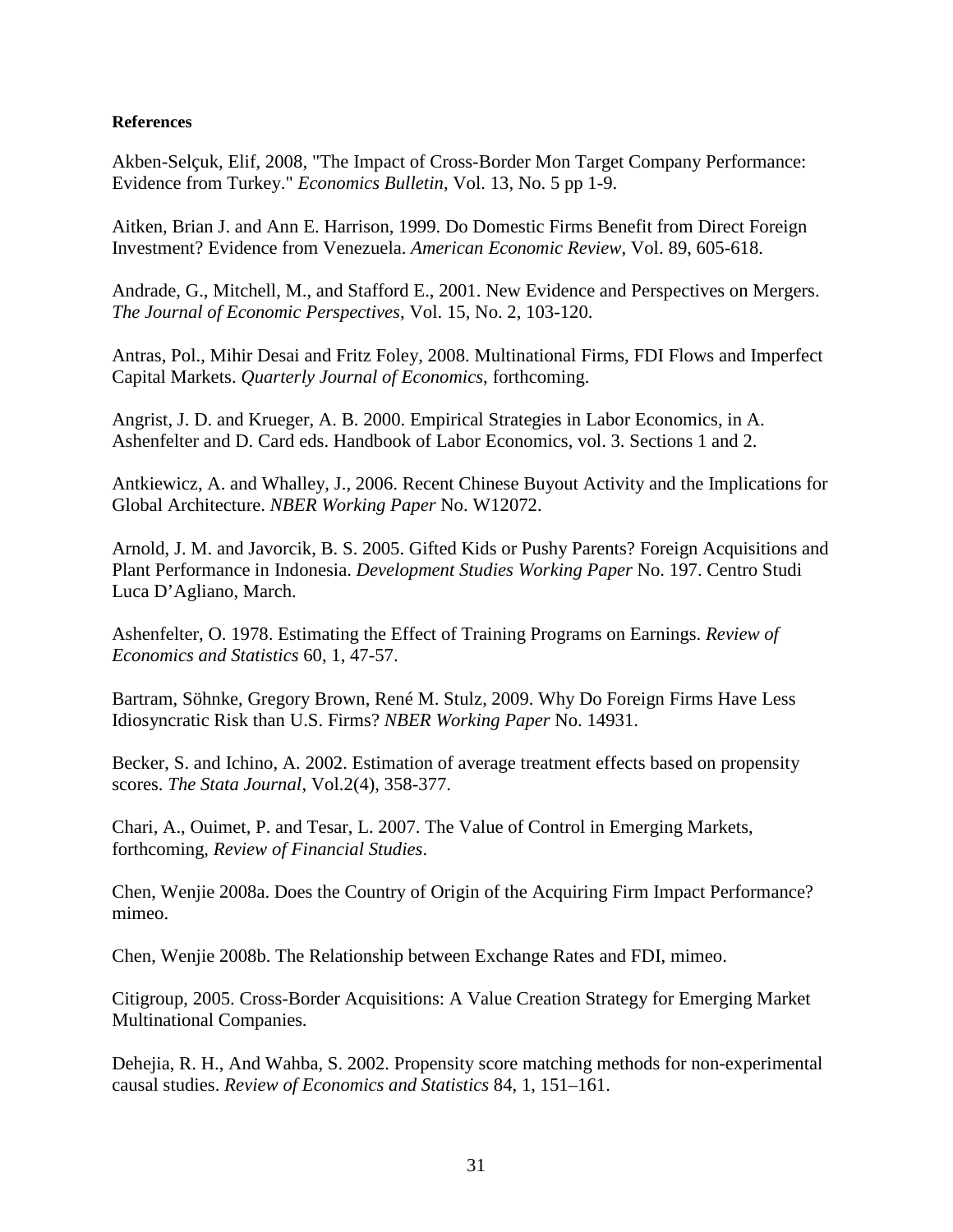Doms, M. E. and Jensen, J.N., 1995. Geography and Ownership as Bases for Economics Accounting. The University of Chicago Press, Ch. Comparing wages, skills, and productivity between domestically and foreign-owned manufacturing establishments in the United States, pp. 235-258.

Edward, G. M. and Krugman, P. R., 1995. Foreign Direct Investment in the United States: Third Edition. Washington: Peterson Institute for International Economics.

Fama, E. and MacBeth, J., 1973. Risk, Return, and Equilibrium: Empirical Tests. *Journal of Political Economy*, 81:3, 607

Forbes, Kristin, 2008. Why Do Foreigners Invest in the United States? *NBER Working Paper,* No. 13908.

Froot, K, and Stein, J., 1991. Exchange Rates and Foreign Direct Investment: An Imperfect Capital Markets Approach. *Quarterly Journal of Economics*, 106:4, pp. 1191-1217.

Fukao, Kyoji and Keiko Ito and Hyeog Ug Kwon and Miho Takizawa, 2006, "Cross-Border Acquisitions and Target Firms' Performance: Evidence From Japanese Firm-Level Data," *NBER Working Papers,* No. 12422*.*

Girma, S., 2005. Technology transfer from acquisition FDI and the absortive capacity of domestic firms: An empirical investigation. *Open Economics Review* 16, 175-187.

Girma, S. and Goerg, H., 2007. Evaluating foreign ownership wage premium using a differencein-differences matching approach. *Journal of International Economics* 72, 97-112.

Girma, S., Kneller, R., and Oisu, M., 2007. Do exporters have anything to learn from foreign multinationals? *European Economics Review* 51, 981-998.

Graham, E. and Krugman, P., 1995. Foreign Direct Investment in the United States, 3rd Edition, Institute for International Economics, Washington, D.C.

Greenstone, M., Hornbeck, R. and Moretti, E., 2008 Identifying Agglomeration Spillovers: Evidence from Million Dollars Plants. *NBER Working Paper* No. 13833.

Harris, R. and Ravenscraft, D., 1990. The Role of Acquisitions in Foreign Direct Investment: Evidence from the U.S. Stock Market. *The Journal of Finance*, Vol. 46, No. 3, 825-844.

Haskel, J., Pereira, S., and Slaughter, M. 2007. Does Inward Foreign Direct Investment Boost the Productivity of Domestic Firms? *Review of Economics and Statistics* 89(3), 482-496.

Healy, P.M., Palepu, K.G. and Ruback, R.S., 1992. Does corporate performance improve after mergers? *Journal of Financial Economics* 31, 135–175.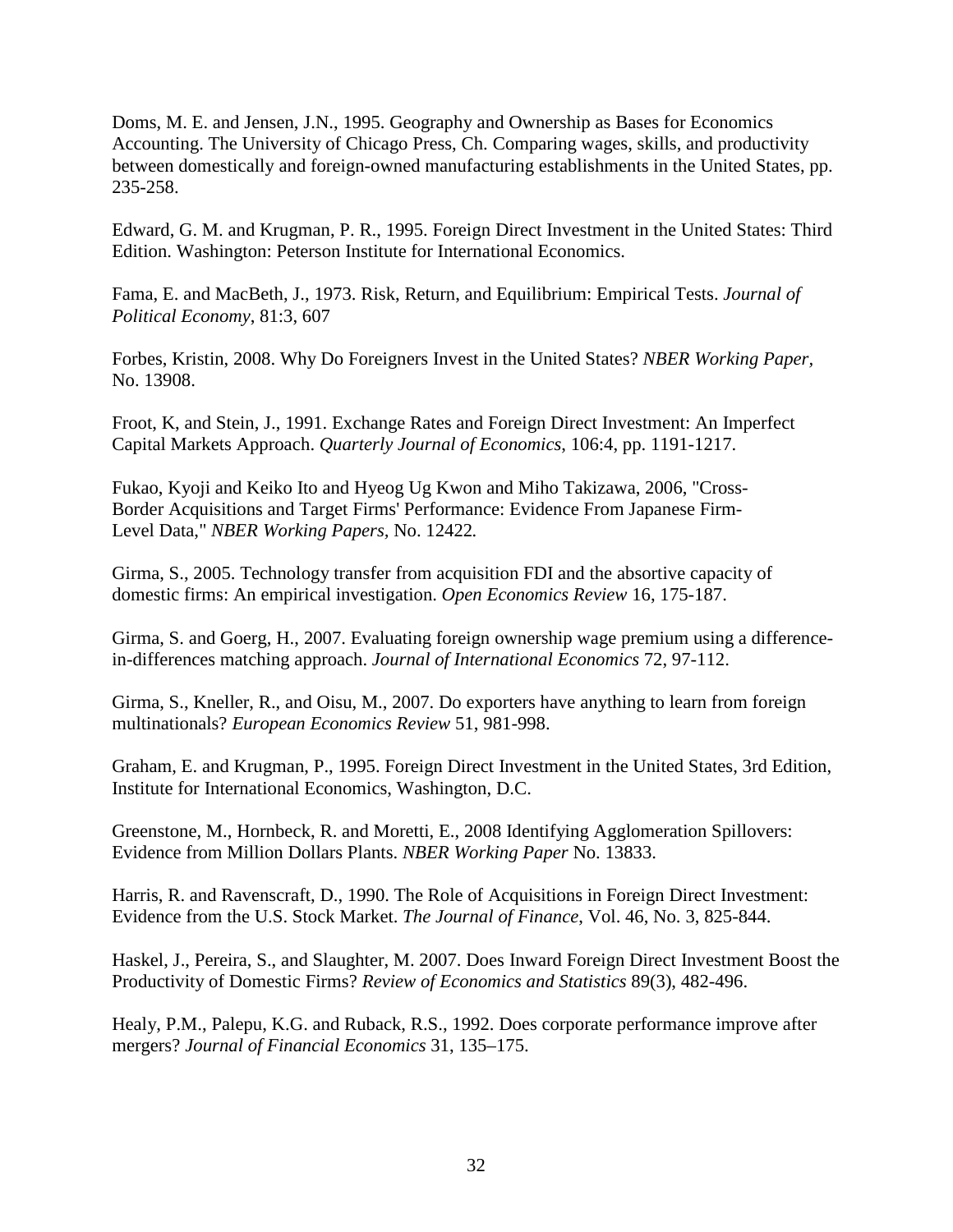Ho, D. E., Kosuke, I., King, G., and Stuart, E. A., 2007. Matching as Nonparametric Preprocessing for Reducing Model Dependence in Parametric Causal Inference. *Political Analysis* 15, 199-236.

International Monetary Fund, 2007. World Economic Outlook. Washington: IMF, April, <http://www.imf.org/external/pubs/ft/weo/2007/01/>

Karolyi, A., Liao, R., 2009. What is Different about Government-Controlled Acquirers in Cross-Border Acquisitions? [http://business.rutgers.edu/files/karolyi2009.pdf.](http://business.rutgers.edu/files/karolyi2009.pdf)

OECD, 2008. Tax Cooperation: Toward a Level Playing Field, [http://www.oecd.org/document/55/0,3343,en\\_2649\\_33745\\_41233143\\_1\\_1\\_1\\_37427,00.html](http://www.oecd.org/document/55/0,3343,en_2649_33745_41233143_1_1_1_37427,00.html)

Perez-Gonzales, Francisco, 2004. The Impact of Acquiring Control on Productivity: Evidence from Mexican Manufacturing Plants, mimeo.

Petkova, N. 2008, Does Foreign Ownership Lead to Higher Firm Productivity? mimeo.

Rosenbaum, P. and Rubin, D., 1983. The central role of the propensity score in observational studies for causal effects. *Biometrika* 70, 41–55.

Rosenbaum, P. and Rubin, D., 1985. Constructing a control group using multivariate matched sampling methods that incorporate the propensity score. *The American Statistician* 39, 1, 33–38.

Rossi, S. and Volpin, P., 2004. Cross-country determinants of mergers and acquisitions. *Journal of Financial Economics*, 74, 277-304.

Shadish, W.R., T.D. Cook and D.T. Campbell, 2002. Experimental and quasi-experimental designs for Generalized Causal Inference. Houghton-Mifflin, Boston, MA.

Wells, L., 1983. Third World Multinationals: The Rise of Foreign Investment from Emerging Markets, MIT Press, Cambridge, MA.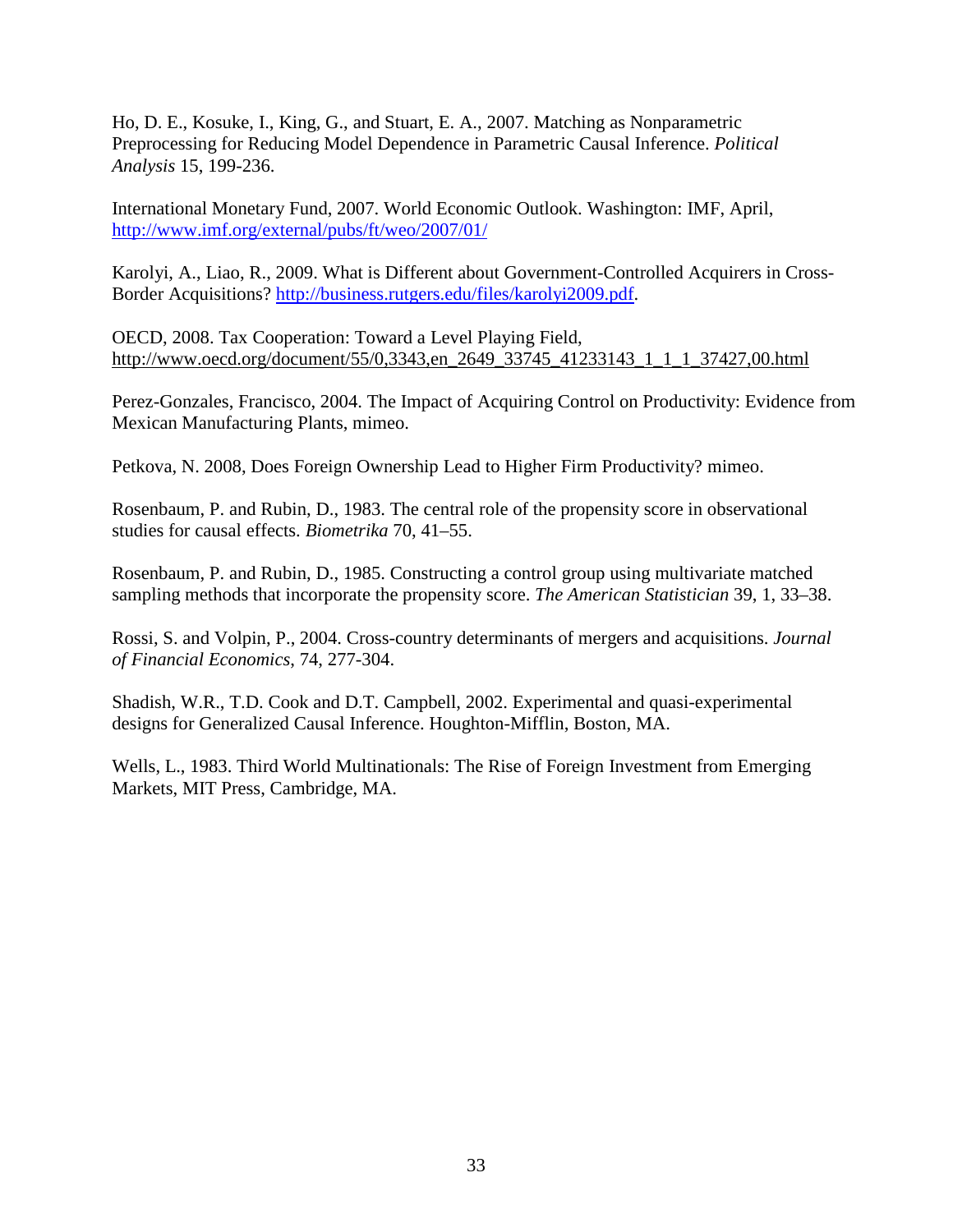# **Appendix A**

Acquiring Countries in the sample:

Algeria, Argentina, Bahrain, Brazil, China, Costa Rica, Croatia, Ecuador, Egypt, Hong Kong, India, Indonesia, Kuwait, Malaysia, Mexico, Nigeria, Papua N Guinea, Russian Fed, Saudi Arabia, Singapore, South Africa, South Korea¸ Taiwan, Thailand, Trinidad & Tobago, Uganda, Uzbekistan, Venezuela

Tax Haven Countries (as defined by the OECD, 2008) excluded from the sample:

Bahamas, Bermuda, British Virgin Islands, Cayman Islands, Cyprus, Netherland Antilles, Panama

# **Appendix B**

Steps followed in our propensity score matching methodology:

- 1. Run Probit regression where:
	- (a) Dependent variable: Y=1, if a firm is acquired by an emerging-market firm;  $Y = 0$ , otherwise.
	- (b) Choose appropriate conditioning variables, covariates which are observable firm characteristics such as age, size, profitability, financing-mix, etc.
	- (c) Obtain propensity score: predicted probability (p) or  $log[p/(1-p)]$ .
- 2. Generate weights using propensity scores: a) for acquired firms, assign weight  $= 1$ . b) for non-acquired firms, assign weight =  $p/(1-p)$  using predicted probability in 1c).
- 3. Run multivariate difference-in-difference regression with the generated weights in 2) and covariates that were used in the initial probit along with industry, year, and state fixed effects to eliminate time-invariant, unobservable differences between acquired (treated) and non-acquired (matched control) firms to examine post-acquisition firm performance.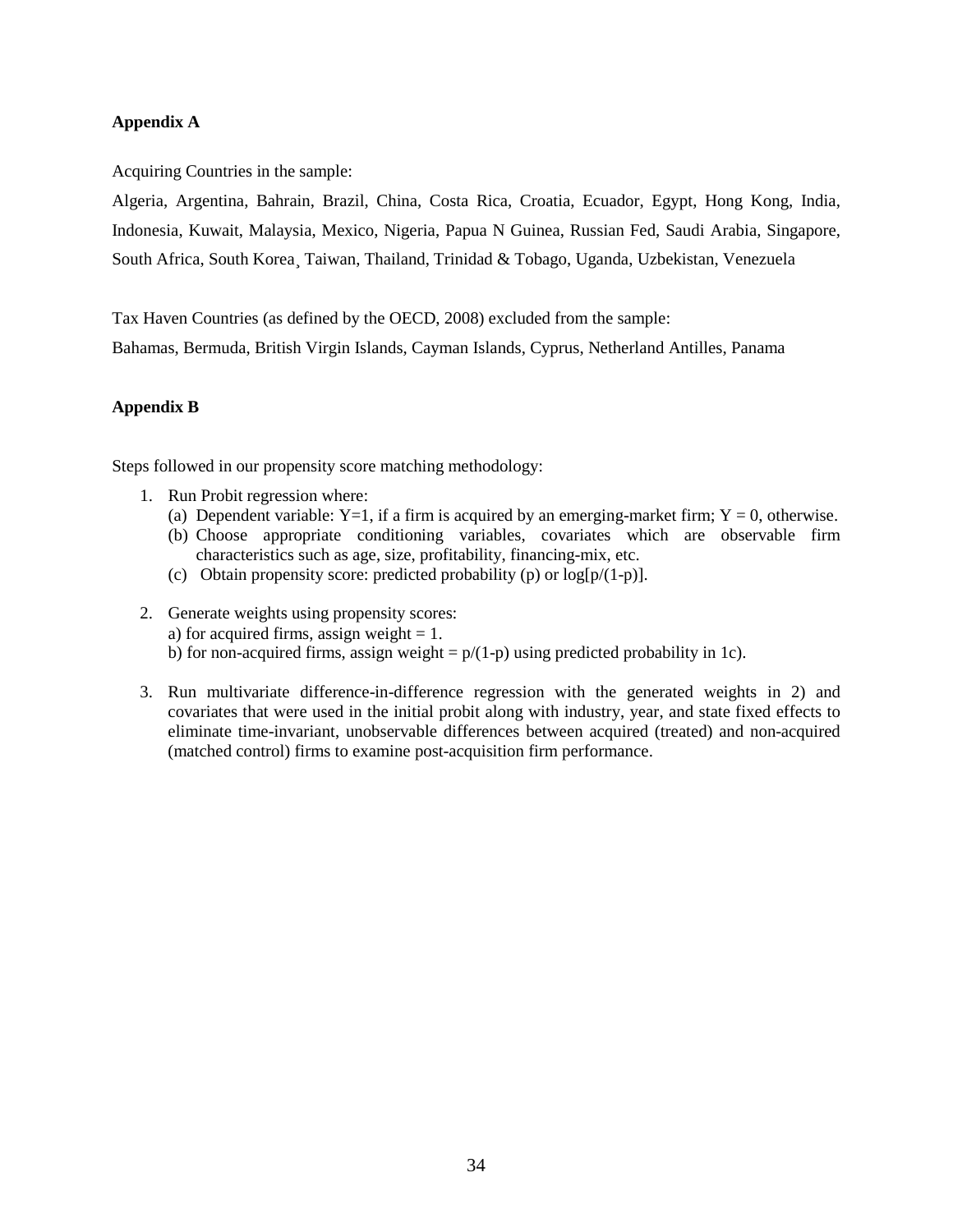# **Appendix C**

Details of Sample Construction**:**

|                                                                                                 | N     | Percent |
|-------------------------------------------------------------------------------------------------|-------|---------|
| Number of Transactions with a Foreign<br>Acquirer and U.S. Target                               | 7,996 |         |
| Number of transactions with a Foreign<br>Acquirer and a Public U.S. Target                      | 2,368 | 29.60%  |
| Number of Completed<br>Transactions with Emerging-<br>Market Acquirer and public U.S.<br>Target | 480   | 20%     |
| Number of Transactions with<br>Tax Haven Country <sup>22</sup> as<br>domicile of Acquirer       | 221   | 46%     |
| Number of Firms with Multiple<br>Acquisitions                                                   | 45    | 17%     |

Source: SDC Thomson M&A database.

<span id="page-36-0"></span> $\overline{\text{22}$  Countries are listed in Appendix A.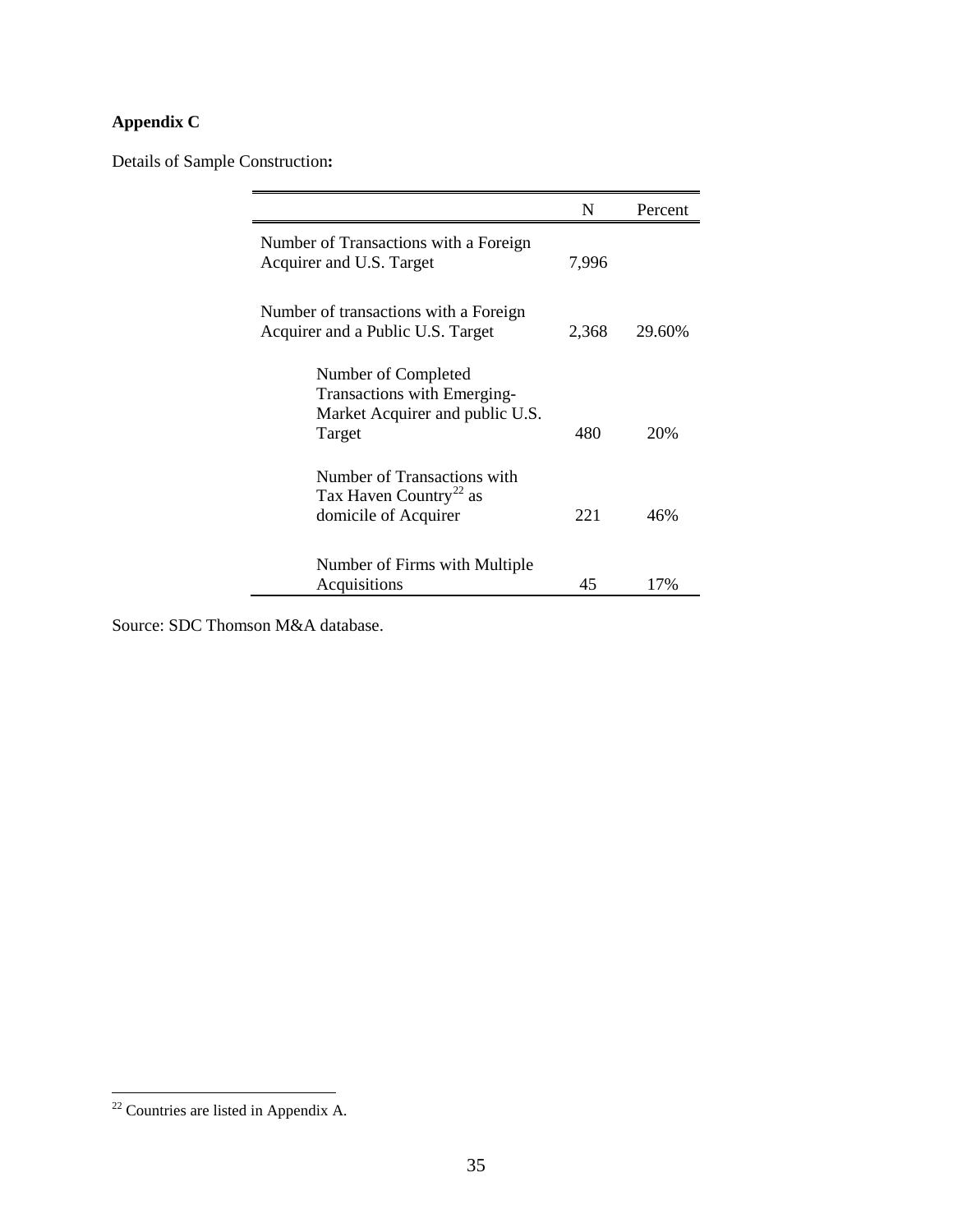## **Figure 1: Capital/Labor and Income/Labor Average Ratios, 1979-2000**

Notes: The United States, OECD, EU, and developing (DEV) country averages as defined by UNIDO are included for comparison**.** 



Source: United Nations Industrial Development Organization (UNIDO).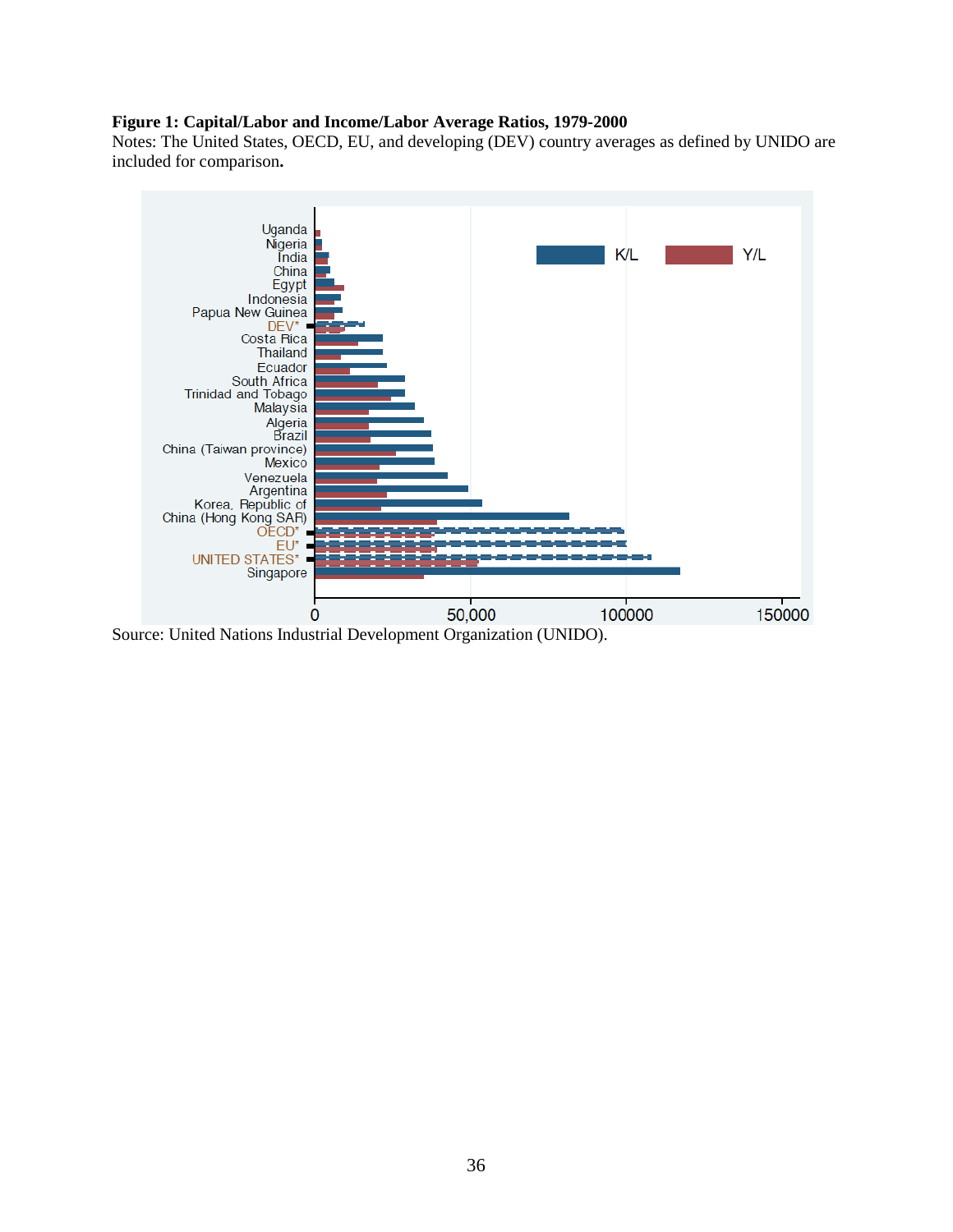

**Figure 2: Emerging-Market Firm Acquisitions of U.S. Targets by Year** 

Source: SDC Thomson M&A database. This figure shows the number of acquisitions of U.S. firms by emerging-market firms in each year of our sample 1980-2007.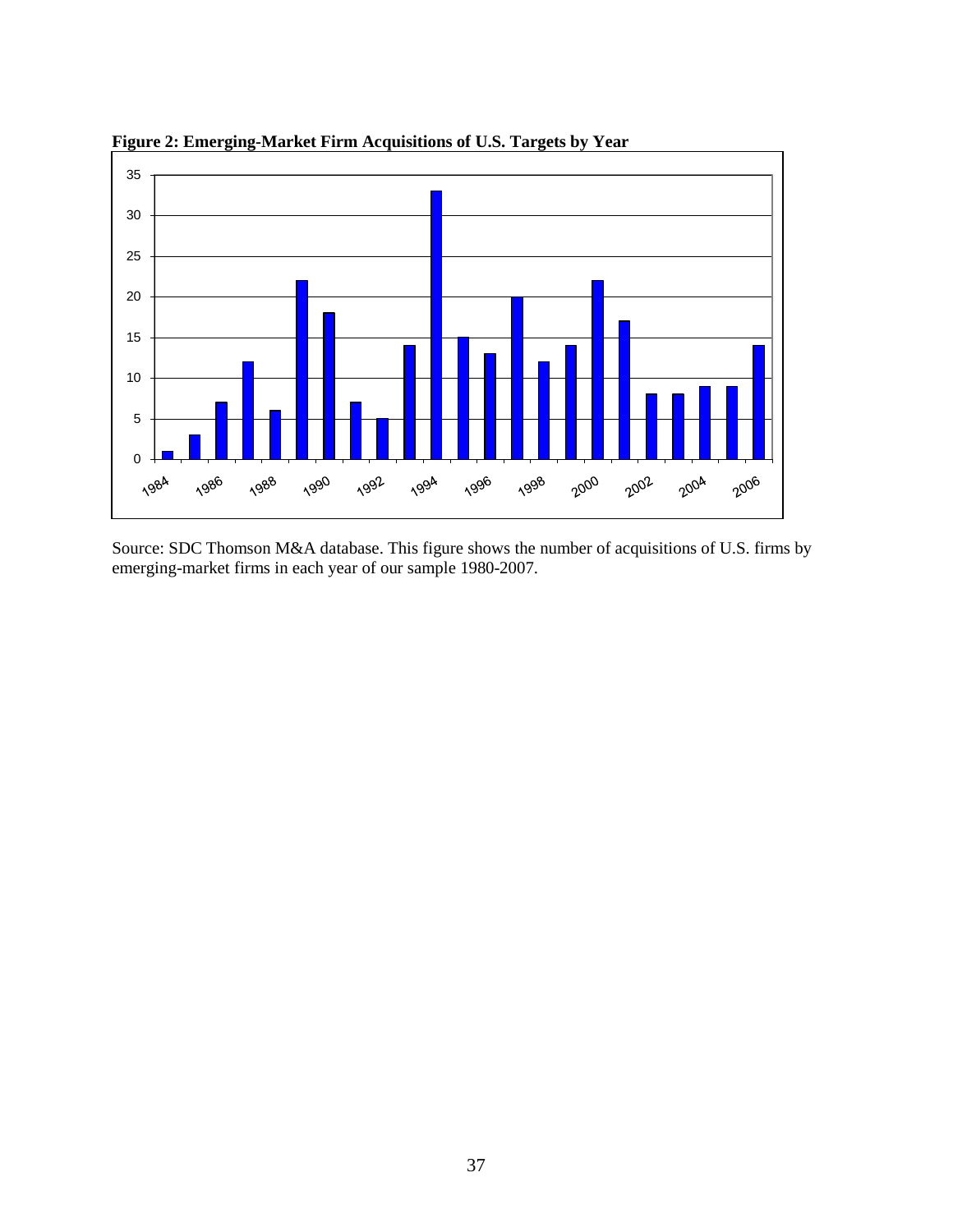#### **Figure 3: Number and Value of M&A deals by Target Sector**

Notes: The figure presents information on the industries in which the target firms belong along with the number (horizontal axis) and average value of the transaction (vertical axis). The surface area of each bubble shows the total value of deals within each one-digit industry sector, while the location of the bubble is determined by the average value and the total number of deals within an industrial sector.



Source: SDC Thomson M&A Database.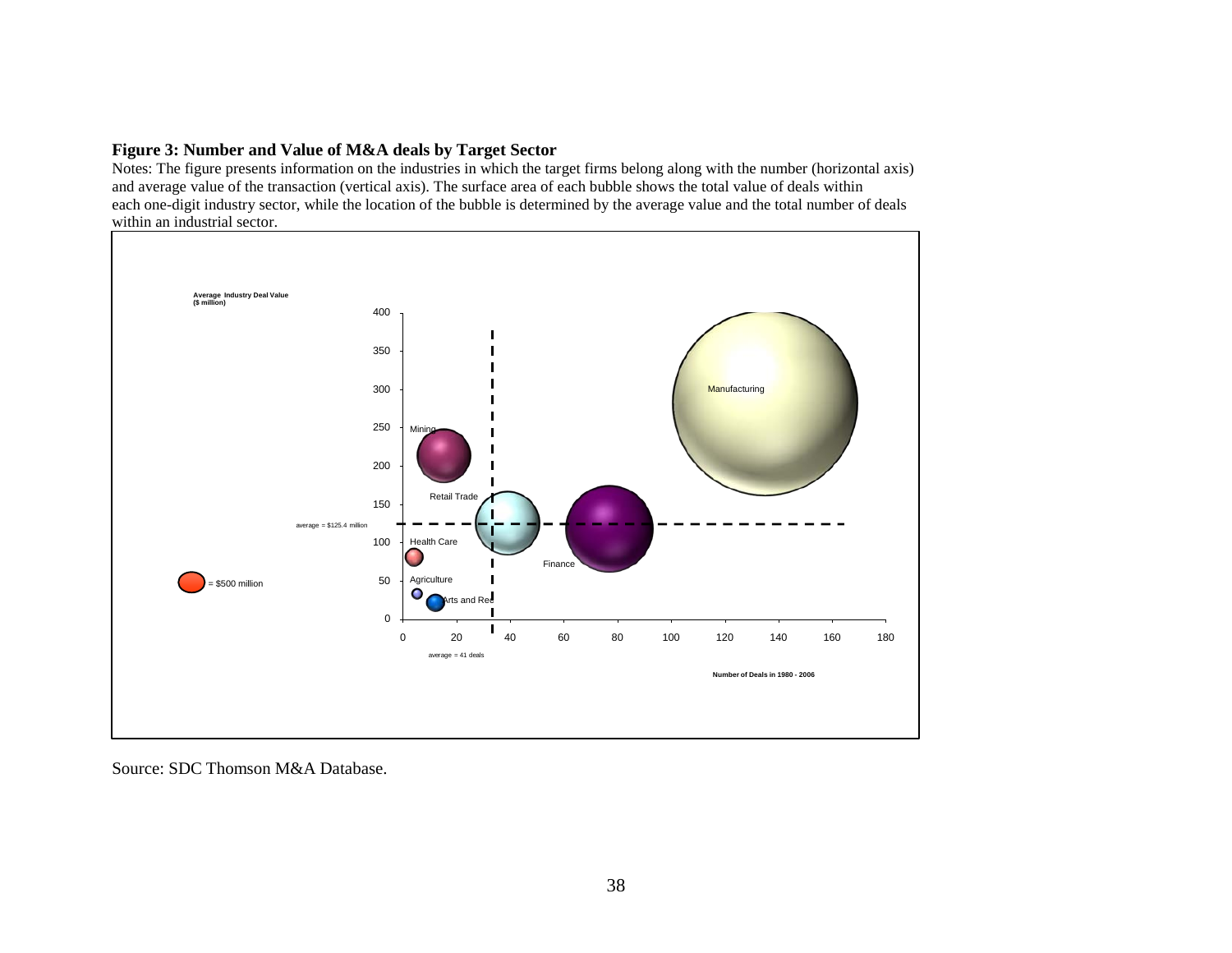# **Figure 4: Propensity Scores for Acquired (treated), Control (matched non-treated) and Non-treated non-weighted firms**

Notes: This figure provides an illustration of the effects of our two-step propensity score matching approach. The three densities plotted in the figure depict the predicted probability, i.e. propensity score, of acquisition for the acquired firms (red), the non-weighted and non-acquired firms (black), and the reweighted propensity score matched non-acquired firms (blue).



Source: Authors' calculations based on SDC Thomson M&A Database and Compustat North America 1980 – 2006.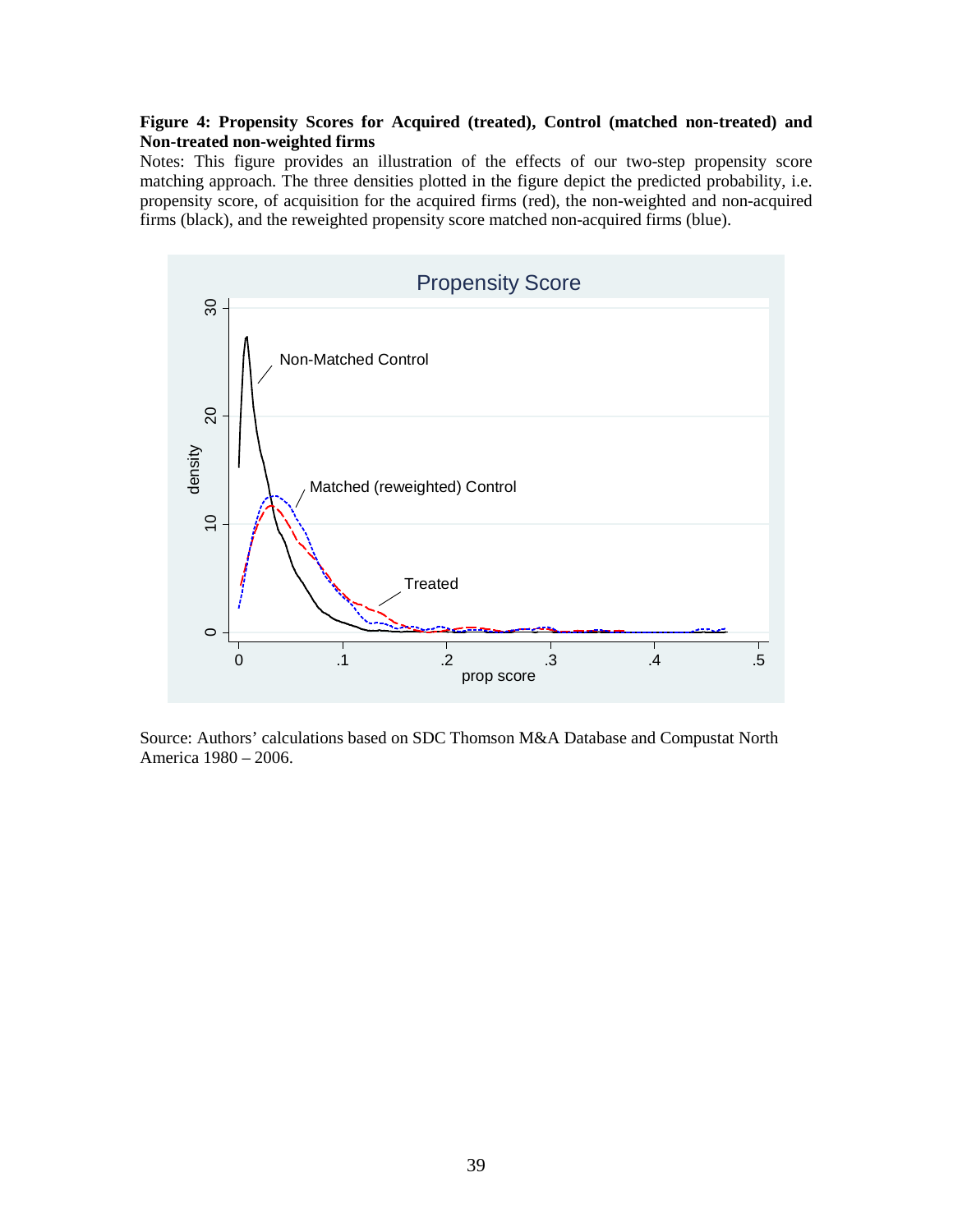# **Table 1: Number and Value of Acquisitions of U.S. targets by firms in Emerging Markets, 1980-2007.**

Notes: This table provides a break down of transactions by acquiring country. The first column lists the name of the acquiring country. The second column presents the number of transactions. The third column presents the fraction of total transactions accounted for by the acquiring country. The final column presents the total nominal transaction value in millions of USD by acquiring country.

|                          | Number         | $%$ of | Nominal                     |
|--------------------------|----------------|--------|-----------------------------|
| <b>Acquiring Country</b> | of             | Total  | Transaction                 |
|                          | Transactions   |        | Transactions Value (\$ mil) |
| Hong Kong                | 57             | 26.64  | 3309.572                    |
| Singapore                | 36             | 16.82  | 6412.92                     |
| Mexico                   | 26             | 12.15  | 9346.126                    |
| Taiwan                   | 13             | 6.07   | 731.567                     |
| Saudi Arabia             | 11             | 5.14   | 1463.797                    |
| South Korea              | 11             | 5.14   | 319.409                     |
| India                    | 10             | 4.67   | 154.346                     |
| <b>Russian Fed</b>       | 7              | 3.27   | 932.947                     |
| Argentina                | 5              | 2.34   | 5035.794                    |
| China                    | 5              | 2.34   | 44.83                       |
| Bahrain                  | $\overline{4}$ | 1.87   | 1478.356                    |
| Kuwait                   | $\overline{4}$ | 1.87   | 5.745                       |
| Malaysia                 | $\overline{4}$ | 1.87   | 38.11                       |
| <b>Brazil</b>            | 3              | 1.4    | 4.313                       |
| Egypt                    | $\overline{c}$ | 0.93   | 8.905                       |
| South Africa             | $\overline{c}$ | 0.93   | 1900.151                    |
| Thailand                 | $\overline{c}$ | 0.93   | 27.12                       |
| Venezuela                | $\overline{c}$ | 0.93   | 63.27                       |
| Algeria                  | $\mathbf{1}$   | 0.47   | $\overline{0}$              |
| Costa Rica               | $\mathbf{1}$   | 0.47   | 12.5                        |
| Croatia                  | $\mathbf{1}$   | 0.47   | 1                           |
| Ecuador                  | $\mathbf{1}$   | 0.47   | $\overline{0}$              |
| Indonesia                | $\mathbf{1}$   | 0.47   | 23                          |
| Nigeria                  | $\mathbf{1}$   | 0.47   | 6                           |
| Papua N Guinea           | 1              | 0.47   | 2.7                         |
| Trinidad & Tob           | $\mathbf{1}$   | 0.47   | 0.6                         |
| Uganda                   | $\mathbf{1}$   | 0.47   | 0.68                        |
| Uzbekistan               | 1              | 0.47   | 30.8                        |
| Total                    | 214            | 100%   |                             |

Source: SDC Thomson M&A Database.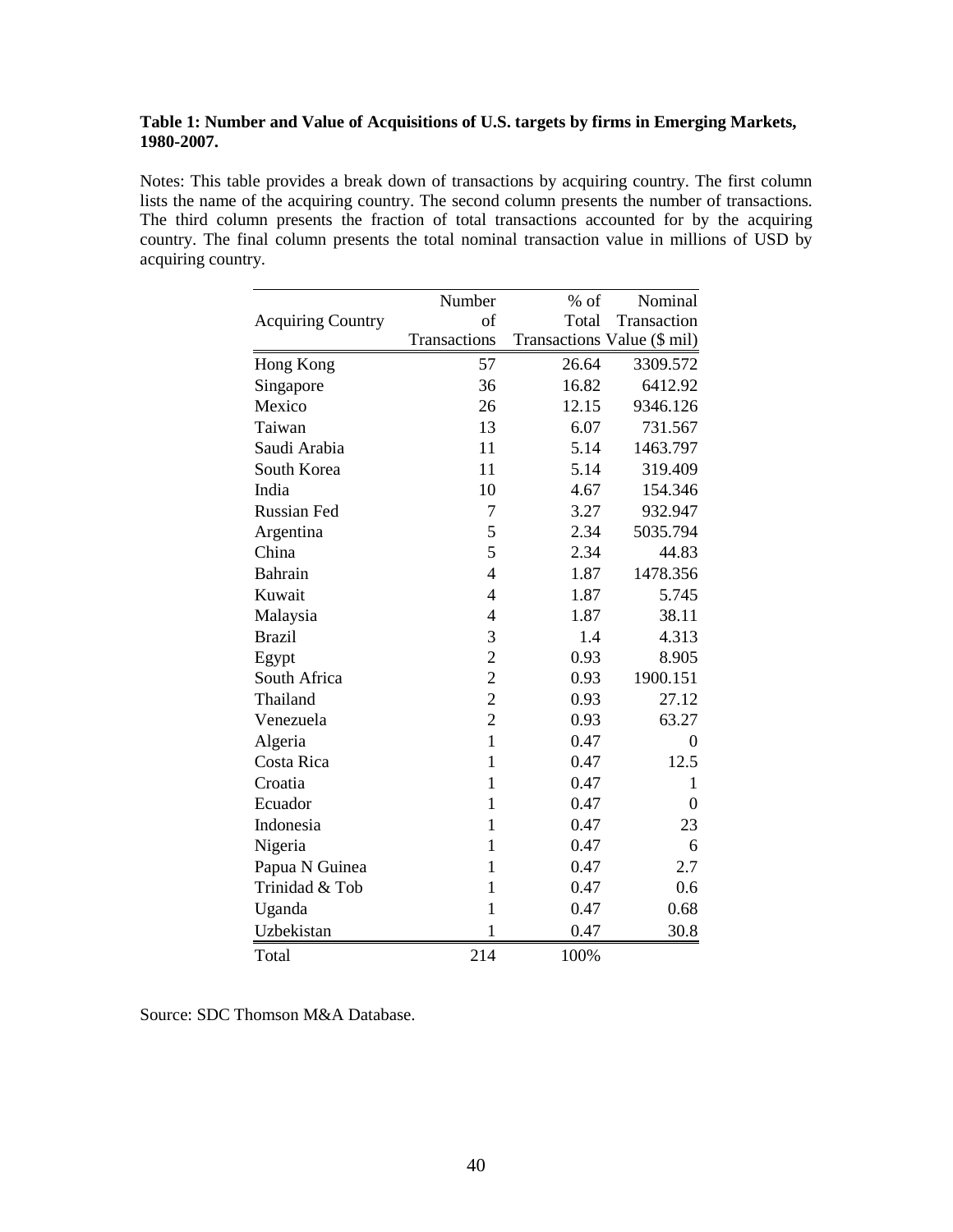# **Table 2: Transaction Characteristics of the Top Twenty Emerging Country Firm Acquisitions of U.S. Targets, 1980-2007.**

Notes: The table displays the top 20 deals by acquisition value between emerging country firms and public U.S. targets based on the 214 completed transactions in our sample. The transaction characteristics include target and acquirer names, nations and industries, the announcement date, the percent acquired, transaction value and method of payment. Source: SDC Thomson –M&A Database.

| Date<br>announced | <b>Target Name</b>                | <b>Target Industry</b>               | <b>Acquirer Name</b>                    | <b>Acquirer Industry</b>            | $\%$<br>acquired | Deal Value<br>\$mil) | Acquirer<br>Nation | Payment<br>Method      |
|-------------------|-----------------------------------|--------------------------------------|-----------------------------------------|-------------------------------------|------------------|----------------------|--------------------|------------------------|
| 6/12/2006         | Maverick<br>Tube Corp             | Mfg. steel tubular<br>prod           | Tenaris SA                              | Mfg. seamless steel pipe prod       | 100              | 3095.57              | Argentina          | Cash                   |
| 9/29/2000         | Southdown Inc                     | Mfg. cement;<br>limestone mining     | <b>CEMEX SADE CV</b>                    | Mfg., whl cement, ready-mix<br>prod | 100              | 2846.18              | Mexico             | Cash<br>Liabilities    |
| 11/22/1999        | DII Group                         | Mfg. electronic<br>components        | Flextronics<br><b>International Ltd</b> | Mfg. electn components              | 100              | 2591.41              | Singapore          | Common<br><b>Stock</b> |
| 2/12/2007         | Hydril Co LP                      | Mfg. oil, gas<br>drilling equip      | Tenaris SA                              | Mfg. seamless steel pipe prod       | 100              | 2212.17              | Argentina          | Cash                   |
| 11/20/2006        | Oregon Steel<br>Mills Inc         | Mfg. steel prod                      | Evraz Group SA                          | Mfg. whl steel                      | 90.87            | 2087.97              | Russian<br>Fed     | Cash                   |
| 2/28/1995         | <b>Maxus Energy</b><br>Corp       | Oil and gas<br>exploration, prodn    | <b>YPF SA</b>                           | Oil and gas exploration, prodn      | 100              | 1843.82              | Argentina          | Cash<br>Liabilities    |
| 2/10/2004         | ChipPAC Inc                       | Mfg.<br>semiconductors               | ST Assembly Test<br>Services Ltd        | Mfg. semiconductor testing          | 100              | 1458.68              | Singapore          | Amer. Dep.<br>Receipt  |
| 6/19/2000         | <b>United Asset</b><br>Mgmt. Corp | Investment<br>management<br>services | Old Mutual South<br>Africa              | Insurance company                   | 100              | 1456.67              | South<br>Africa    | Cash                   |
| 9/24/1999         | <b>ASARCO</b> Inc                 | Mine, smelt, refine<br>metals        | Nueva Grupo<br>Mexico SA de CV          | Mining invt. holding co.            | 90.48            | 1073.27              | Mexico             | Cash                   |
| 6/23/1999         | VoiceStream<br>Wireless Corp      | Provide cellular<br>services         | Hutchison<br>Whampoa Ltd                | Pvd telecom svcs                    | 6.03             | 957                  | Hong Kong          | Cash                   |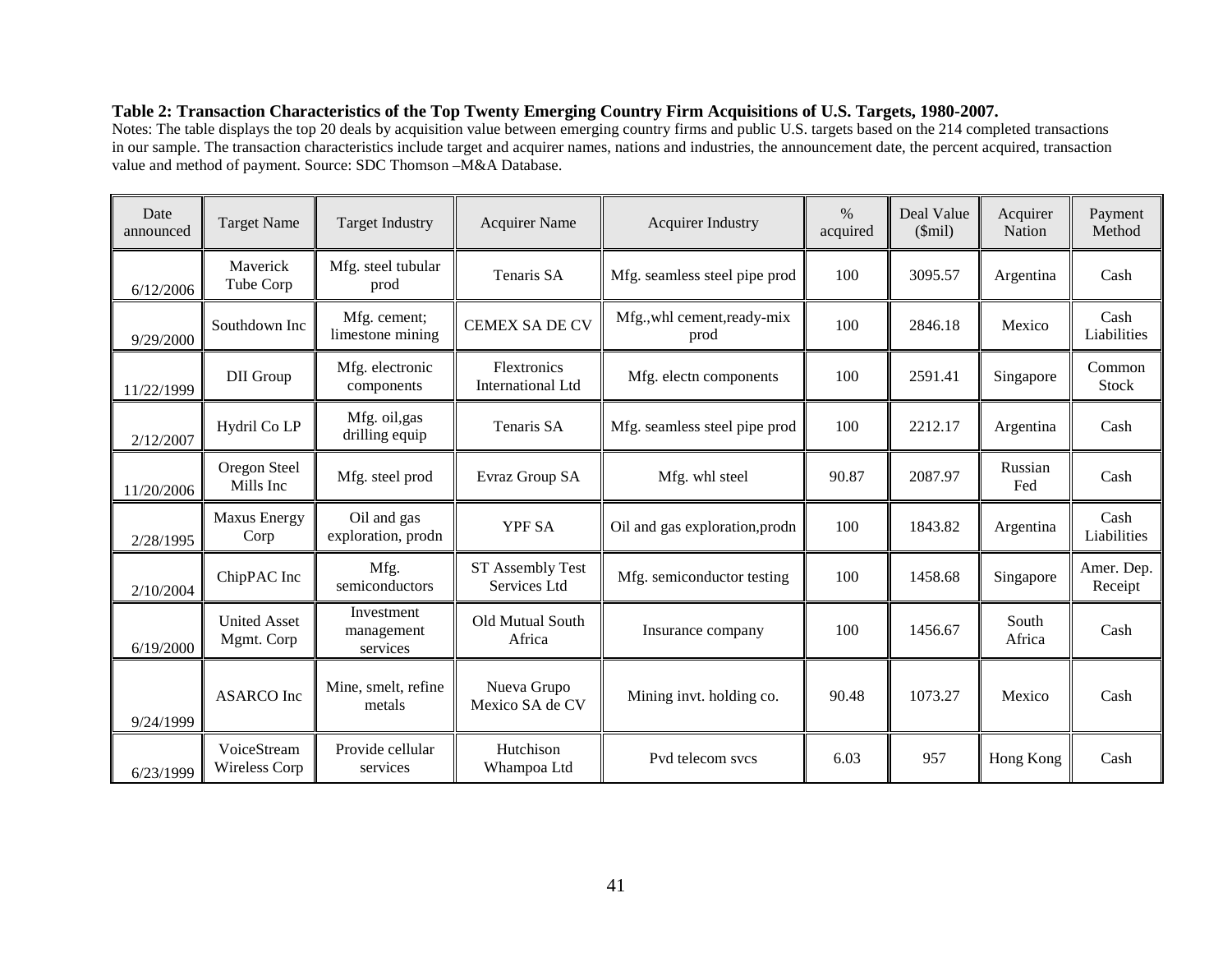| Date<br>announced | <b>Target Name</b>                           | <b>Target Industry</b>               | <b>Acquirer Name</b>                      | <b>Acquirer Industry</b>                  | $\frac{0}{0}$<br>acquired | Deal<br>Value (\$mil) | Acquirer<br>Nation | Payment<br>Method                         |
|-------------------|----------------------------------------------|--------------------------------------|-------------------------------------------|-------------------------------------------|---------------------------|-----------------------|--------------------|-------------------------------------------|
| 4/14/1997         | <b>APL Ltd</b>                               | Shipping, truckin<br>g company       | Neptune Orient<br>Lines Ltd               | Shipping company                          | 100                       | 878.48                | Singapore          | Cash                                      |
| 1/25/2000         | CompU.S.A Inc                                | Own, operate<br>computer stores      | Grupo Sanborns<br>SA de CV                | Mgmt hldg cia                             | 85.5                      | 805.261               | Mexico             | Cash                                      |
| 7/15/1987         | Marine Midland<br><b>Banks</b>               | <b>Bank</b> holding<br>company       | <b>HSBC HK</b>                            | Bank (foreign)                            | 48.42                     | 752                   | Hong Kong          | Cash                                      |
| 8/9/1989          | <b>Anchor Glass</b><br><b>Container Corp</b> | Manufacture<br>glass containers      | Vitro SA de CV                            | Mfg. glass containers                     | 96.89                     | 737                   | Mexico             | Cash<br>Liabilities                       |
| 1/30/1997         | <b>AST Research</b><br>Inc                   | Mfg.<br>computers; dvlp<br>software  | Samsung<br>Electronics Co Ltd             | Mfg., whl electn prod                     | 55.28                     | 495.8                 | South Korea        | Cash<br>Liabilities                       |
| 5/7/2001          | Proxicom Inc                                 | Pvd e-bus<br>consulting, dvlp<br>svc | <b>Dimension Data</b><br><b>PLC</b>       | Pvd info tech sycs                        | 100                       | 443.481               | South Africa       | Cash                                      |
| 4/15/2005         | <b>Brookstone Inc</b>                        | Own, op novelty<br>stores            | <b>OSIM Brookstone</b><br>Holdings LP     | Investment company                        | 100                       | 429.656               | Singapore          | Cash                                      |
| 9/24/1999         | <b>CMGI</b> Inc                              | Pvd direct mail<br>advg svcs         | Pacific Century<br>CyberWorks Ltd         | <b>Internet Service</b><br>Provider (ISP) | 3.4                       | 377.952               | Hong Kong          | Newly Issued<br>Ordinary<br><b>Shares</b> |
| 11/20/2002        | Stillwater<br>Mining Co                      | Platinum mining<br>company           | <b>OAO MMC</b><br>Norilsk Nickel<br>Group | Mfg. metal prod                           | 51.12                     | 340.9                 | Russian Fed        | Cash, Other<br>Consideration              |
| 11/30/1993        | Motor Coach<br>Industries Intl               | Mfg. railroad<br>cars, equipment     | Consorcio G Grupo<br>Dina'l'ads           | Manufacture trucks                        | 100                       | 334.64                | Mexico             | Dep. Share<br>Convert. Deb.               |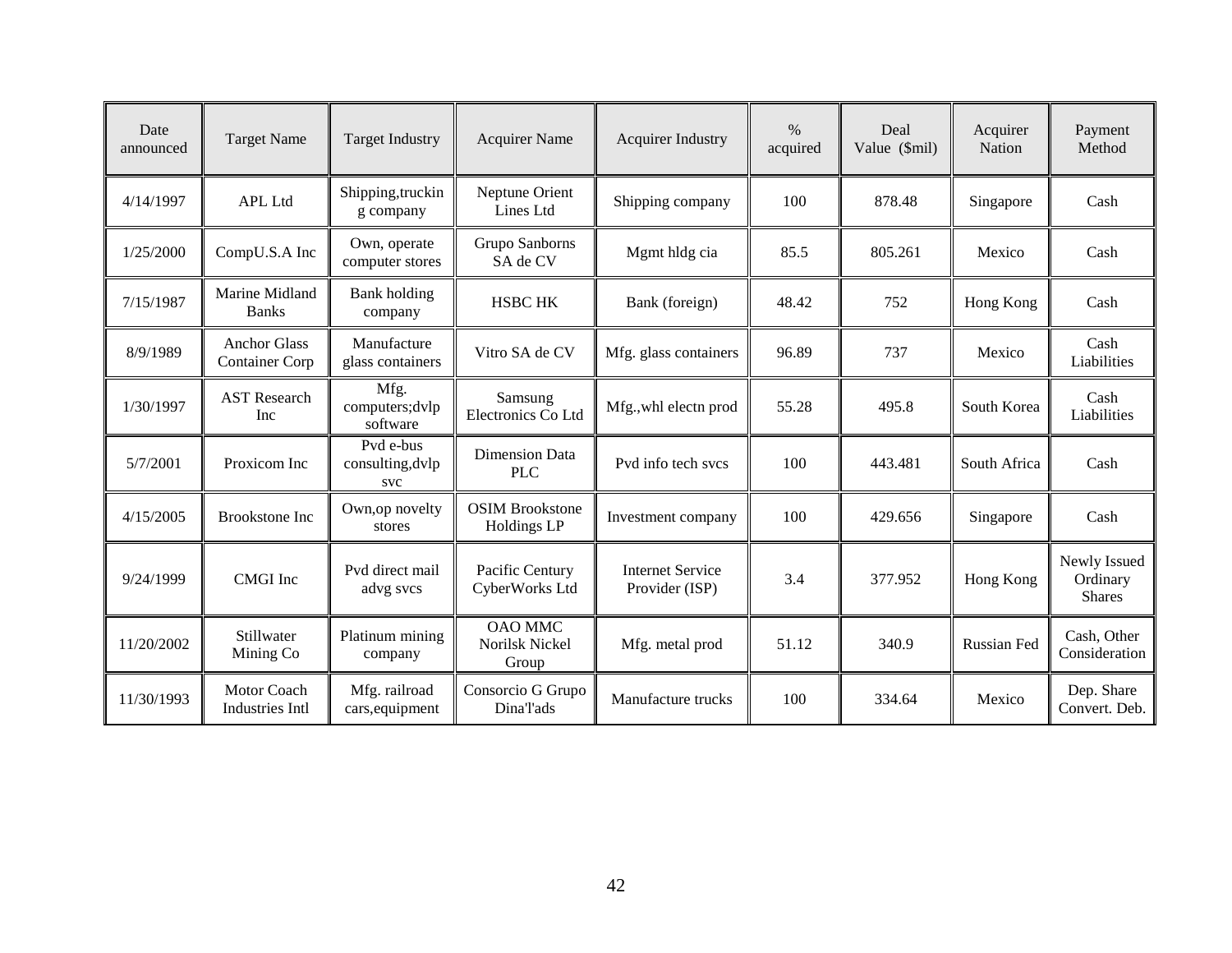# **Table 3: Number of Acquisitions of U.S. Targets by Emerging-Market Firms & Industry Characteristics, 1980-2007.**

Notes: This table presents summary statistics for U.S. target by industry from Compustat North America. The first column presents the industry code. Column 2 presents the industry description followed by the number of firm-year observations, the total number of firms in the industry and the number of firms acquired by emerging-market firms. OIBD/Assets presents the average operating income before depreciation, amortization and taxes (\$ million). The last two columns present average sales (\$ million) and employment (million) by industry.

| <b>NAICS</b> | Industry                                | Firm-Year<br><b>Observations</b> | Total<br>number<br>of firms | Number<br>of Firms<br>Acquired | <b>OIBD</b><br>(Mean)<br><i><b>\$million</b></i> | Total<br>Assets<br>(Mean)<br><i><b>\$million</b></i> | <b>Sales</b><br>(Mean)<br><i><b>\$million</b></i> | Employment<br>(Mean)<br>million |
|--------------|-----------------------------------------|----------------------------------|-----------------------------|--------------------------------|--------------------------------------------------|------------------------------------------------------|---------------------------------------------------|---------------------------------|
| 11           | Agriculture                             | 2,015                            | 81                          | 5                              | 78.64                                            | 1,025.18                                             | 1,540.33                                          | 22.12                           |
| 21           | <b>Natural Resources</b>                | 13,486                           | 1,287                       | 12                             | 61.62                                            | 483.75                                               | 296.16                                            | 1.68                            |
| 22           | <b>Utilities</b>                        | 10,085                           | 495                         | $\overline{2}$                 | 24.12                                            | 247.60                                               | 184.01                                            | 0.40                            |
| 23           | Construction                            | 3,733                            | 315                         | $\mathbf{1}$                   | 34.46                                            | 384.54                                               | 198.72                                            | 1.90                            |
| 31-33        | Manufacturing                           | 92,935                           | 7,604                       | 118                            | 94.72                                            | 824.18                                               | 1,000.49                                          | 6.74                            |
| 42           | <b>Wholesale Trade</b>                  | 9,217                            | 805                         | $8\,$                          | 101.75                                           | 1,243.46                                             | 1,509.49                                          | 7.02                            |
| 44-45        | Retail Trade                            | 10,802                           | 978                         | 16                             | 77.87                                            | 743.30                                               | 1,475.87                                          | 7.76                            |
| 48-49        | Transportation &<br>Warehousing         | 6,417                            | 576                         | 10                             | 251.86                                           | 2,886.27                                             | 2,441.86                                          | 14.35                           |
| 51           | Information                             | 22,753                           | 2,627                       | 30                             | 201.39                                           | 1,754.11                                             | 737.93                                            | 3.21                            |
| 52           | Finance &<br>Insurance                  | 30,786                           | 4,828                       | 20                             | 2,244.27                                         | 65,056.48                                            | 8,545.27                                          | 18.72                           |
| 53           | <b>Real Estate</b>                      | 6,042                            | 531                         | $8\,$                          | 5.35                                             | 147.09                                               | 41.96                                             | 0.18                            |
| 54           | Professional<br>Services                | 10,097                           | 1,050                       | 6                              | 31.94                                            | 200.14                                               | 168.12                                            | 1.07                            |
| 56           | Administrative<br>Services              | 4,743                            | 492                         | $\mathbf{1}$                   | $-1.67$                                          | 20.90                                                | 17.80                                             | 0.09                            |
| 62           | Health Care &<br>Social Assistance      | 4,049                            | 441                         | $\sqrt{2}$                     | 16.42                                            | 121.52                                               | 131.32                                            | 2.03                            |
| 71           | Arts,<br>Entertainment, &<br>Recreation | 1,848                            | 193                         | $\overline{2}$                 | 0.83                                             | 14.33                                                | 11.88                                             | 0.18                            |
| 72           | Accommodation<br>& Food Services        | 5,245                            | 469                         | 10                             | 17.36                                            | 159.18                                               | 167.09                                            | 2.59                            |
| 81           | <b>Other Services</b>                   | 1,126                            | 115                         | $\,8\,$                        | NA                                               | NA                                                   | NA                                                | NA                              |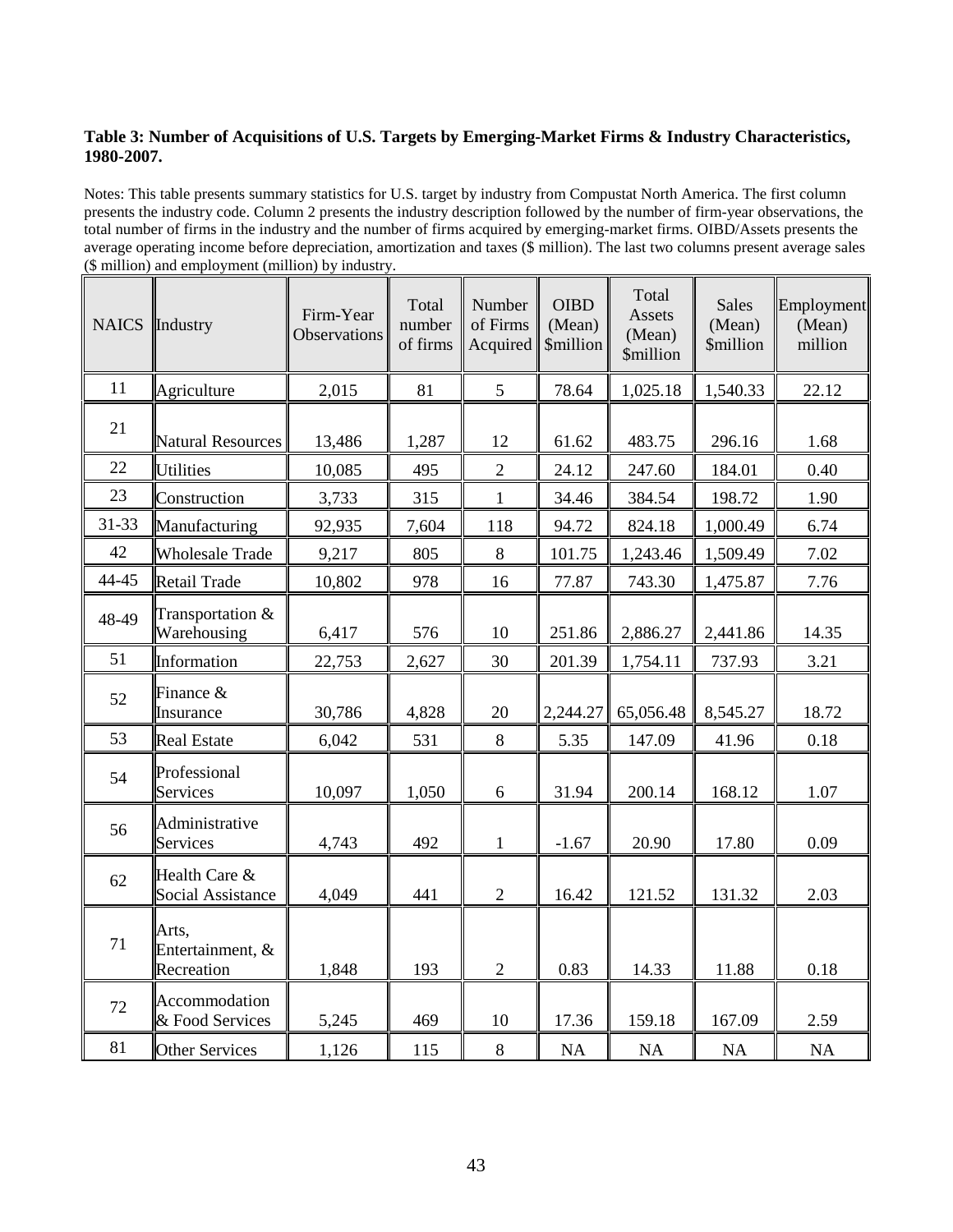#### **Table 4: Evidence of Selection in the Three Years Preceding Acquisition**

Notes: These regressions test whether U.S. firm performance prior to acquisition is correlated with subsequent foreign ownership. The dependent variables are sales, assets, OIBD, cash, debt and employment and the independent variables include: D\_ foreign, (a dummy variable which indicates those U.S. firms with foreign ownership at time t), D\_futureacq (a dummy variable which indicates those U.S. firms that become acquisition targets of emerging-market firms three years prior to the ownership change), and industry, region and year fixed effects. The dependent variables are expressed in log terms. All significant coefficients are in bold and indicate that foreign investors do not choose target firms at random. \* indicates significance at 10%; \*\* significant at 5%; \*\*\* significant at 1%. Standard errors are in parentheses.

|                          | Sales      | <b>Assets</b> | OIBD       | Cash       | Debt       | Employment |
|--------------------------|------------|---------------|------------|------------|------------|------------|
| $D_{\text{}foreign_{t}}$ | $0.906***$ | $0.952***$    | 0.281      | $0.815***$ | $0.896***$ | $0.737***$ |
|                          | (0.19)     | (0.19)        | (0.21)     | (0.20)     | (0.24)     | (0.20)     |
| $D_{\text{futter}}$      | $0.898***$ | $0.897***$    | $0.553***$ | $0.925***$ | $0.753***$ | $0.790***$ |
|                          | (0.10)     | (0.10)        | (0.11)     | (0.11)     | (0.13)     | (0.10)     |
| <b>Observations</b>      | 236223     | 244249        | 182936     | 217800     | 197547     | 161948     |
| R-squared                | 0.172      | 0.231         | 0.193      | 0.197      | 0.203      | 0.186      |

#### **Table 5: Cumulative Abnormal Stock Returns for Acquisition Targets**

Notes: The sample covers acquisitions of U.S. targets by emerging-market firms between January 1, 1980 and July 1, 2007. The day of first mention of the acquisition in SDC Thomson is taken as day '0'. Abnormal gain to the U.S. target is computed as the cumulative abnormal return based on a single factor market model. The estimation period is 280 days before and up until 30 days before the event day. The CAR is the cumulative average abnormal return and is described in detail in section 4 of the paper. The Patell Z statistic is based on the Patell (1976) test that assumes cross-sectional independence. It is constructed by standardizing CAR by the respective standard errors. It follows a standard normal distribution under the null hypothesis.

|             |     | Mean       | Patell    |
|-------------|-----|------------|-----------|
| Days        | N   | <b>CAR</b> | Z         |
| $(-3, +3)$  | 175 | 8.87%      | 13.669*** |
| $(-1,+1)$   | 175 | 8.53%      | 20.068*** |
| $(-10,+10)$ | 175 | 9.71%      | 8.537***  |
| $(-20,+20)$ | 175 | 11.13%     | 6.466***  |
| $(-30,+30)$ | 175 | 11.44%     | 4.871***  |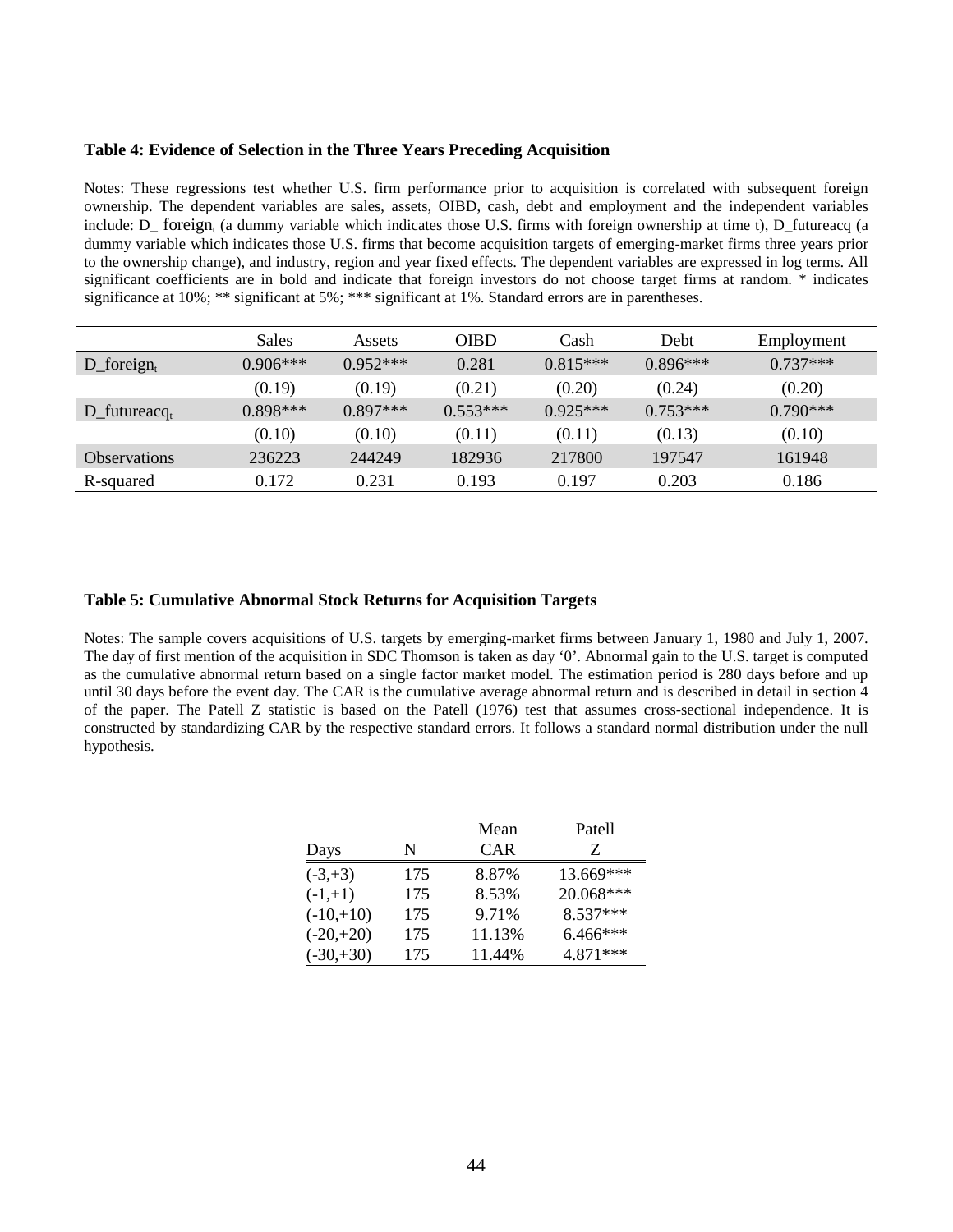# **Table 6: Balancing Tests**

Notes: These tests check whether our matching approach is capable of grouping together relatively similar firms. The table presents the average difference in each of the covariates between the: (1) acquired firms and the unmatched non-acquired firms, and (2) the acquired firms and the matched (reweighted) non-acquired firms. Differences are normalized by the pooled standard deviation of the covariate in the two samples.

|             |           | Mean    | %reduction | t-test |         |          |       |
|-------------|-----------|---------|------------|--------|---------|----------|-------|
| Variable    | Sample    | Treated | Control    | %bias  | in bias | t        | p> t  |
| Age         | Unmatched | 24.640  | 23.915     | 5.8    |         | 0.6      | 0.548 |
|             | Matched   | 24.717  | 24.333     | 3      | 47.1    | $\theta$ | 0.996 |
| <b>OIBD</b> | Unmatched | 216.690 | 292.840    | $-6.9$ |         | $-0.66$  | 0.507 |
|             | Matched   | 217.930 | 230.040    | $-1.1$ | 84.1    | $-0.43$  | 0.668 |
| Log Cash    | Unmatched | 2.378   | 1.884      | 19.7   |         | 1.99     | 0.047 |
|             | Matched   | 2.367   | 2.345      | 0.9    | 95.6    | 0.48     | 0.632 |
| Log Sales   | Unmatched | 5.367   | 4.883      | 21.4   |         | 2.09     | 0.037 |
|             | Matched   | 5.360   | 5.368      | $-0.4$ | 98.3    | 0.34     | 0.733 |
| Log Assets  | Unmatched | 5.558   | 5.261      | 12.9   |         | 1.27     | 0.205 |
|             | Matched   | 5.548   | 5.549      | $-0.1$ | 99.5    | 0.39     | 0.698 |
| log         | Unmatched | 0.484   | 0.140      | 16     |         | 1.66     | 0.097 |
| Employment  | Matched   | 0.463   | 0.527      | $-3$   | 81.3    | 0.25     | 0.799 |
| Log Debt    | Unmatched | 3.280   | 3.041      | 7.7    |         | 0.8      | 0.424 |
|             | Matched   | 3.261   | 3.353      | $-3$   | 61.4    | 0.27     | 0.789 |
| Net Income  | Unmatched | 4.240   | 79.807     | $-20$  |         | $-1.83$  | 0.068 |
|             | Matched   | 4.135   | 41.769     | $-9.9$ | 50.2    | $-0.44$  | 0.66  |
| Log Net PPE | Unmatched | 3.961   | 3.601      | 14     |         | 1.41     | 0.16  |
|             | Matched   | 3.950   | 4.052      | $-4$   | 71.8    | 0.41     | 0.684 |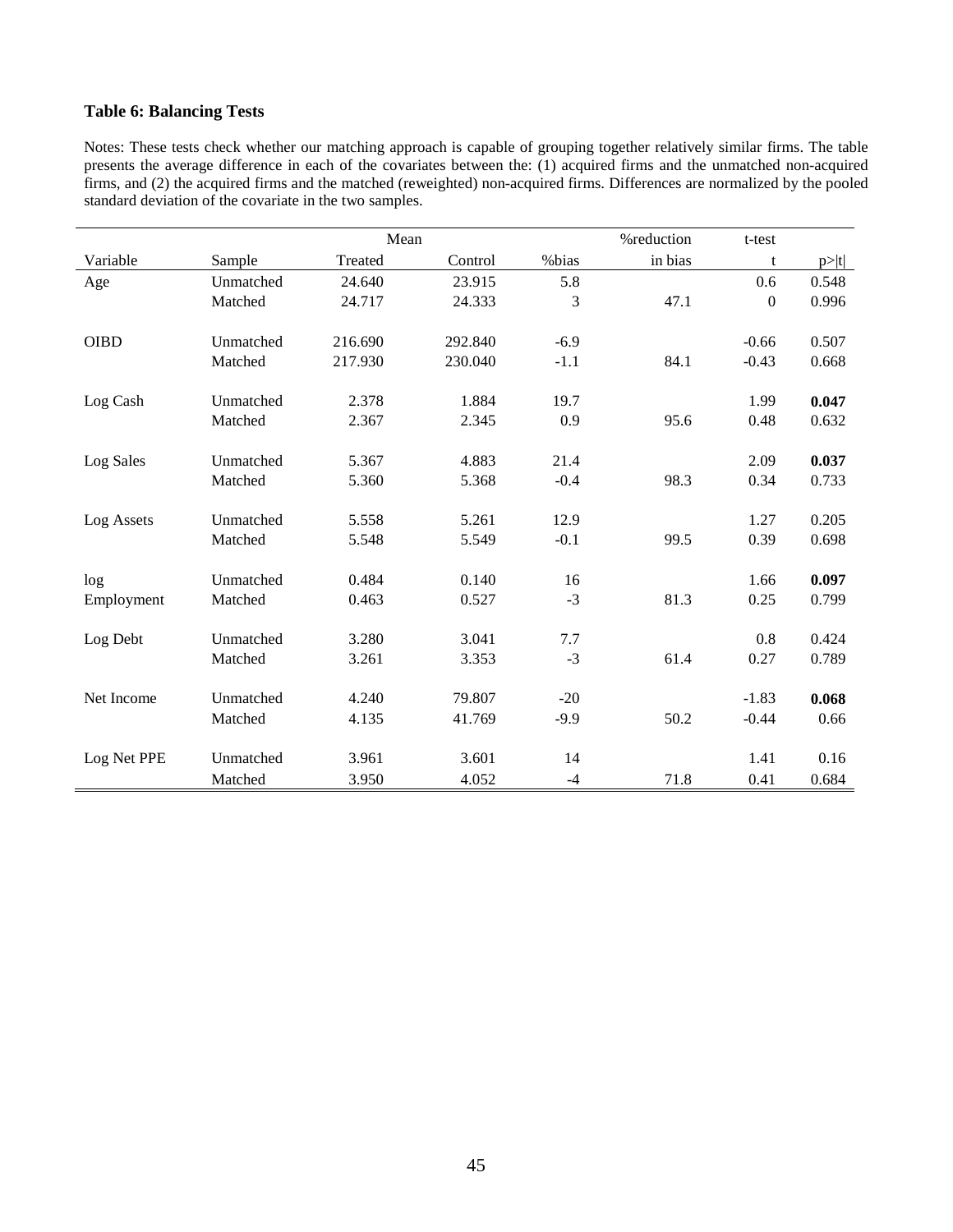# **Table 7: Post-Acquisition Performance Characteristics (Propensity Score Matching and Difference-in-Differences)**

Notes: This table documents difference-in-difference estimates for the post-acquisition performance between acquired and "matched control" firms that were not acquired. Panels A-D report post-acquisition OIBD/Assets, log employment, log net PP&E and log sales, respectively.  $t = \{0.5\}$  denotes the postacquisition year. The second column presents the matched coefficient estimate. Estimates in bold indicate statistical differences in measured post-acquisition performance for acquired and matched non-acquired firms. Common support refers to the set of firms for whom the propensity score range overlaps across control (non-acquired) and treated (acquired) firms. Off support refers to the number of treated (acquired) firms whose propensity score lay above the maximum value or below the minimum value for the control (non-acquired) firms.

|               |                                                                                |                                  |         |        | Common Support |         | Off Support |         |  |  |
|---------------|--------------------------------------------------------------------------------|----------------------------------|---------|--------|----------------|---------|-------------|---------|--|--|
|               | Matching<br>Estimate                                                           | <b>Bootstrapped</b><br>Std. Err. | Z-Stat  | P >  z | Untreated      | Treated | Untreated   | Treated |  |  |
|               | Difference-in-Differences combined with propensity score reweighting estimates |                                  |         |        |                |         |             |         |  |  |
| $\Omega$      | $-0.042$                                                                       | 0.009                            | $-4.66$ | 0.000  | 5,027          | 128     | $\Omega$    | 0       |  |  |
|               | 0.042                                                                          | 0.134                            | 0.31    | 0.755  | 4.440          | 115     | $\theta$    |         |  |  |
| $\mathcal{D}$ | 0.082                                                                          | 0.191                            | 0.43    | 0.668  | 3,992          | 102     | $\theta$    | 0       |  |  |
| 3             | 0.045                                                                          | 0.033                            | 1.39    | 0.165  | 3,598          | 86      | $\theta$    |         |  |  |
| 4             | 0.138                                                                          | 0.094                            | 1.46    | 0.143  | 3,203          | 74      | $\theta$    | 0       |  |  |
|               | 0.070                                                                          | 0.024                            | 2.95    | 0.003  | 2,861          | 69      | 0           | 0       |  |  |

# **Panel A: Post-Acquisition Performance (OIBD/Asset)\***

\*Joint significance between year 0 and year 5

|                                                                             |                      |                                  |         |        | Common Support |         | Off Support |          |
|-----------------------------------------------------------------------------|----------------------|----------------------------------|---------|--------|----------------|---------|-------------|----------|
|                                                                             | Matching<br>Estimate | <b>Bootstrapped</b><br>Std. Err. | Z-Stat  | P >  z | Untreated      | Treated | Untreated   | Treated  |
| Difference-in-Differences combined with Propensity Score Matching estimates |                      |                                  |         |        |                |         |             |          |
| $\Omega$                                                                    | $-0.069$             | 0.014                            | $-4.77$ | 0.000  | 3,102          | 94      | $\Omega$    | $\Omega$ |
|                                                                             | $-0.119$             | 0.020                            | $-6.06$ | 0.000  | 2,718          | 82      | $\theta$    | 0        |
| $\mathcal{D}_{\mathcal{L}}$                                                 | $-0.167$             | 0.029                            | $-5.74$ | 0.000  | 2,370          | 74      | $\theta$    | $\theta$ |
| 3                                                                           | $-0.223$             | 0.041                            | $-5.47$ | 0.000  | 1.919          | 60      | $\theta$    | $\theta$ |
| 4                                                                           | $-0.230$             | 0.045                            | $-5.16$ | 0.000  | 1,640          | 50      | $\Omega$    | 0        |
|                                                                             | $-0.464$             | 0.056                            | $-8.29$ | 0.000  | 1.414          | 45      | 0           | 0        |

# **Panel B: Post-Acquisition Employment\***

\*Joint significance between year 0 and year 5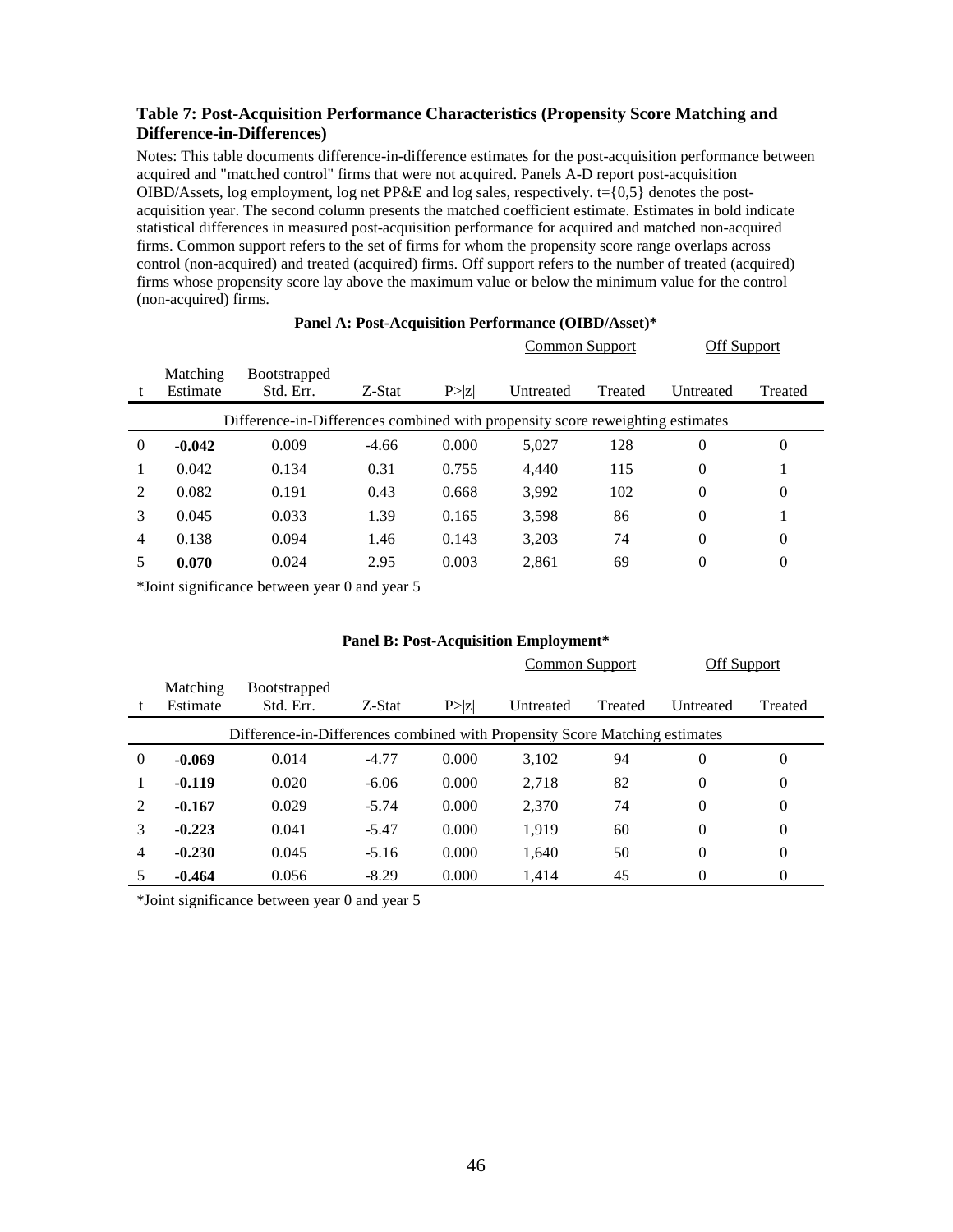|          |                                                                             |                                  |         |        | Common Support |         | Off Support |         |  |
|----------|-----------------------------------------------------------------------------|----------------------------------|---------|--------|----------------|---------|-------------|---------|--|
|          | <b>Matching</b><br>Estimate                                                 | <b>Bootstrapped</b><br>Std. Err. | Z-Stat  |        |                |         |             |         |  |
|          |                                                                             |                                  |         | P >  z | Untreated      | Treated | Untreated   | Treated |  |
|          | Difference-in-Differences combined with Propensity Score Matching estimates |                                  |         |        |                |         |             |         |  |
| $\Omega$ | $-0.162$                                                                    | 0.032                            | $-5.14$ | 0.000  | 5,039          | 128     | 0           | 0       |  |
|          | $-0.133$                                                                    | 0.043                            | $-3.12$ | 0.002  | 4.439          | 115     | $\theta$    |         |  |
| 2        | $-0.137$                                                                    | 0.051                            | $-2.68$ | 0.007  | 3,980          | 103     | $\theta$    | 0       |  |
| 3        | $-0.202$                                                                    | 0.052                            | $-3.87$ | 0.000  | 3,599          | 87      | $\theta$    |         |  |
| 4        | $-0.265$                                                                    | 0.060                            | $-4.4$  | 0.000  | 3,198          | 75      | $\theta$    | 0       |  |
|          | $-0.412$                                                                    | 0.075                            | $-5.5$  | 0.000  | 2,860          | 69      | 0           | 0       |  |

# **Panel C: Post-Acquisition Net PP&E\***

\*Joint significance between year 0 and year 5

#### **Panel D: Post-Acquisition Sales\***

|          |                                                                             |                      |          |        | Common Support |         | Off Support |          |  |  |
|----------|-----------------------------------------------------------------------------|----------------------|----------|--------|----------------|---------|-------------|----------|--|--|
|          | <b>Matching</b>                                                             | <b>B</b> ootstrapped |          |        |                |         |             |          |  |  |
|          | Estimate                                                                    | Std. Err.            | Z-Stat   | P >  Z | Untreated      | Treated | Untreated   | Treated  |  |  |
|          | Difference-in-Differences combined with Propensity Score Matching estimates |                      |          |        |                |         |             |          |  |  |
| $\Omega$ | $-0.064$                                                                    | 0.011                | $-5.95$  | 0.000  | 5,039          | 128     | $\theta$    | $\Omega$ |  |  |
|          | $-0.186$                                                                    | 0.017                | $-11$    | 0.000  | 4,439          | 115     | 0           |          |  |  |
| 2        | $-0.218$                                                                    | 0.020                | $-10.87$ | 0.000  | 3,980          | 103     | $\theta$    | $\theta$ |  |  |
| 3        | $-0.217$                                                                    | 0.026                | $-8.4$   | 0.000  | 3,599          | 87      | $\theta$    |          |  |  |
| 4        | $-0.308$                                                                    | 0.034                | $-8.96$  | 0.000  | 3,198          | 75      | $\theta$    | $\Omega$ |  |  |
|          | $-0.301$                                                                    | 0.035                | $-8.55$  | 0.000  | 2.860          | 69      | 0           | 0        |  |  |

\*Joint significance between year 0 and year 5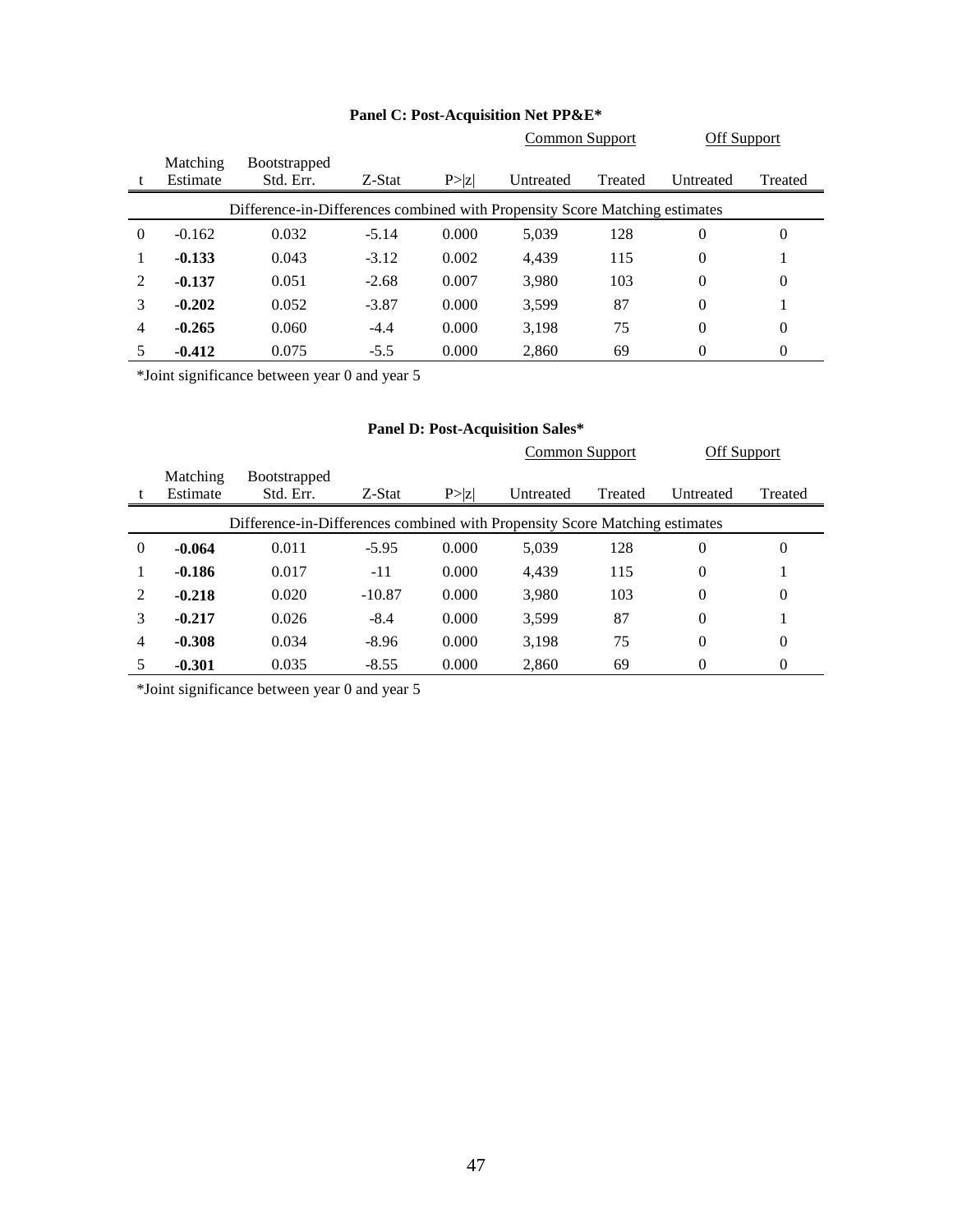### **Table 8: Post-Acquisition Performance Characteristics (Simple Difference-in-Differences with Controls)**

Notes: This table documents simple difference-in-difference estimates for the post-acquisition performance between acquired and non-acquired firms. We use the same covariates as in the probit estimation as control variables. Panels A-D report postacquisition OIBD/Assets, log employment, log net PP&E and log sales, respectively.  $t = \{0,5\}$  denotes the post-acquisition year. The second column presents the simple difference-in-differences coefficient estimate. Estimates in bold indicate statistical differences in measured post-acquisition performance for acquired and non-acquired firms.

|                | Coefficient<br>Estimate          | Std. Error | Z-Stat  | P >  z | Untreated | Treated |  |  |  |
|----------------|----------------------------------|------------|---------|--------|-----------|---------|--|--|--|
|                | Simple Difference-in-Differences |            |         |        |           |         |  |  |  |
| $\theta$       | $-0.055$                         | 0.065      | $-0.85$ | 0.397  | 5,027     | 128     |  |  |  |
|                | 0.180                            | 0.953      | 0.19    | 0.850  | 4,440     | 115     |  |  |  |
| $\overline{2}$ | 0.376                            | 1.252      | 0.3     | 0.764  | 3,992     | 102     |  |  |  |
| 3              | 0.089                            | 0.275      | 0.32    | 0.747  | 3,598     | 86      |  |  |  |
| 4              | 0.248                            | 0.539      | 0.46    | 0.645  | 3,203     | 74      |  |  |  |
|                | 0.127                            | 0.236      | 0.54    | 0.590  | 2,861     | 69      |  |  |  |

#### **Panel A: Post-Acquisition Performance (OIBD/Asset)**

#### **Panel B: Post-Acquisition Employment**

|                                  | Coefficient |            |         |        |           |         |  |  |
|----------------------------------|-------------|------------|---------|--------|-----------|---------|--|--|
|                                  | Estimate    | Std. Error | Z-Stat  | P >  z | Untreated | Treated |  |  |
| Simple Difference-in-Differences |             |            |         |        |           |         |  |  |
| $\theta$                         | $-0.002$    | 0.063      | $-0.02$ | 0.981  | 3,102     | 94      |  |  |
|                                  | $-0.076$    | 0.073      | $-1.04$ | 0.300  | 2,718     | 82      |  |  |
| 2                                | $-0.186$    | 0.087      | $-2.13$ | 0.033  | 2,370     | 74      |  |  |
| 3                                | $-0.182$    | 0.095      | $-1.92$ | 0.055  | 1,919     | 60      |  |  |
| 4                                | $-0.214$    | 0.099      | $-2.15$ | 0.031  | 1,640     | 50      |  |  |
|                                  | $-0.276$    | 0.113      | $-2.44$ | 0.015  | 1,414     | 45      |  |  |

#### **Panel C: Post-Acquisition Net PP&E**

|                | Coefficient<br>Estimate          | Std. Error | Z-Stat  | P >  z | Untreated | Treated |  |  |  |
|----------------|----------------------------------|------------|---------|--------|-----------|---------|--|--|--|
|                | Simple Difference-in-Differences |            |         |        |           |         |  |  |  |
| 0              | $-0.188$                         | 0.143      | $-1.31$ | 0.190  | 5,039     | 128     |  |  |  |
|                | $-0.275$                         | 0.153      | $-1.8$  | 0.072  | 4,439     | 115     |  |  |  |
| $\mathfrak{D}$ | $-0.326$                         | 0.162      | $-2.01$ | 0.044  | 3,980     | 103     |  |  |  |
| 3              | $-0.372$                         | 0.174      | $-2.14$ | 0.033  | 3,599     | 87      |  |  |  |
| 4              | $-0.441$                         | 0.185      | $-2.39$ | 0.017  | 3,198     | 75      |  |  |  |
|                | $-0.592$                         | 0.193      | $-3.06$ | 0.002  | 2,860     | 69      |  |  |  |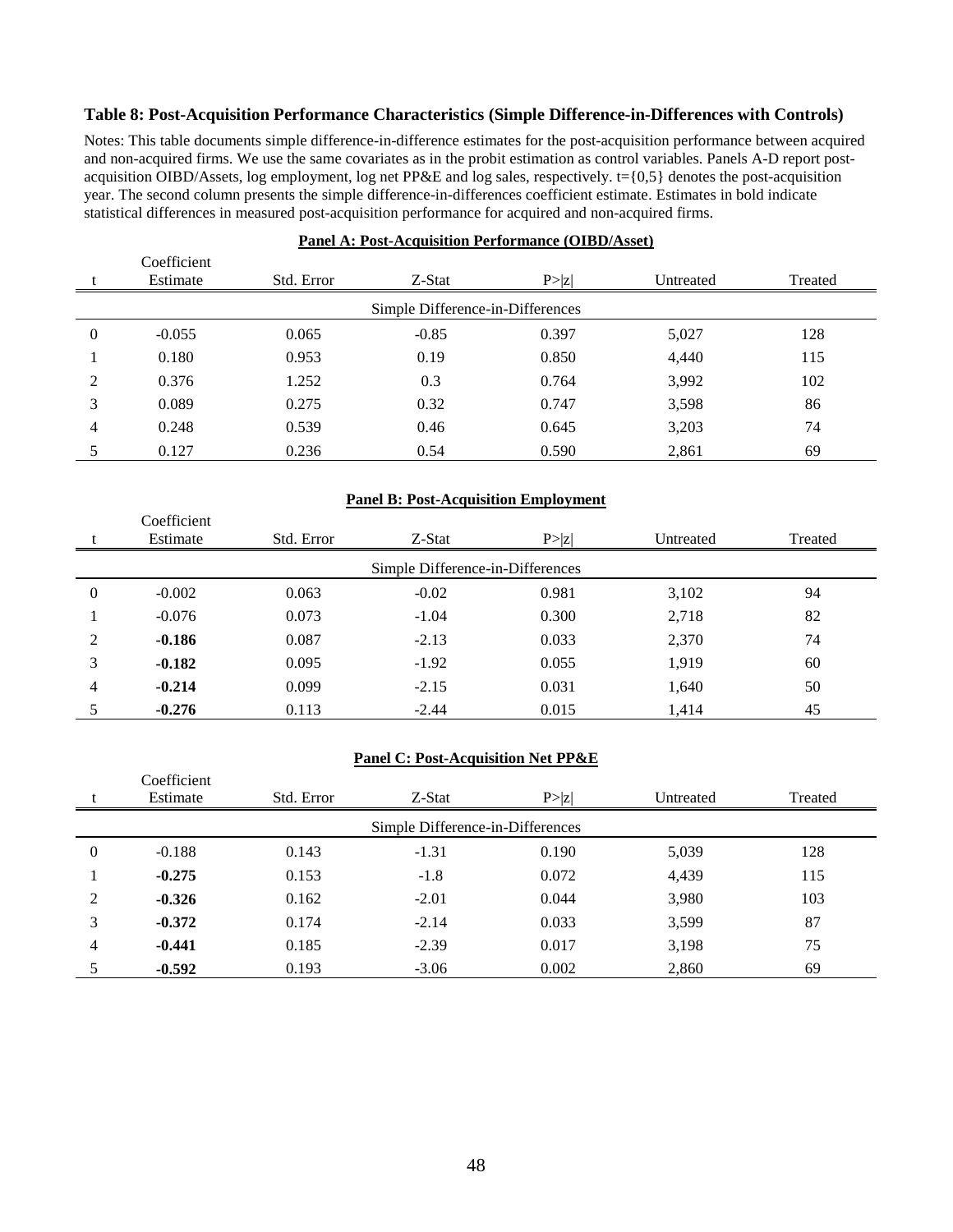|                | Coefficient |            |                                  |        |           |         |
|----------------|-------------|------------|----------------------------------|--------|-----------|---------|
|                | Estimate    | Std. Error | Z-Stat                           | P >  z | Untreated | Treated |
|                |             |            | Simple Difference-in-Differences |        |           |         |
| 0              | $-0.080$    | 0.043      | $-1.88$                          | 0.061  | 5,039     | 128     |
|                | $-0.213$    | 0.059      | $-3.59$                          | 0.000  | 4,439     | 115     |
| $\mathfrak{D}$ | $-0.274$    | 0.068      | $-4.02$                          | 0.000  | 3,980     | 103     |
| 3              | $-0.305$    | 0.081      | $-3.76$                          | 0.000  | 3,599     | 87      |
| 4              | $-0.331$    | 0.091      | $-3.64$                          | 0.000  | 3,198     | 75      |
|                | $-0.327$    | 0.093      | $-3.5$                           | 0.000  | 2,860     | 69      |

# **Panel D: Post-Acquisition Sales**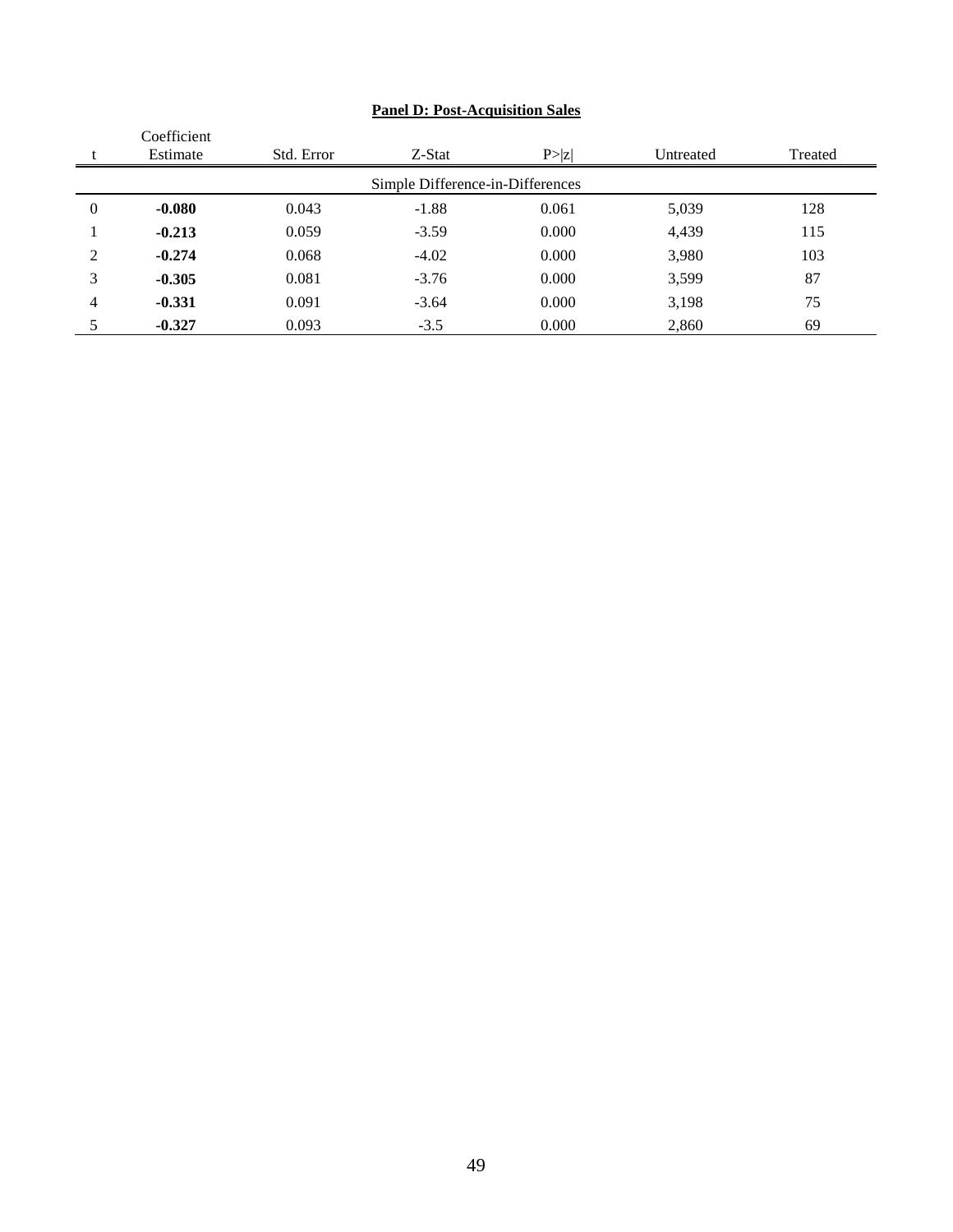# **Table 9: Post-Acquisition Performance Characteristics (Difference in Means for Firms in Same Industry)**

Notes: This table documents simple mean test results for acquired and non-acquired firms in the same 6-digit NAICS industry. Panels A-D report post-acquisition OIBD/Assets, log employment, log net PP&E and log sales, respectively.  $t = \{0,5\}$  denotes the post-acquisition year. The second column presents the difference in means coefficient estimate. Estimates in bold indicate statistical differences in measured post-acquisition performance for acquired and non-acquired firms that are in the same industry.

|          | t Coefficient Estimate                   | Std. Error | T-Stat   | P >  t | Untreated | Treated |  |  |  |  |
|----------|------------------------------------------|------------|----------|--------|-----------|---------|--|--|--|--|
|          | Difference in Means within same industry |            |          |        |           |         |  |  |  |  |
| $\theta$ | $-0.464$                                 | 0.462      | $-1.003$ | 0.317  | 3,341     | 151     |  |  |  |  |
|          | $-0.313$                                 | 0.504      | $-0.620$ | 0.536  | 2,928     | 135     |  |  |  |  |
| 2        | $-0.382$                                 | 0.518      | $-0.739$ | 0.461  | 2,630     | 119     |  |  |  |  |
|          | $-0.251$                                 | 0.668      | $-0.376$ | 0.708  | 2,355     | 101     |  |  |  |  |
| 4        | 0.394                                    | 0.310      | 1.272    | 0.205  | 2,075     | 87      |  |  |  |  |
|          | 0.530                                    | 0.430      | 1.232    | 0.220  | 1,808     | 79      |  |  |  |  |

#### **Panel A: Post-Acquisition Performance (OIBD/Asset)**

# **Panel B: Post-Acquisition Employment**

| Coefficient Estimate                     | Std. Error | <b>T-Stat</b> | P >  t | Untreated | Treated |  |  |  |  |  |
|------------------------------------------|------------|---------------|--------|-----------|---------|--|--|--|--|--|
| Difference in Means within same industry |            |               |        |           |         |  |  |  |  |  |
| $-0.121$                                 | 0.044      | $-2.324$      | 0.021  | 1.719     | 112     |  |  |  |  |  |
| $-0.231$                                 | 0.062      | $-1.952$      | 0.053  | 1,485     | 95      |  |  |  |  |  |
| $-0.019$                                 | 0.095      | $-2.426$      | 0.016  | 1,305     | 85      |  |  |  |  |  |
| $-0.244$                                 | 0.111      | $-2.206$      | 0.028  | 1,036     | 70      |  |  |  |  |  |
| $-0.214$                                 | 0.108      | $-1.976$      | 0.049  | 873       | 59      |  |  |  |  |  |
| $-0.208$                                 | 0.119      | $-1.746$      | 0.083  | 734       | 50      |  |  |  |  |  |
| $\mathbf{1}$                             | 5          |               |        |           |         |  |  |  |  |  |

#### **Panel C: Post-Acquisition Net PP&E**

|                | Coefficient                              |            |          |       | Untreated | Treated |  |  |  |
|----------------|------------------------------------------|------------|----------|-------|-----------|---------|--|--|--|
| t              | Estimate                                 | Std. Error | T-Stat   | P> t  |           |         |  |  |  |
|                | Difference in Means within same industry |            |          |       |           |         |  |  |  |
| $\theta$       | $-0.038$                                 | 0.021      | $-1.793$ | 0.073 | 3,259     | 154     |  |  |  |
| $\mathbf{1}$   | $-0.104$                                 | 0.030      | $-3.502$ | 0.001 | 2,856     | 135     |  |  |  |
| 2              | $-0.145$                                 | 0.035      | $-4.100$ | 0.000 | 2,562     | 121     |  |  |  |
| 3              | $-0.195$                                 | 0.036      | $-5.371$ | 0.000 | 2,288     | 104     |  |  |  |
| $\overline{4}$ | $-0.221$                                 | 0.041      | $-5.415$ | 0.000 | 2,016     | 90      |  |  |  |
| 5              | $-0.215$                                 | 0.044      | $-4.905$ | 0.000 | 1,753     | 79      |  |  |  |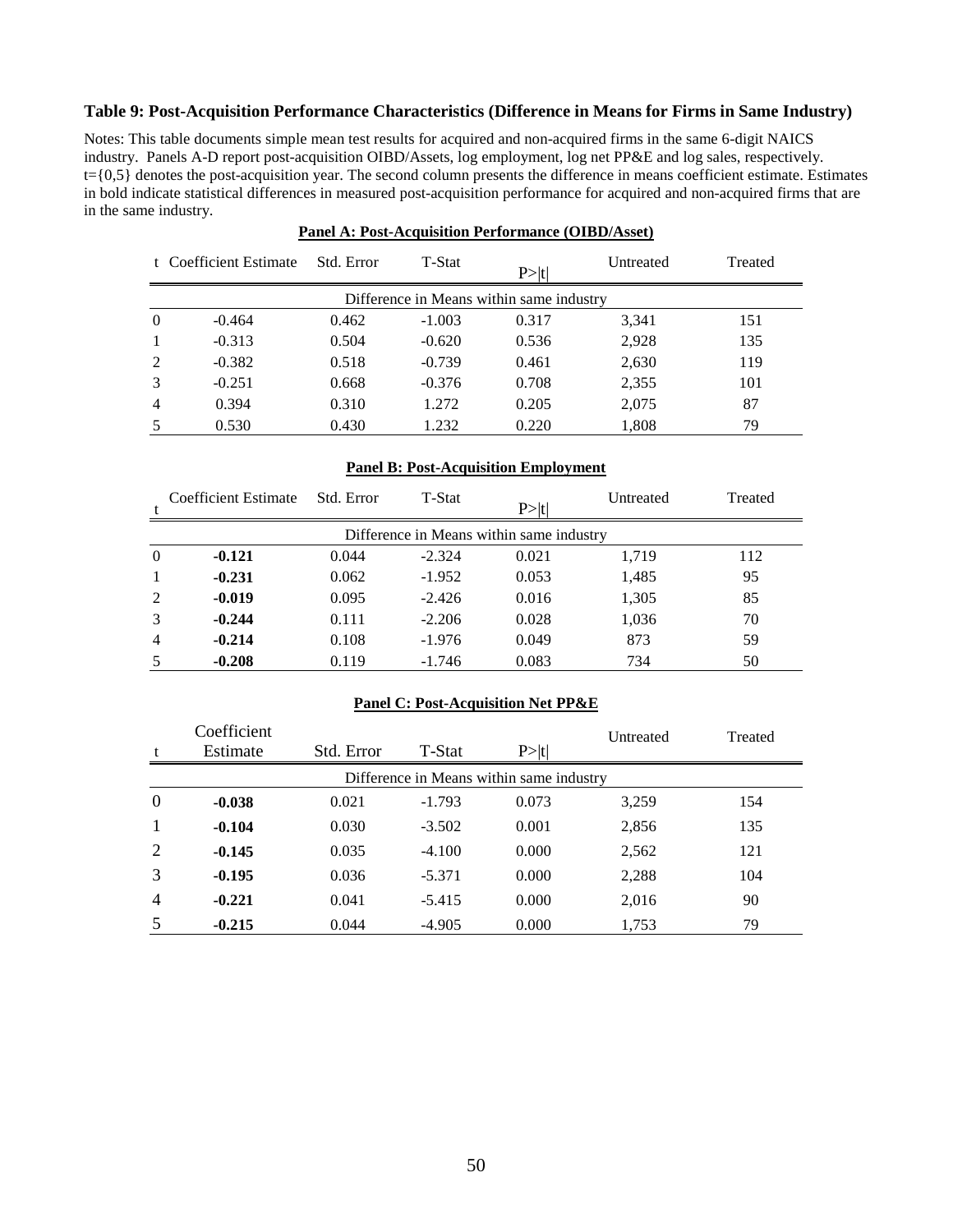|                | Coefficient<br>Estimate                  | Std. Error | T-Stat   | P >  t | Untreated | Treated |  |  |  |  |
|----------------|------------------------------------------|------------|----------|--------|-----------|---------|--|--|--|--|
|                | Difference in Means within same industry |            |          |        |           |         |  |  |  |  |
| $\overline{0}$ | $-0.106$                                 | 0.042      | $-2.519$ | 0.013  | 3,381     | 154     |  |  |  |  |
|                | $-0.294$                                 | 0.068      | $-4.327$ | 0.000  | 2,955     | 138     |  |  |  |  |
| 2              | $-0.297$                                 | 0.078      | $-3.807$ | 0.000  | 2,656     | 122     |  |  |  |  |
| 3              | $-0.304$                                 | 0.102      | $-2.985$ | 0.003  | 2,385     | 105     |  |  |  |  |
| $\overline{4}$ | $-0.358$                                 | 0.126      | $-2.848$ | 0.005  | 2,101     | 91      |  |  |  |  |
| 5              | $-0.345$                                 | 0.124      | $-2.777$ | 0.006  | 1,826     | 81      |  |  |  |  |

# **Panel D: Post-Acquisition Sales**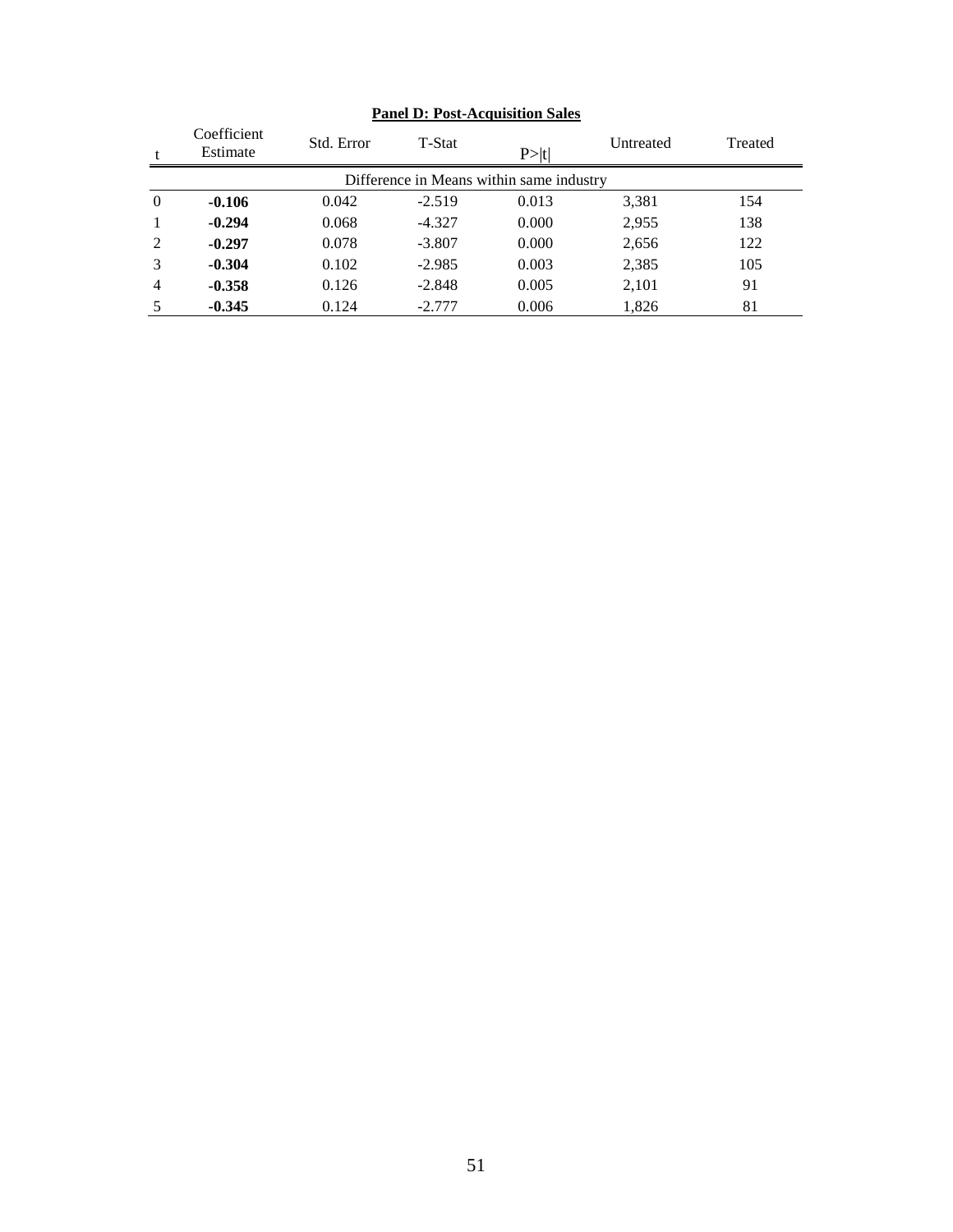# **Table 10: Failed Transactions**

Notes: This table enumerates M&A transactions that were announced but failed to be completed. Columns 1-3 present the target name, acquirer name and acquirer nation. Columns 4 and 5 present the dates the transactions were announced and withdrawn. Columns 6 and 7 present the announced target's change in employment and sales in the year the transaction was announced.

| (1)                                         | (2)                                      | (3)                    | (4)               | (5)               | (6)                                   | (7)                          |
|---------------------------------------------|------------------------------------------|------------------------|-------------------|-------------------|---------------------------------------|------------------------------|
| <b>Target Name</b>                          | <b>Acquirer Name</b>                     | <b>Acquirer Nation</b> | Date<br>Announced | Date<br>Withdrawn | Target<br>Change in<br>Employme<br>nt | Target<br>Change<br>in Sales |
| Wits Basin<br><b>Precious Minerals</b>      | Easyknit Enterprises<br><b>Hldgs Ltd</b> | Hong Kong              | 11/29/2006        | 11/1/2007         | <b>NA</b>                             | NA                           |
| <b>KDI</b> Corp                             | Impala Pacific Corp                      | Hong Kong              | 4/28/1986         | 8/21/1986         | $-0.538$                              | $-0.033$                     |
| SSMC Inc                                    | Berjaya Corp Bhd                         | Malaysia               | 2/6/1989          | 3/22/1989         | <b>NA</b>                             | <b>NA</b>                    |
| Aeronca Inc                                 | Korean Airlines Co<br>Ltd                | South Korea            | 6/10/1986         | 10/7/1986         | <b>NA</b>                             | <b>NA</b>                    |
| AT&T Latin<br>America Corp                  | Southern Cross<br>Latin America          | Argentina              | 1/7/2003          | 9/3/2003          | <b>NA</b>                             | <b>NA</b>                    |
| American Maize-<br>Products Co              | Usaha Tegas Sdn<br><b>Bhd</b>            | Malaysia               | 2/27/1995         | 7/14/1995         | <b>NA</b>                             | NA                           |
| <b>Bear Stearns Cos</b><br>Inc              | Jardine Strategic<br>Holdings Ltd        | Hong Kong              | 9/30/1987         | 10/23/1987        | $-0.046$                              | 0.009                        |
| Cole National Corp                          | Moulin Intl Hldgs<br>Ltd                 | Hong Kong              | 4/15/2004         | 7/25/2004         | <b>NA</b>                             | 0.173                        |
| CalMat Co                                   | <b>Investor Group</b>                    | Hong Kong              | 10/19/1987        | 10/30/1987        | 0.220                                 | 0.402                        |
| <b>FNB</b> Rochester<br>Corp,NY             | Cukurova Holding<br>AS                   | Turkey                 | 5/9/1990          | 9/4/1990          | <b>NA</b>                             | <b>NA</b>                    |
| Friedman<br>Industries Inc                  | Investor                                 | Venezuela              | 11/7/1986         | 5/5/1987          | <b>NA</b>                             | NA                           |
| Emerson Radio<br>Corp                       | Semi-Tech Co Ltd                         | Hong Kong              | 3/15/1991         | 4/1/1992          | <b>NA</b>                             | <b>NA</b>                    |
| Metromedia<br><b>International Group</b>    | <b>Investor Group</b>                    | <b>UAE</b>             | 10/2/2006         | 12/31/2006        | $-0.370$                              | $-0.008$                     |
| Phoenix Medical<br>Technology Inc           | <b>MBf</b> International                 | Hong Kong              | 8/8/1990          | 10/4/1990         | NA                                    | $\rm NA$                     |
| <b>Builders Transport</b><br>Inc            | <b>TriSun Medical</b><br>America Inc     | China                  | 3/19/1990         | 10/4/1990         | NA                                    | 0.053                        |
| <b>Tesoro Petroleum</b><br>Corp             | Oakville NV (Kuo<br>Invt Ltd)            | Hong Kong              | 5/31/1990         | 12/20/1990        | $-0.057$                              | 0.268                        |
| <b>Unocal Corp</b>                          | <b>CNOOC</b>                             | China                  | 6/22/2005         | 8/2/2005          | <b>NA</b>                             | 0.224                        |
| <b>Union Texas</b><br>Petroleum<br>Holdings | Chinese Petroleum                        | Taiwan                 | 9/28/1990         | 12/19/1990        | NA                                    | NA                           |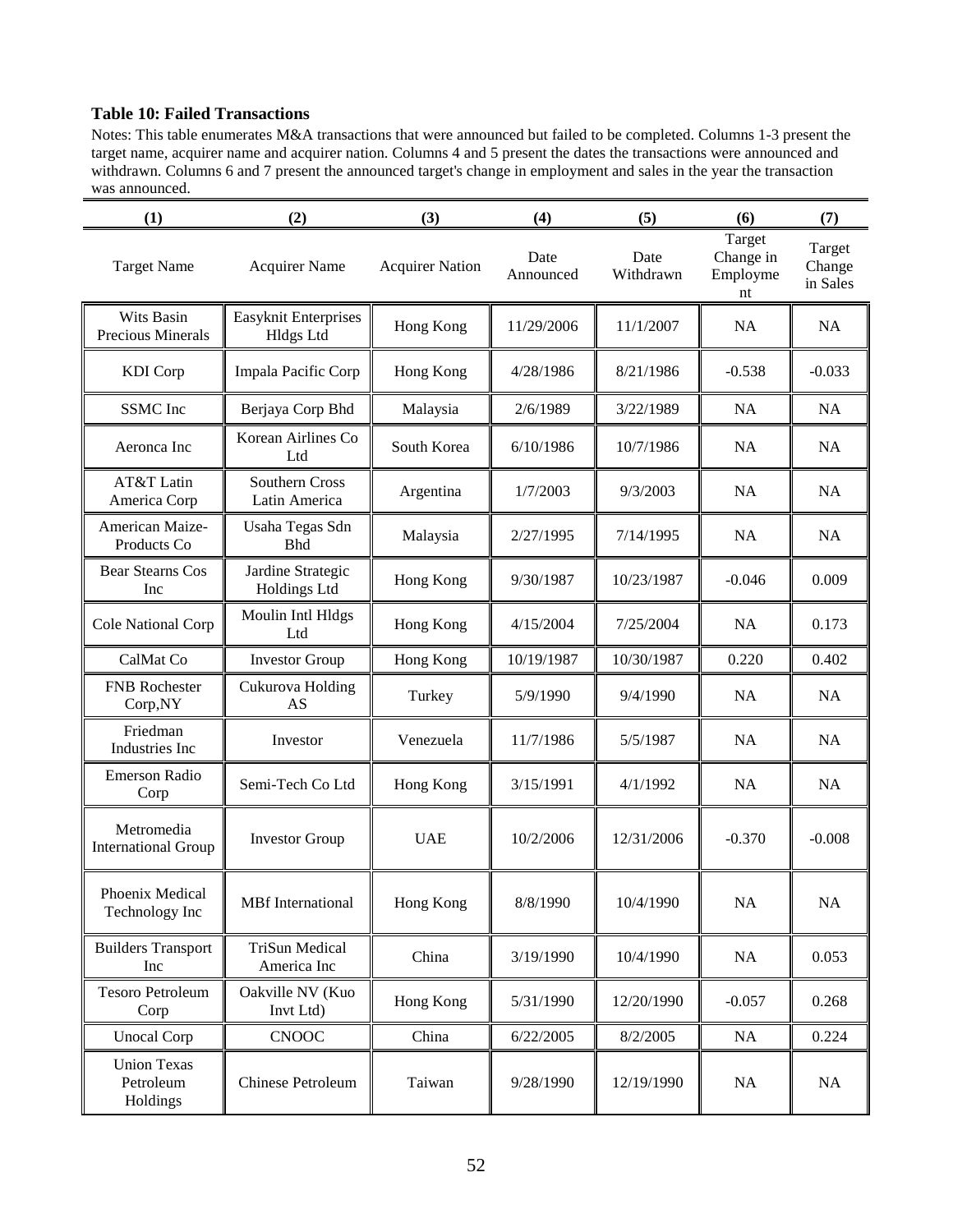### **Table 11: Robustness Checks (Propensity Score Matching and Difference-in-Differences)**

Notes: This table documents difference-in-difference estimates for the post-acquisition performance between acquired and matched non-acquired control firms. Each panel reports post-acquisition OIBD/Assets, log sales and log employment. t={0,5} denotes the post-acquisition year. Each column presents the propensity score matched difference-in-differences coefficient estimate and bootstrapped standard errors based on reps=100 in parentheses. Estimates in bold indicate statistical differences in measured post-acquisition performance for acquired and matched non-acquired firms.

| Panel A: Majority Acquisitions (sample size) |                 |         |          |                |          |                    |  |  |  |  |
|----------------------------------------------|-----------------|---------|----------|----------------|----------|--------------------|--|--|--|--|
|                                              | OIBD/Asset (12) |         |          | Log Sales (12) |          | Log Employment (7) |  |  |  |  |
| $\theta$                                     | $-0.195$        | (0.025) | $-0.146$ | (0.027)        | $-0.350$ | (0.039)            |  |  |  |  |
|                                              | 0.140           | (0.421) | $-0.433$ | (0.043)        | $-0.277$ | (0.061)            |  |  |  |  |
| $\overline{2}$                               | 0.546           | (0.730) | $-0.728$ | (0.059)        | $-0.383$ | (0.089)            |  |  |  |  |
| 3                                            | $-0.155$        | (0.126) | $-0.508$ | (0.081)        | $-0.559$ | (0.103)            |  |  |  |  |
| 4                                            | 0.184           | (0.412) | $-0.668$ | (0.114)        | $-0.695$ | (0.130)            |  |  |  |  |
|                                              | 0.156           | (0.099) | $-0.864$ | (0.125)        | $-0.882$ | (0.154)            |  |  |  |  |

|                | Panel B: Minority Acquisitions (sample size) |         |          |                 |          |                     |  |  |  |  |  |
|----------------|----------------------------------------------|---------|----------|-----------------|----------|---------------------|--|--|--|--|--|
|                | OIBD/Asset (104)                             |         |          | Log Sales (104) |          | Log Employment (80) |  |  |  |  |  |
| $\theta$       | $-0.004$                                     | (0.008) | $-0.034$ | (0.011)         | $-0.034$ | (0.014)             |  |  |  |  |  |
|                | 0.032                                        | (0.142) | $-0.111$ | (0.017)         | $-0.111$ | (0.020)             |  |  |  |  |  |
| $\mathfrak{D}$ | 0.055                                        | (0.201) | $-0.240$ | (0.020)         | $-0.240$ | (0.029)             |  |  |  |  |  |
| 3              | 0.053                                        | (0.034) | $-0.264$ | (0.026)         | $-0.264$ | (0.041)             |  |  |  |  |  |
| 4              | 0.133                                        | (0.098) | $-0.201$ | (0.034)         | $-0.201$ | (0.047)             |  |  |  |  |  |
|                | 0.064                                        | (0.025) | $-0.423$ | (0.035)         | $-0.423$ | (0.060)             |  |  |  |  |  |

| Panel C: Cash Acquisitions (sample size) |                  |         |          |                 |          |                     |  |  |  |
|------------------------------------------|------------------|---------|----------|-----------------|----------|---------------------|--|--|--|
|                                          | OIBD/Asset (102) |         |          | Log Sales (102) |          | Log Employment (80) |  |  |  |
| $\theta$                                 | $-0.040$         | (0.010) | $-0.074$ | (0.011)         | $-0.118$ | (0.014)             |  |  |  |
|                                          | 0.043            | (0.144) | $-0.171$ | (0.017)         | $-0.120$ | (0.020)             |  |  |  |
| 2                                        | 0.081            | (0.206) | $-0.218$ | (0.020)         | $-0.201$ | (0.030)             |  |  |  |
| 3                                        | 0.063            | (0.035) | $-0.220$ | (0.027)         | $-0.302$ | (0.042)             |  |  |  |
| 4                                        | 0.148            | (0.102) | $-0.290$ | (0.036)         | $-0.229$ | (0.047)             |  |  |  |
| 5                                        | 0.068            | (0.026) | $-0.261$ | (0.036)         | $-0.483$ | (0.059)             |  |  |  |